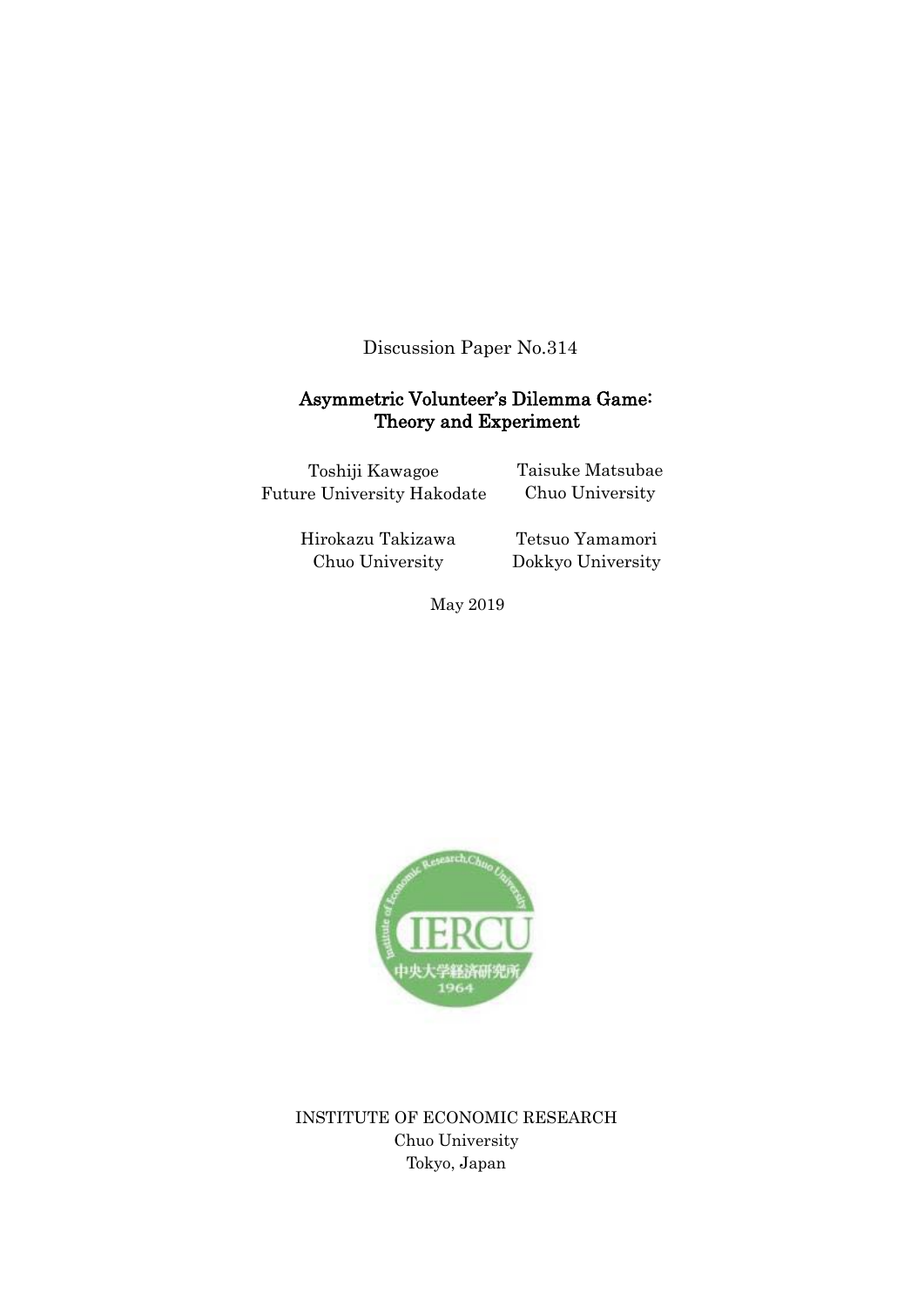# Asymmetric Volunteer's Dilemma Game: Theory and **Experiment**<sup>a</sup>

Toshiji Kawagoe<sup>b</sup>, Taisuke Matsubae<sup>c</sup>, Hirokazu Takizawa<sup>d</sup> and Tetsuo Yamamorie

#### **Abstract**

This study theoretically and experimentally explores asymmetric volunteers' dilemma (VOD) games where costs for volunteering is different among players. Diekmann (1993) conjectures that an S-equilibrium, in which a player with less costs contributes, is more likely to be played if it is risk dominant. We re-examined this hypothesis experimentally, as well as via Diekmann's data, to find that even though an S-equilibrium is risk dominant, it does not necessarily hold. Conducting an econometric comparison among models including inequality aversion, level-k, and quantal response equilibrium (QRE), we find that the QRE model fits the data best.

**Keywords**: Volunteers' dilemma, risk dominance, quantal response equilibrium (QRE), level-k model, inequality aversion, experiment

**JEL classification number**: C72, C92, D72, D74, H41

l

<sup>&</sup>lt;sup>a</sup> We thank Thomas Palfrey and other participants in 2018 ESA World Meeting at Berlin for their interests and comments. This paper is a result of research conducted at "contemporary policy research group," Institute of Economic Research Chuo University. We would also like to thank Editage (www.editage.jp) for English language editing.

**b** Department of Complex and Intelligent Systems, Future University Hakodate 116-2 Kameda Nakano cho, Hakodate, Hokkaido, 041-8655, Japan

Tel.  $+81-138-66-4481$  E-mail: kawagoe@fun.ac.jp

<sup>c</sup> I Faculty of Economics, Chuo University. 42-1 Higashi-nakano, Hachioji, Tokyo 192-0393, Japan. Tel. +81-42-67-3355 E-mail: matsubae@tamacc.chuo-u.ac.jp

<sup>d</sup> Faculty of Economics, Chuo University. 742-1 Higashi-nakano, Hachioji, Tokyo 192-0393, Japan. Tel. +81-42-67-3355 E-mail: taki@tamacc.chuo-u.ac.jp

<sup>e</sup> Faculty of Economics, Dokkyo University. 1-1 Gakuen-cho, Soka, Saitama 340-0042, Japan. Tel. +81-48-943-2217 E-mail: yamamori@dokkyo.ac.jp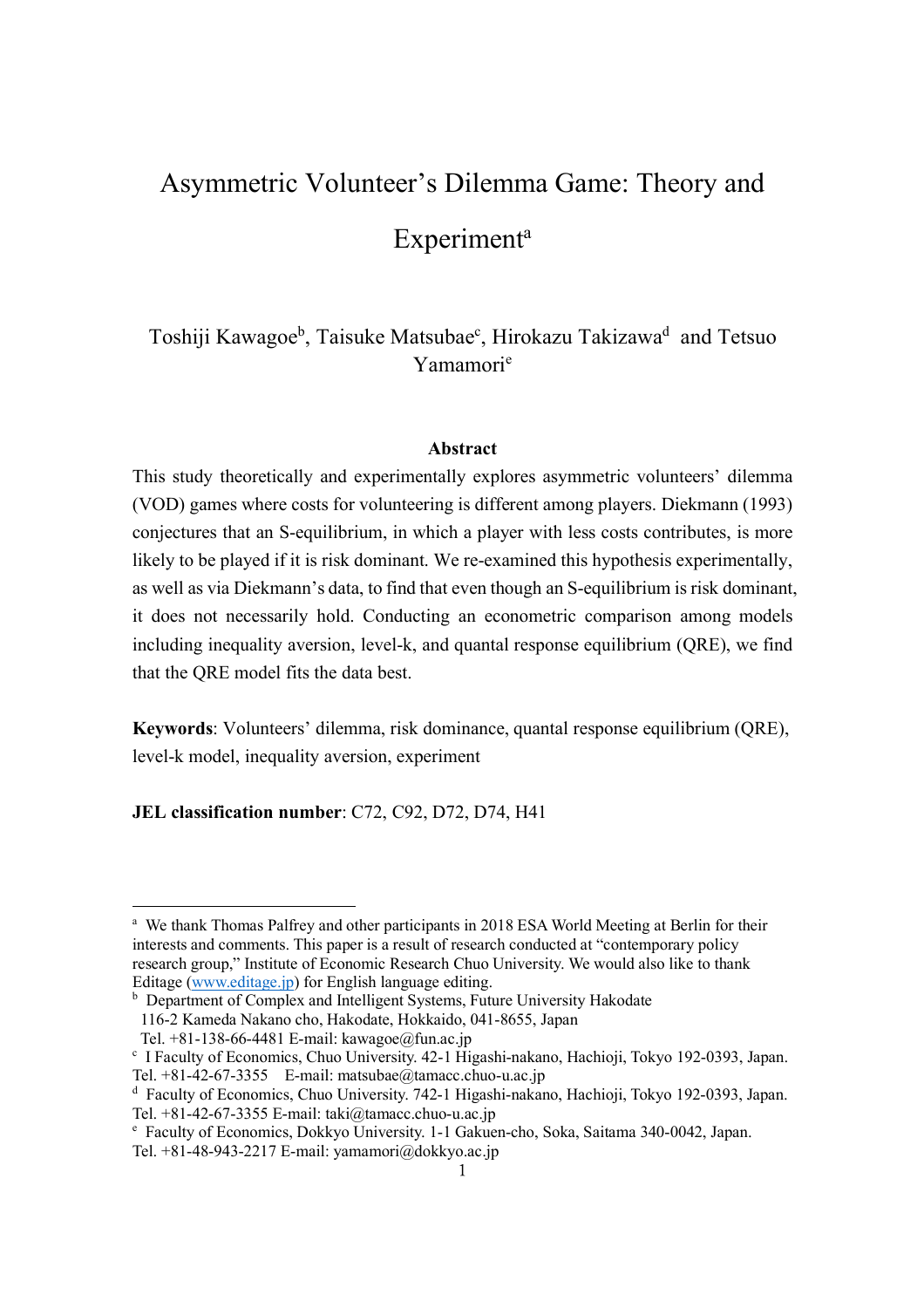#### **1. Introduction**

l

Natural disasters often devastate a country and ravage the lives of many. Still fresh in our memories are the huge earthquake and the resulting tsunami that hit the North-eastern part of Japan in 2011, as well as the ensuing tragic accident of the Fukushima Daiichi Nuclear Power Plant. The associated social and economic losses were huge, and the recovery from them has taken a long time. Such incidences make us acutely aware of the importance of volunteers, as we hear many stories about people who help others even at the risk of their own lives. However, the question of what kind of people volunteer and what their motivations still remain unanswered.

Given that, by definition, no monetary rewards are given to volunteers, pecuniary incentives do not explain why they are so engaged. Sympathy or empathy is a strong candidate to serve as an explanans. If someone was hurt, we would feel, more or less, uneasy; we will be urged to take some action and gain relief if the victim is, ultimately, saved. However, this explanation is also not conclusive. Since volunteering is a costly action, even empathetic people might think of free-riding on others, anticipating that someone else may do the job.

A famous parable in the New Testament best illustrates this complicated situation (*The Parable of the Good Samaritan*, Luke 10:25-37). Aware of an injured fellow citizen who fell on the street, a priest and a Levite passed him by. Then a Samaritan, who is, of course, a stranger, took action and saved him. The priest and the Levite, while feeling uncomfortable, ultimately, free-rode on the Samaritan's helping behavior. This story is even impressive given that the Israelites and the Samaritans were in an adversarial relationship in those days. This meant that helping an Israelite was costlier for the Samaritan not only in monetary terms but also politically and psychologically. Even today, we see that many people help victims from very distant areas rather than nearby ones, and it is often the case that they themselves were once victims in other disasters. How can we understand such a phenomenon?

This study attempts to address this issue in terms of game theory as well as behavioral game theory<sup>1</sup>. The situations cited above are well captured by a game called

<sup>&</sup>lt;sup>1</sup> Some studies deals with essentially the same problem outside of game theory. Darly and Latané (1968) examine the helping behavior of people witnessing an accident or crime, as best exemplified by the murder case of Kitty Genovese. It is said that her life could have been saved if only one of the bystanders had paid a small amount of cost (such as making an emergency call to the police). A large amount of evidence has also been accumulated by political scientists and psychologists to investigate factors affecting the "bystander effect" and the effect of the group size on the tendency to cooperate or contribute in similar situations (Latané and Nida, 1981).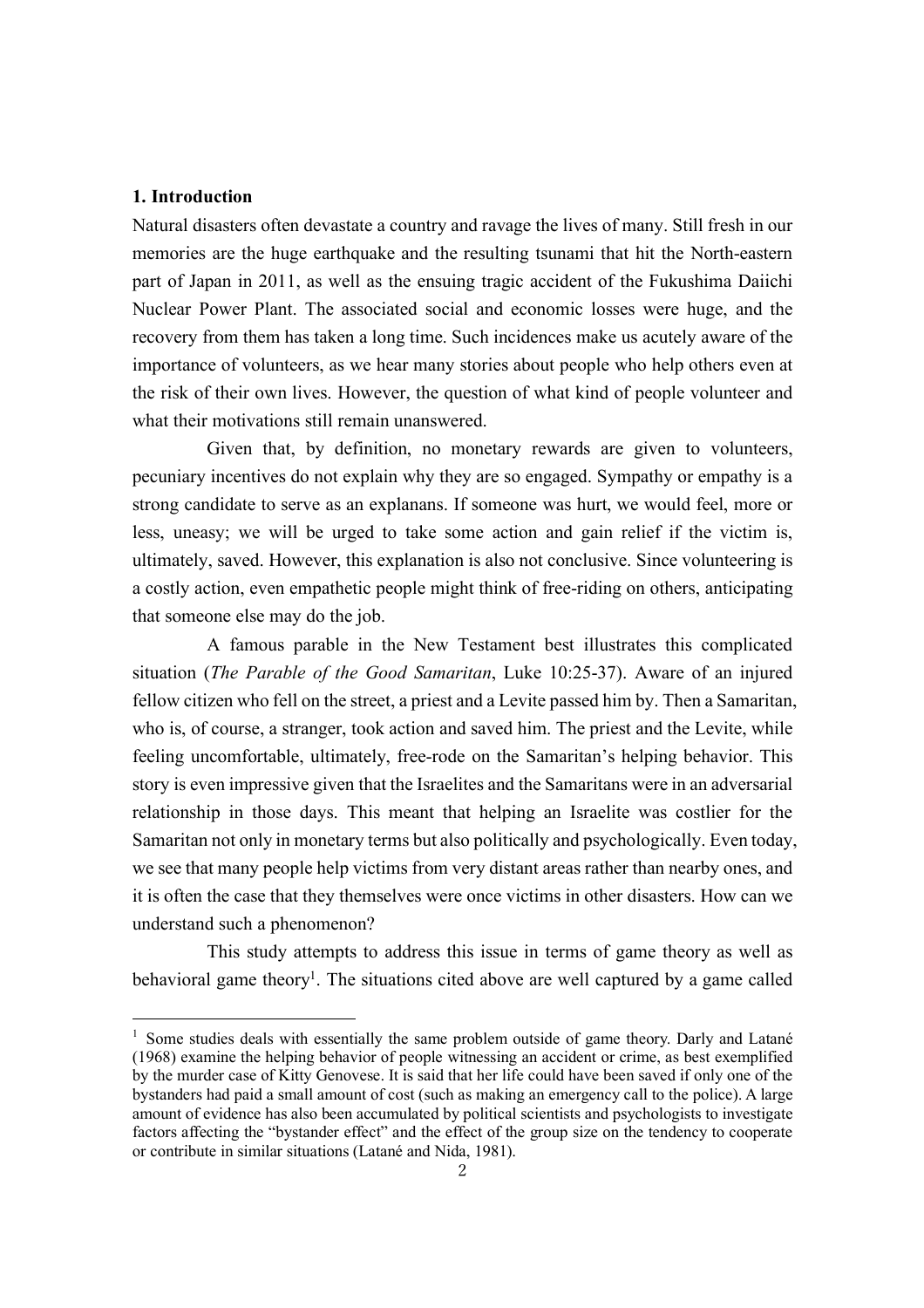Volunteer's Dilemma (VOD) game, which was first formulated by Diekmann (1985) to elucidate "social dilemmas" or "social traps," which are broader than those covered by the prisoner's dilemma.

While symmetric versions of VOD conduce to the elucidation of such interesting issues like the so-called "bystander effect,"2 asymmetric versions of VOD are useful for exploring the issue of who most likely contribute (help) in the aforementioned situations. Diekmann (1993) introduced asymmetry in terms of costs of contribution among players and showed, theoretically, that in the completely mixed strategy equilibrium, a player with *more* costs volunteers *more* often (the behavior of the good Samaritan is, thus, explained!).

While this theoretical prediction seems to support some observations, we are still puzzled with this conclusion. For example, if we consider a bystander's rescue decisions in emergencies, is it not the case that the one with the least cost will help the victim? This intuition, naturally, leads us to further investigations. With the same motivation of study, Diekmann (1993) and Healy and Pate (2009) conducted laboratory experiments and confirmed that the converse of the prediction by the mixed strategy equilibrium was really the case; a player with *less* cost volunteers *more* often. But, how can one provide a theoretical justification for such experimental findings? Diekmann (1993) suggested in a footnote an explanation based on risk dominance proposed by Harsanyi and Selten (1988), but his 'analysis' seems to be incomplete.

Thus, we first provide a rigorous theoretical analysis of the game based on risk dominance. We confirm Diekmann (1993)'s above-mentioned conjecture and give some characterizations of equilibria in a more general setting by utilizing an extension of the risk dominance concept to general n-person games (Güth 1990). Then, we analyze the game with other-regarding preference and bounded rationality. We use inequality aversion (Fehr and Schmidt, 1999), level-k model (Stahl and Wilson 1995; Crawford et al. 2013), and Quantal response equilibrium (QRE: McKelvey and Palfrey 1995) as representative models.

Based on these analyses, S-equilibrium (where a player with less costs volunteers) is shown to be risk dominant for any treatment of Diekmann (1993)'s. However, depending on parameter values of the games (QRE's prediction depends on its noise parameter), the inequality aversion and the level-k model give different predictions than risk dominance. Thus, if Diekmann (1993)'s conjecture were right, as S-equilibrium was risk dominant in every treatment, we would observe S-equilibrium more frequently

 $\overline{a}$ 

<sup>&</sup>lt;sup>2</sup> Kawagoe et al. (2018) characterize all the symmetric equilibria of this class of games.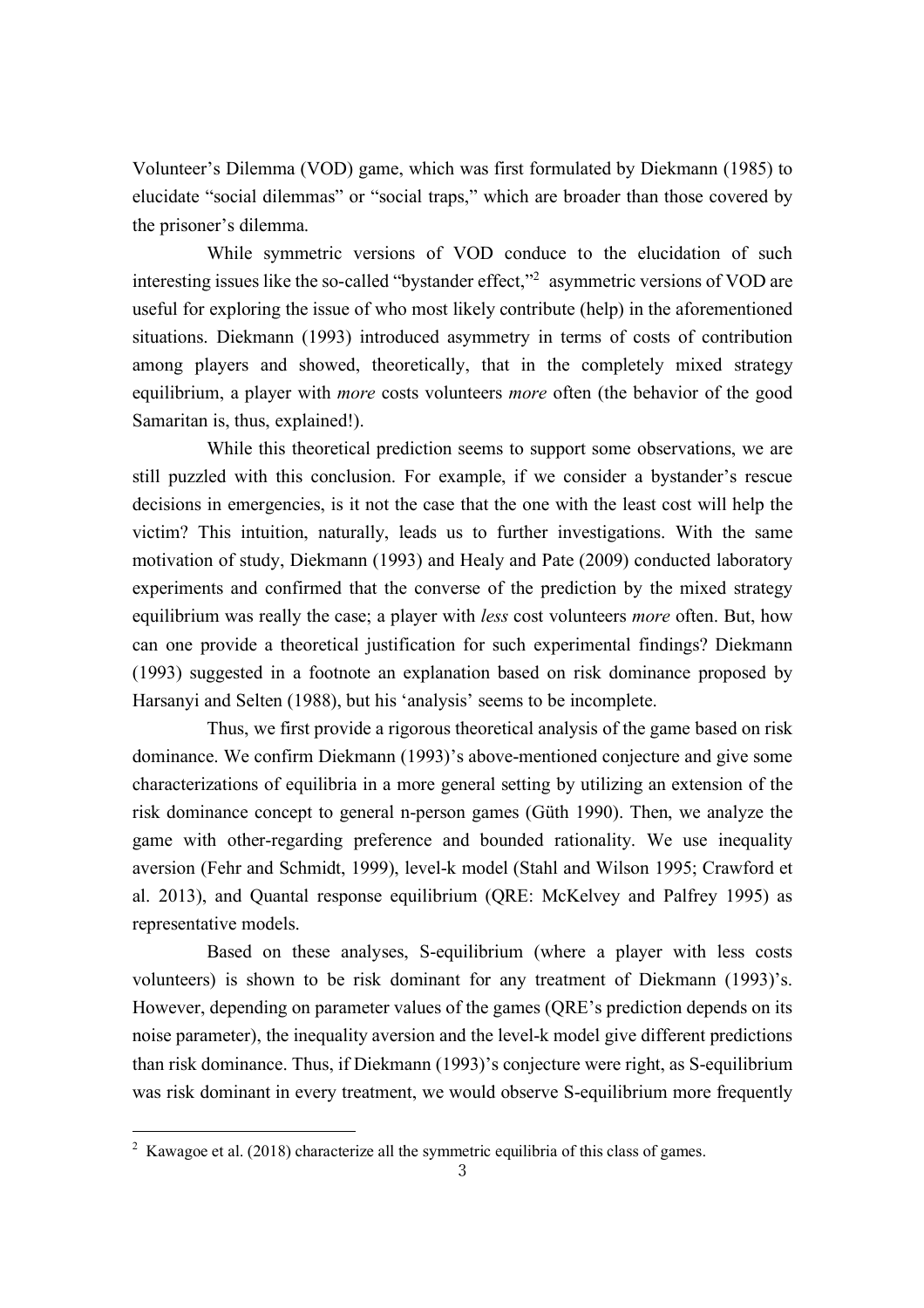in his data. Our analysis showed that predictions by both mixed strategy and risk dominance were rejected. Other models captured important characteristics of the results, but no model explained all the data consistently. Finally, we, then, conducted an econometric horse race to determine which model better fits the data. The estimation results showed that QRE best explains Diekmann (1993)'s data. Thus, Diekmann (1993)'s conjecture that a player with *less* cost volunteers *more* often was falsified.

We, then, extended his experiment by adding a treatment to differentiate the prediction by inequality aversion from other models. We also added a more complicated three-person version of the game. Diekmann (1993)'s conjecture was also falsified in our experiment, and it was confirmed, again, that QRE best fits the data. Thus, Diekmann (1993)'s conjecture is not supported by his and our results.

Of course, this does not mean free-riding among volunteering players with *less* cost is dominant in the data. Rather, in some treatments, the majority of players with *less* cost volunteer *more* often. What we show, empirically, is that the condition that Sequilibrium is risk dominant is not a source of volunteering by players with *less* cost. Inequality aversion also fails. No single theory can explain the data. Roughly speaking, the fact that QRE was the best fit means that the subject behaviors might be a combination of mixed strategy equilibrium and random play, while its proportion depends on the parameters of the game. However, the understanding of volunteering decision by players with *less* cost needs a more careful scrutiny.

The organization of the study is as follows. In the next section, we formulate the VOD game with an asymmetric cost structure and present several candidate models that may explain the behavior of subjects in the experiments. This part includes extensive mathematical characterizations of the models with some new results. Section 3 reexamines the data reported by Diekmann (1993) with those models. In Section 4, we turn to the analyses of our experiments. We conclude in the final section.

#### **2. Model**

In the VOD game, if at least one of *n* players volunteers, certain public goods are provided. The benefit from the public goods for player *i* is denoted as  $V_i$ , and the cost of volunteering for player *i* is  $K_i$ . When public goods are not provided, the payoff for player *i* is  $L_i$ . Assume  $V_i - L_i > K_i > 0$  for all *i*. Thus, without any strategic considerations, all players have an incentive to volunteer. Each player chooses between volunteering (*C*) and not volunteering (*N*). Obviously, there are multiple pure strategy Nash equilibria where one and only one player chooses *C,* and the rest of the players choose *N*. Note that a strategy profile where all players choose  $N$  is not a Nash equilibrium.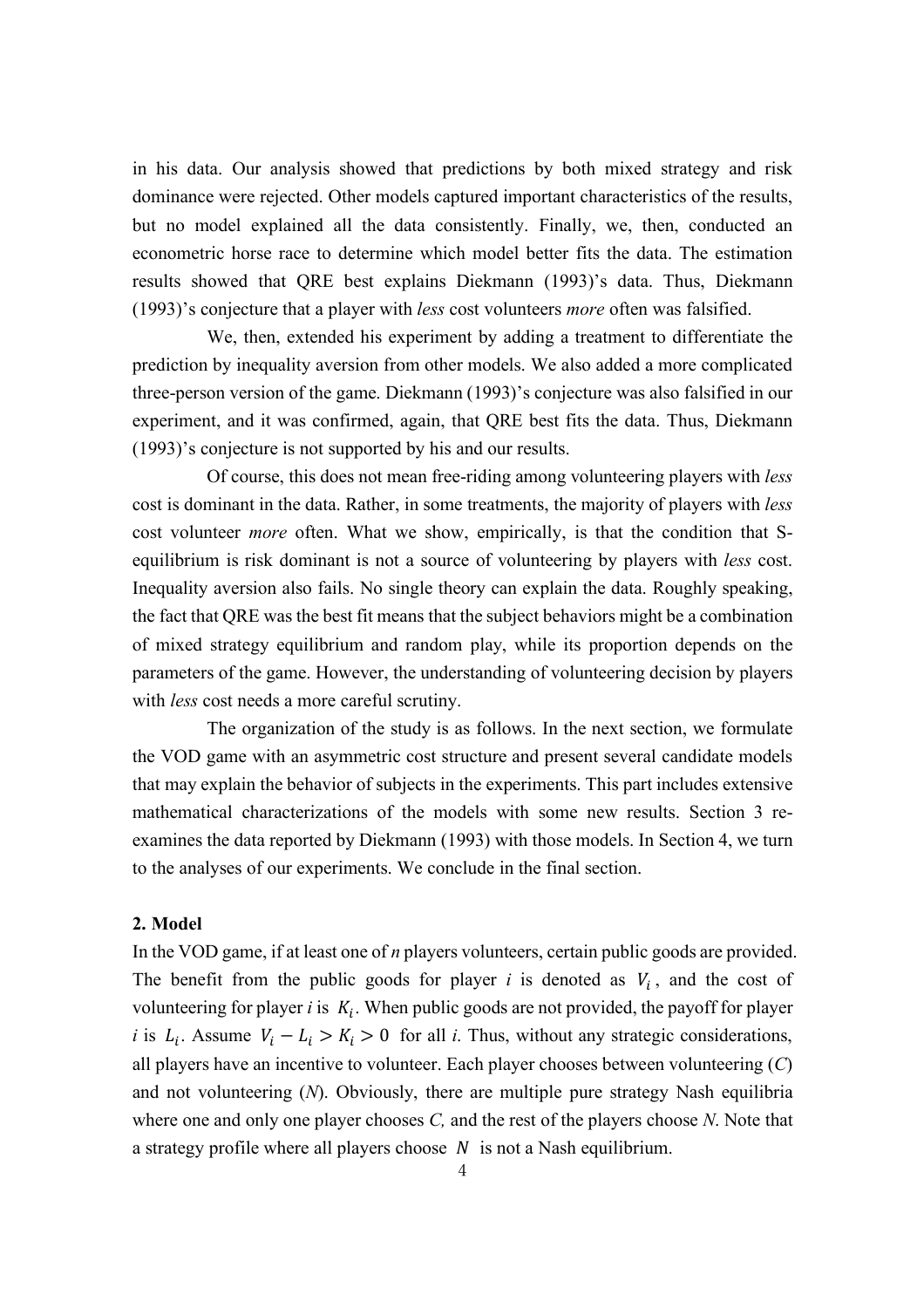#### **2.1 Mixed strategy equilibria**

Next, we consider the mixed strategy equilibria of the game. The probability that player *i* chooses *C* is denoted by  $p_i$ , and the probability of choosing *N* is denoted by  $q_i = 1$  $p_i$ . Then, the expected payoff of choosing *C* for player *i* is

$$
E_i(C) = V_i - K_i,
$$

while the expected payoff of choosing *N* is

$$
E_i(N) = V_i\left(1 - \prod_{j \neq i} q_j\right) + L_i \prod_{j \neq i} q_j.
$$

If player *i* chooses *C* with a probability of one, then  $E_i(N) > E_i(C)$  for any other player  $j \neq i$  by  $K_j > 0$ . Furthermore, if all the other players than i choose N with a probability of one, then  $E_i(C) > E_i(N)$  by  $V_i - L_i > K_i$ . Therefore, in a mixed strategy equilibrium,  $q_i = 0$  if and only if  $q_j = 1$  for any  $j \neq i$ . This implies that if a player takes a completely mixed strategy (mixed strategy with full support) in a mixed strategy equilibrium, then there are no other players who choose *C* with a probability of one in this equilibrium.

Thus, the volunteer's dilemma game may have three kinds of mixed strategy equilibria. The first is that only one player chooses *C* and the rest of players choose *N* with a probability of one (that is, a pure strategy Nash equilibrium). The second is that some players (two or more players) take completely mixed strategies, and the rest of the players choose *N* with a probability of one. The third is the completely mixed strategy equilibrium (mixed strategy equilibrium where all players take completely mixed strategies).

Diekmann (1993) only considers the first and the last types of mixed strategy equilibrium and shows that the completely mixed strategy equilibrium always exists in a symmetric case  $(V_i = V, K_i = K,$  and  $L_i = 0$  for any  $i = 1,2,... n$  and in the case with  $n = 2$ . However, the completely mixed strategy equilibrium does not always exist in more general cases. Hence, we identify the completely mixed strategies of the players in a mixed strategy equilibrium (which is not necessary completely mixed).

Given any mixed strategy profile  $\theta$ , let  $C(\theta)$  be a set of players who do not choose N with a probability of one in  $\theta$ . Then, we have the following proposition.

**Proposition 1.** *Suppose that player takes a completely mixed strategy in a mixed strategy equilibrium*  $\theta$  (*i*  $\in C(\theta)$ *). Then*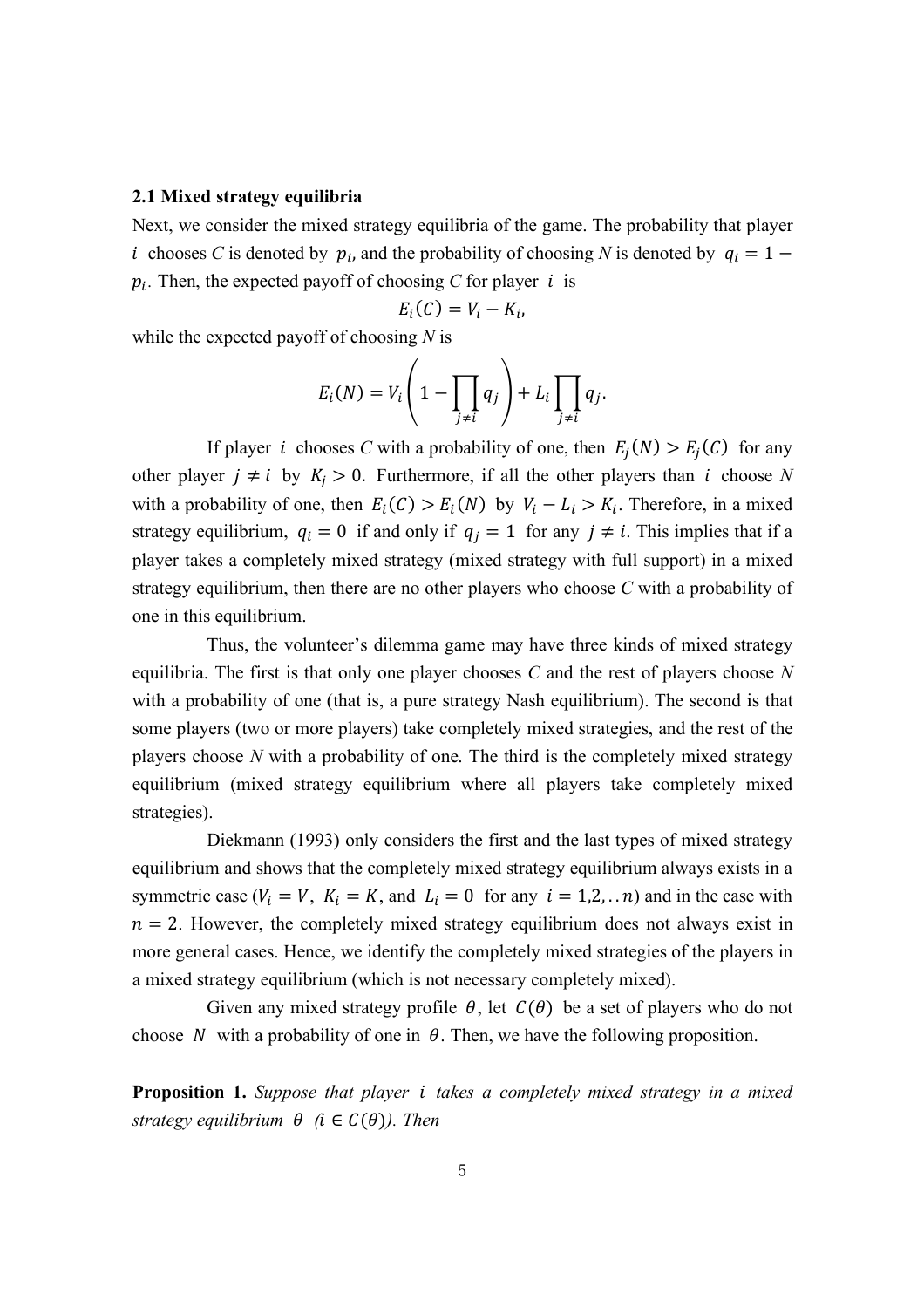$$
q_i = \left(\frac{V_i - L_i}{K_i}\right) \left[ \prod_{j \in C(\theta)} \left(\frac{K_j}{V_j - L_j}\right) \right]^{\frac{1}{\#C(\theta)-1}}.
$$
\n(1)

*where*  $\#C(\theta)$  *is the number of*  $C(\theta)$ *.* 

#### *Proof.* In Appendix A.

It follows from this proposition that the completely mixed strategy equilibrium is unique if it exists, and the strategies of the players are given by equation (1) if  $C(\theta)$ is the set of all players.

Hereafter, we consider a special case in which there are only two different values for benefit  $V_i$  and cost  $K_i$ , and characterize the set of the mixed strategy equilibria. Following Diekmann (1993), we call the players with low cost "*strong* players" (hereafter S-player) and the players with high cost "*weak* players" (hereafter W-player). That is, the cost for an S-player  $K_S$  is strictly smaller than that for a W-player  $K_W$  ( $K_S$  <  $K_W$ ). Here, let  $V_S$  and  $V_W$  be the benefit for an S-player and a W-player, respectively.  $L<sub>S</sub>$  and  $L<sub>W</sub>$  are defined similarly. We also, then, assume that these parameters satisfy the inequality

$$
\frac{V_S - L_S}{K_S} > \frac{V_W - L_W}{K_W},\tag{2}
$$

which implies that the marginal per capita cost for volunteering for an S-player is less than the one for a W-player. Diekmann (1993) considers the case where  $K_S < K_W$ ,  $0 < V_W \leq V_S$ , and  $L_S = L_W = 0$ , which satisfies condition (2). Moreover, as for the number of S-players,  $m$ , only the case of  $m = 1$  is considered. We generalize those analyses to an arbitrary  $m \leq n$ .

Note that Proposition 1 implies that if two players are of the same type, and they take completely mixed strategies in equilibrium, then their probabilities of volunteering are the same. Furthermore, by condition (2), we have the following.

**Corollary 1.** *Suppose that an S-player and a W-player take completely mixed strategies in a mixed strategy equilibrium, then the probability that S-player will volunteer is less than that of a W-player j; that is,*  $q_i > q_j$ .

As mentioned above, Diekmann (1993) shows that the completely mixed strategy equilibrium always exists in a symmetric case  $(m = n \text{ or } m = 0)$  and in the case with  $n = 2$ . The following proposition gives the necessary and sufficient condition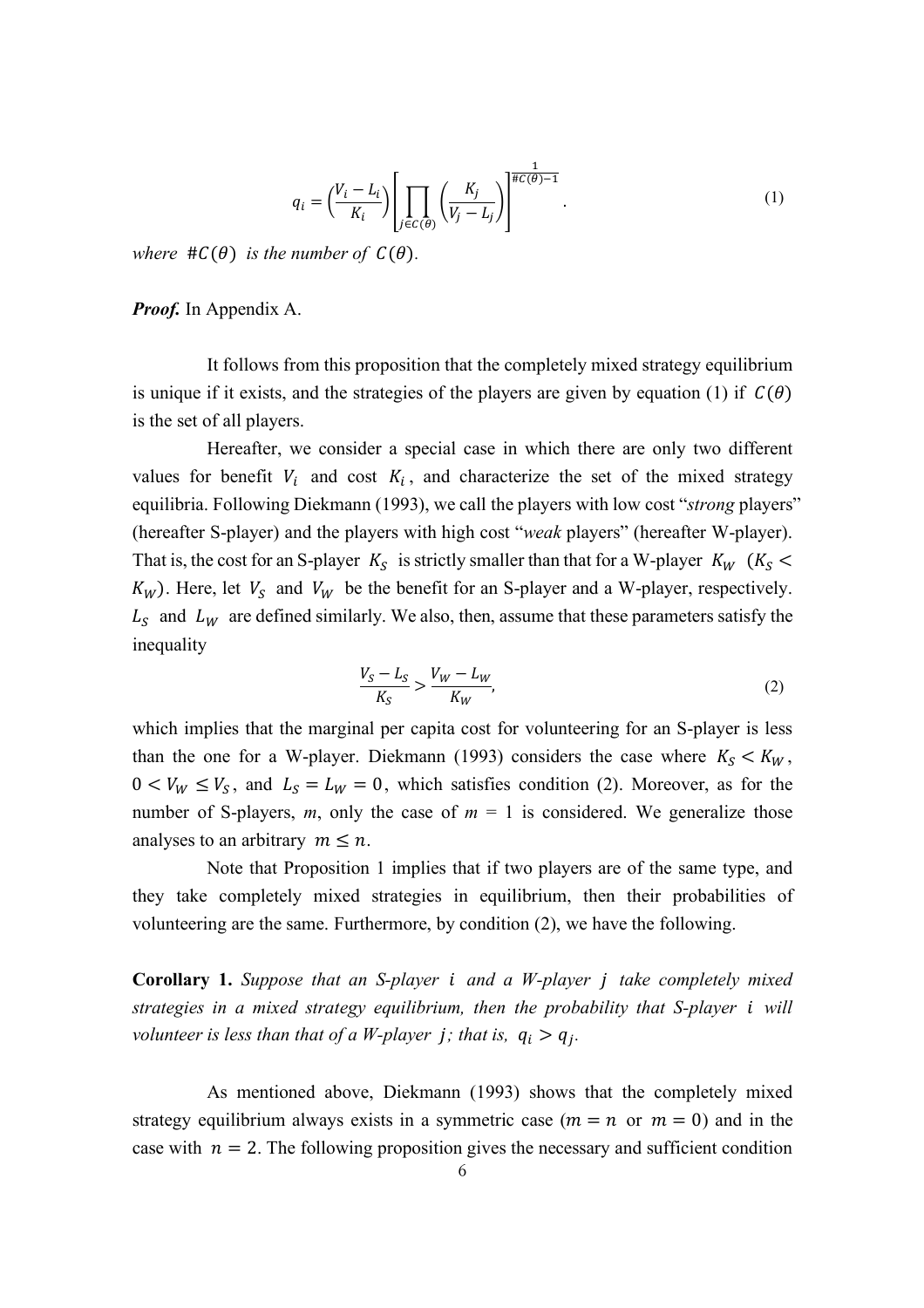for the existence of the completely mixed strategy equilibrium when  $n \ge 2$  and  $1 \le$  $m \leq n$ .

**Proposition 2.** For any  $n \geq 2$  and  $1 \leq m \leq n$ , the volunteer's dilemma game has the *completely mixed strategy equilibrium if and only if*

$$
\left(\frac{V_W - L_W}{K_W}\right)^{n-m} > \left(\frac{V_S - L_S}{K_S}\right)^{n-m-1}.\tag{3}
$$

*Proof.* In Appendix A.

For any  $n \ge 2$  and  $m \le n$ , let  $\Theta(n, m)$  be the set of mixed strategy equilibria of the VOD game, where the number of players is  $n$  and the number of Splayers is  $m$ . By the above arguments, we can easily identify all mixed strategy profiles in  $\Theta(2,1)$  (and also  $\Theta(2,2)$  and  $\Theta(2,0)$ ), which has only two kinds of Nash equilibria. One is that one player chooses *C* and the other player chooses *N* with a probability of one, and the other is the completely mixed strategy equilibrium in which the strategies of the players are given by (1) with  $\#C(\theta) = 2$ . By the following proposition, we can also identify  $\Theta(n, m)$  where  $n > 2$ , inductively.

**Proposition 3.** Suppose that  $\theta \in \Theta(n, m)$  is the completely mixed strategy equilibrium, and  $q_S(n, m)$  and  $q_W(n, m)$  are the probabilities of choosing N by an S-player and a *W-player in , respectively. For any two non-negative integers, and* ℎ*, consider the volunteer's dilemma game where the number of players is*  $n + l + h$ , and the number of *S-players is*  $m + l$ . In this game, a mixed strategy profile  $\theta'$  such that l S-players and h *W*-players are choosing *N* with a probability of one, m *S*-players take  $q_s(n, m)$ , *and*  $n - m$  *W-players take*  $q_w(n, m)$  *is a mixed strategy equilibrium; that is,*  $\theta' \in$  $\Theta(n + l + h, m + l)$ .

*Proof.* In Appendix A.

For example,  $\Theta(3,1)$  consists of two or three kinds of mixed strategy equilibria. First is that a player chooses *C* and the other two players choose *N* with a probability of one. Second is that a W- (an S-) player chooses *N* with a probability of one, and the other two players take completely mixed strategies in the completely mixed strategy equilibrium in  $\Theta(2,1)$  ( $\Theta(2,0)$ ). Third is the completely mixed strategy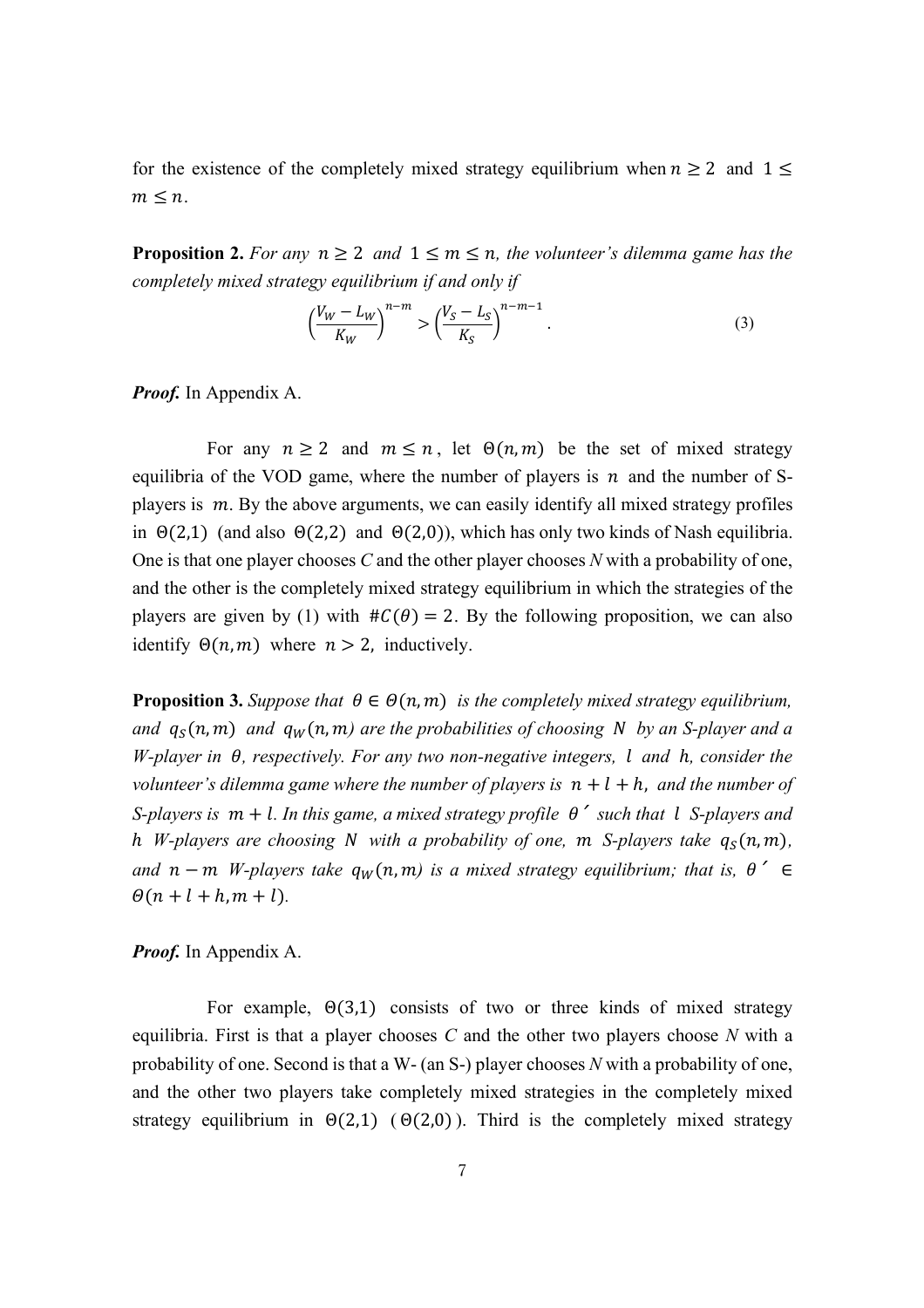equilibrium in which two W-players take  $q_W(3,1)$  and the S-player takes  $q_S(3,1)$  if (3) is satisfied for  $n = 3$  and  $m = 1$ .

We now focus on the completely mixed strategy equilibrium. As in the above proposition, let  $q_S(n, m)$  and  $q_W(n, m)$  be the probabilities of choosing N of S-player and W-player in the completely mixed strategy equilibrium in  $\Theta(n, m)$ , respectively. The following proposition states how these probabilities change with the group size and the number of S-players in it. Goeree et al. (2017) explored the relationship between group size and volunteering, where the Nash equilibrium predicts the probability of volunteering to be a decreasing function of group size and that the probability of a no-volunteer outcome increases with the number of players. The following propositions considers their results in more detail. Thus, it shows that the probability of a volunteer outcome increases with the number of S-players, and the probability of a no-volunteer outcome increases with the number of W-players.

**Proposition 4.** Suppose that  $\Theta(n, m)$ ,  $\Theta(n + 1, m)$ , and  $\Theta(n + 1, m + 1)$  have the *completely mixed strategy equilibria. Then* 

*(i)*  $q_S(n + 1, m) > q_S(n, m)$ , *(ii)*  $q_W(n + 1, m) > q_W(n, m)$ , *(iii)*  $q_S(n + 1, m) > q_S(n + 1, m + 1)$ *, and (iv)*  $q_W(n + 1, m) > q_W(n + 1, m + 1)$ .

*Proof.* In Appendix A.

# **2.2 Equilibrium selection based on risk dominance**

In the volunteer's dilemma, there are two kinds of pure strategy Nash equilibria: Sequilibrium where only one of the S-players chooses *C* and W-equilibrium where only one of the W-players chooses *C*. For the case of  $m = 1$ , Diekmann (1993) suggests that Sequilibrium is only a risk dominant equilibrium. Suppose, for example,  $m = 1$  and  $n = 2$ . Then, the game becomes as follows (Table 1).

| <b>Table 1.</b> Asymmetric volunteer's dilemma when $m = 1$ and $n = 2$ |                                   |                     |  |  |  |  |  |  |  |
|-------------------------------------------------------------------------|-----------------------------------|---------------------|--|--|--|--|--|--|--|
| Weak                                                                    |                                   |                     |  |  |  |  |  |  |  |
| <b>Strong</b>                                                           |                                   |                     |  |  |  |  |  |  |  |
|                                                                         | $V_{S} - K_{S}$ , $V_{W} - K_{W}$ | $V_S - K_S$ , $V_W$ |  |  |  |  |  |  |  |
| N                                                                       | $V_S$ , $V_W - K_W$               | $L_S$ , $L_W$       |  |  |  |  |  |  |  |

**Table 1.** Asymmetric volunteer's dilemma when *m* = 1 and *n* = 2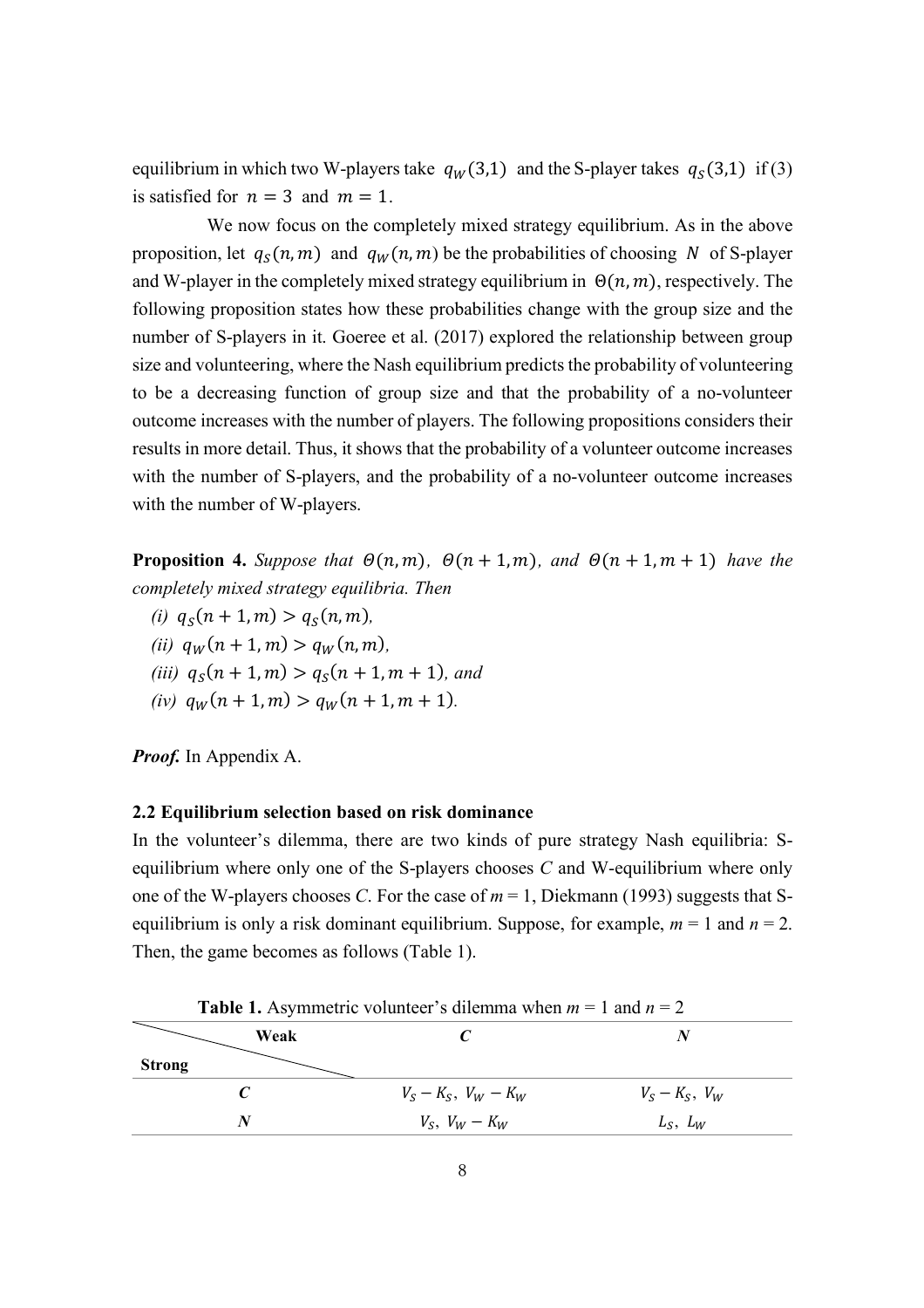In this game, there are two pure strategy Nash equilibria,  $(C, N)$  and  $(N, C)$ , since  $V_i$  –  $L_i > K_i$  for all *i*. If  $(C, N)$  risk dominates  $(N, C)$ , the product of deviation loss for  $(C, N)$ is greater than that for (*N*, *C*) (Harsanyi and Selten, 1988). This implies

$$
(V_S - L_S - K_S)K_W > K_S(V_W - L_W - K_W).
$$

Note that this condition is equivalent to condition (2). Thus, we have the following proposition.

#### **Proposition 5**. In the case of  $n = 2$  and  $m = 1$ , S-equilibrium is risk dominant.

We now consider a risk dominant equilibrium in the case of many players. Here we consider Güth (1990)'s notion of *unilateral deviation stability (UDS)*. UDS satisfies Harsanyi and Selten's axioms for characterizing risk dominance.<sup>3</sup> Suppose that an  $n$ person game has several strict pure Nash equilibria. Take two of them,  $s = (s_1, \dots, s_n)$ and  $t = (t_1, \dots, t_n)$ . Let M(s, t) be a set of players whose equilibrium strategy is different in s and t. For players i and j in  $M(s, t)$ , construct a comparison game  $G_{ij}(s,t)$ , where the set of strategies is  $v = (s_k, t_k)$  for  $k = i, j$ , and the payoff function is also restricted by this set of strategies (players other than  $i$  and  $j$  use the same strategies in both *s* and *t* by the assumption of  $M(s,t)$ .). Thus,  $G_{ij}(s,t)$  can be represented by the following game in Table 2.

**Table 2.** Comparison game  $G_{ij}(s,t)$ 

|    | S;                                 |                                  |
|----|------------------------------------|----------------------------------|
| S. | $\pi_i(s), \pi_i(s)$               | $\pi_i(s_i,t_j), \pi_j(s_i,t_j)$ |
| ι. | $\pi_i(t_i, s_j), \pi_i(t_i, s_j)$ | $\pi_i(t), \pi_i(t)$             |

The relative strength of equilibrium *s* against *t*,  $R_{ij}(s, t)$ , is defined as follows.

 $\overline{a}$ 

$$
R_{ij}(s,t) = \frac{\{\pi_j(s) - \pi_j(s_i, t_j)\}\{\pi_i(s) - \pi_i(t_i, s_j)\}}{\{\pi_j(t) - \pi_j(t_i, s_j)\}\{\pi_i(t) - \pi_i(s_i, t_j)\}}
$$

Thus, the product of losses resulting from the unilateral deviation of players  $i$  and  $j$ from equilibrium *s* and *t* is compared. Finally, the aggregated value of  $R_{ij}(s,t)$  for any pair of players in  $M(s, t)$  is given by

<sup>&</sup>lt;sup>3</sup> The notion of *p*-dominance, introduced by Morris, Rob, and Shin (1995), generalizes the notion of risk dominance in Harsanyi and Selten (1988) differently than Güth (1990); that is, 1/2-dominance coincides with the latter in symmetric 2x2 games. Peski (2010), also, proposes a related concept for n-person symmetric games based on 1/2-dominance. However, the game we study is not symmetric; we did not use these concepts.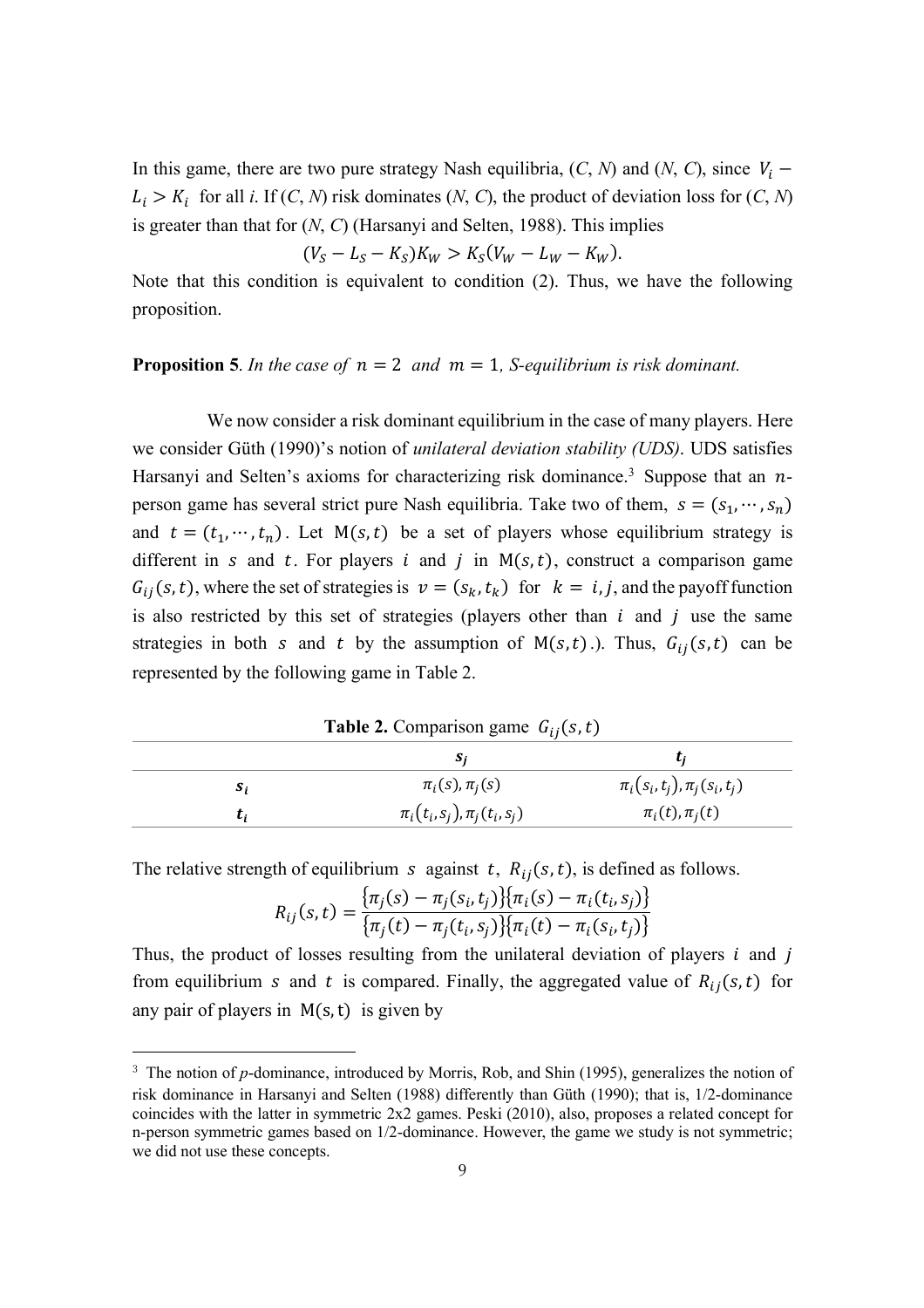$$
R_*(s,t) = \prod_{\substack{i,j \in M(s,t) \\ i>j}} R_{ij}(s,t)
$$

Then, if  $R_*(s,t) > 1$ , equilibrium s risk dominates t. With this notion, we have a generalization of Proposition 5.

**Proposition 5'.** In the case of  $n \geq 2$  and  $1 \leq m \leq n$ . S-equilibrium risk dominates W*equilibrium in the sense of unilateral deviation stability.*

*Proof.* In Appendix A.

#### **2.3 Alternative theories**

In what follows, we also examine the explanatory power of alternative theories that take into account the possibility that agents have a non-selfish motivation or act irrationally. In fact, we will see that the explanatory power of both mixed strategy equilibria and risk dominance is not satisfactory concerning the explanation of the experimental data, Diekmann (1993)'s and ours. Among many alternative models so far proposed for defining non-selfish motivation, we choose inequality aversion (Fehr and Schmidt, 1999) as the most appropriate in the present context. As for irrational behavior, we investigate the level-k model (Stahl and Wilson 1995; Crawford et al. 2013) and the Quantal response equilibrium (QRE: McKelvey and Palfrey 1995), which are both simple, but known to have been very successful in the experimental economics literature.

# **A. Inequity aversion**

 $\overline{a}$ 

The concept of inequity aversion (resistance to inequitable outcomes) in explaining experimental regularities was developed in Fehr and Schmidt (1999).<sup>4</sup> They postulated that people make decisions to minimize inequity in outcomes. Specifically, consider a setting where player  $i$  ( $i = 1, 2, \dots, n$ ) receives a pecuniary payoff  $x_i$ . Then the utility of an inequity averse player *i* for the allocation  $(x_1, x_2, ..., x_n)$  is given by

$$
U_i(x_1, x_2, \dots x_n) = x_i - \frac{\alpha}{n-1} \sum_{j \neq i} \max\{x_j - x_i, 0\} - \frac{\beta}{n-1} \sum_{j \neq i} \max\{x_i - x_j, 0\},\tag{4}
$$

<sup>4</sup> Bolton and Ockenfels (2000), also, proposed a similar kind of concept. One of the distinguished features in Fehr and Schmidt (1999)'s model as compared to Bolton and Ockenfels (2000)'s is that it allows a distinction between advantageous and disadvantageous inequalities. As this feature plays a role in explaining our data, we adopted Fehr and Schmidt (1999)'s model.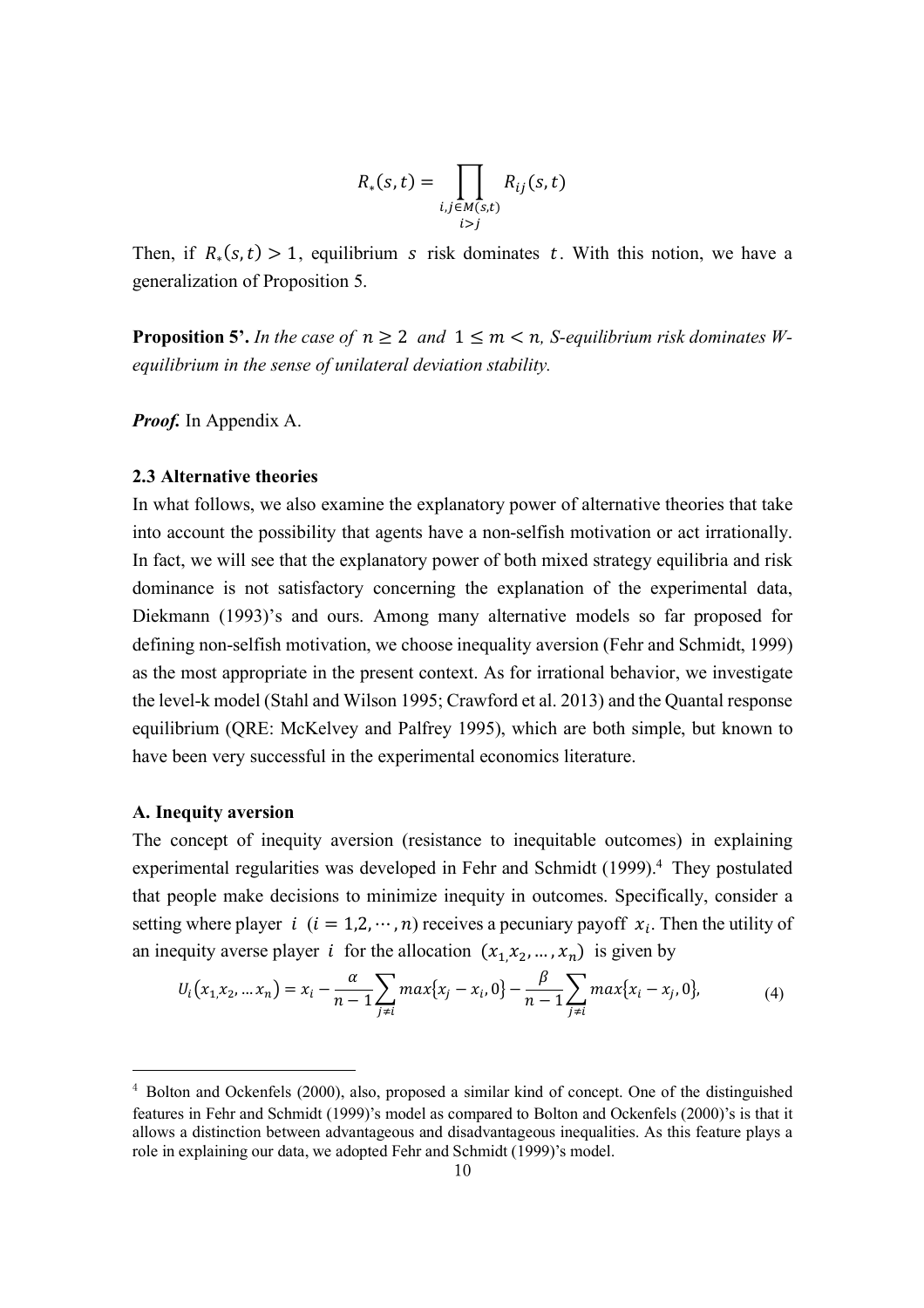where  $\alpha$  is player *i*'s disutility of having less than the others and  $\beta$  is player *i*'s disutility of having more than the others. Fehr and Schmidt (1999) assume that  $0 \leq \beta$ 1, and  $\beta \leq \alpha$ .

If there is a player having the above utility function, S-equilibrium or Wequilibrium would no longer be a Nash equilibrium, and other outcomes would be a Nash equilibrium depending on values of the parameters  $\alpha$  and  $\beta$ . We will list equilibrium conditions for each outcome later in examining Diekmann (1993)'s data.

However, the following proposition implies that the outcome that every player chooses C, All-*C,* cannot be an equilibrium irrespective of the values of the parameters.

**Proposition 6.** *Suppose that player is an inequity averse player. Then player never chooses C when all other players choose C.*

*Proof***.** In Appendix A.

#### **B. Level-k model**

Level-k model is a non-equilibrium model that reflects strategic thinking by boundedly rational players. It assumes that each player adopts a strategy that corresponds to some level of strategic thinking. Level-k models have so far been applied to many games, and have succeeded in explaining a number of anomalous behaviors found in the laboratory (for a survey, see Crawford et al., 2013).

Assume that *L*0 player, who is the least rational among the players, chooses *C* and N with probability  $1/2$ , respectively. In the level-k model, *Lk* player chooses the best response to the actions taken by  $L(k - 1)$  players. The outcome the level-k model predicts also depends on the payoff structure of the game; we will show its predictions later in analyzing Diekmann (1993)'s data.

#### **C. Quantal response equilibrium (QRE)**

QRE is an equilibrium concept based on boundedly rational strategic behavior, assuming that players play a noisy best response (McKelvey and Palfrey, 1995). For player  $i$ , the stochastic best response in terms of his choice probability of *C* is given by

$$
p_i = \frac{\exp(\lambda \cdot E_i(C))}{\exp(\lambda \cdot E_i(C)) + \exp(\lambda \cdot E_i(N))} = \frac{1}{1 + \exp[\lambda \cdot \{E_i(N) - E_i(C)\}]},
$$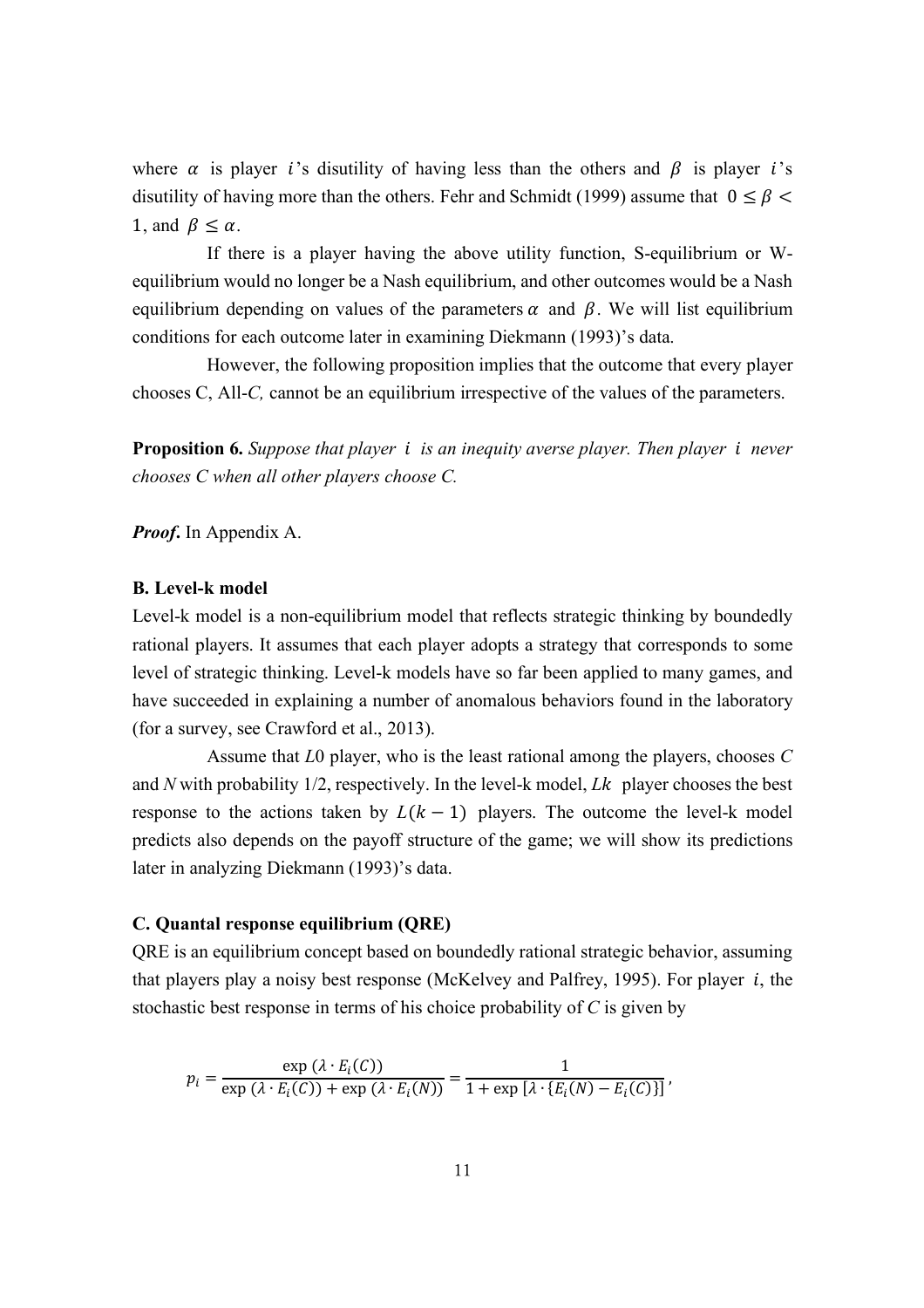where parameter  $\lambda \in [0, \infty)$  represents the degree of rationality such that  $\lambda = 0$ implies complete randomizing over pure strategies. QRE is a fixed point of this mapping. If  $\lambda = 0$ , then  $p_i = 1/2$  for any *i*, which is usually called the centroid of the simplex of the strategy space.

McKelvey and Palfrey (1995) showed that for any normal-form game, (i) the correspondence  $QRE(\lambda)$  is upper hemi-continuous, (ii) the number of QREs is odd for generic values of  $\lambda$ , and, (iii) generically, the graph  $(\lambda, QRE(\lambda))$  contains a unique branch which starts at the centroid and converges to a unique Nash equilibrium as  $\lambda$ approaches infinity. The limiting point of this principal branch is called limiting (logit) QRE. Thus, limiting QRE can serve as an equilibrium selection criterion in generic cases.

Turocy (2005) showed that with the homotopy method (under an intuitive monotonicity assumption), the limiting QRE is the risk dominant equilibrium in generic 2x2 games with two strict Nash equilibrium.

However, the cases with more than two players may be problematic. It is easy to see that these games have multiple S-equilibria, depending on which S-player finally contribute. Thus, the principal branch of the QRE graph that starts from the centroid may bifurcate somewhere on the way, meaning that these cases are not generic. This actually happens in our case. However, in the statistical estimation that follows, the log-likelihood function is maximized well before the bifurcation occurs.

#### **3. Re-examination of Diekmann's experiments**

#### **3.1 The experiments**

We begin with the reexamination of Diekmann (1993)'s experiments. Diekmann (1993) concludes that the predictions of the risk-dominance theory accord better with his data than that of the mixed-strategy equilibrium. Thus, unlike the mixed strategy equilibrium prediction which states that a player with *less* cost contributes *less* often, an S-player in the experiment contributes a significantly higher proportion.

However, once we closely consider his experimental result, it seems the explanatory power of the risk-dominance theory is not so high. Therefore, it is worthwhile to reexamine the data with econometric comparisons, including the alternative theories, which was not available when his research was conducted. This was explained in the previous section.

His experiment consists of ten different sessions, including symmetric and asymmetric versions of VOD. The total of 328 subjects were recruited and allotted randomly into the sessions. However, as a result of the preliminary test, twenty-seven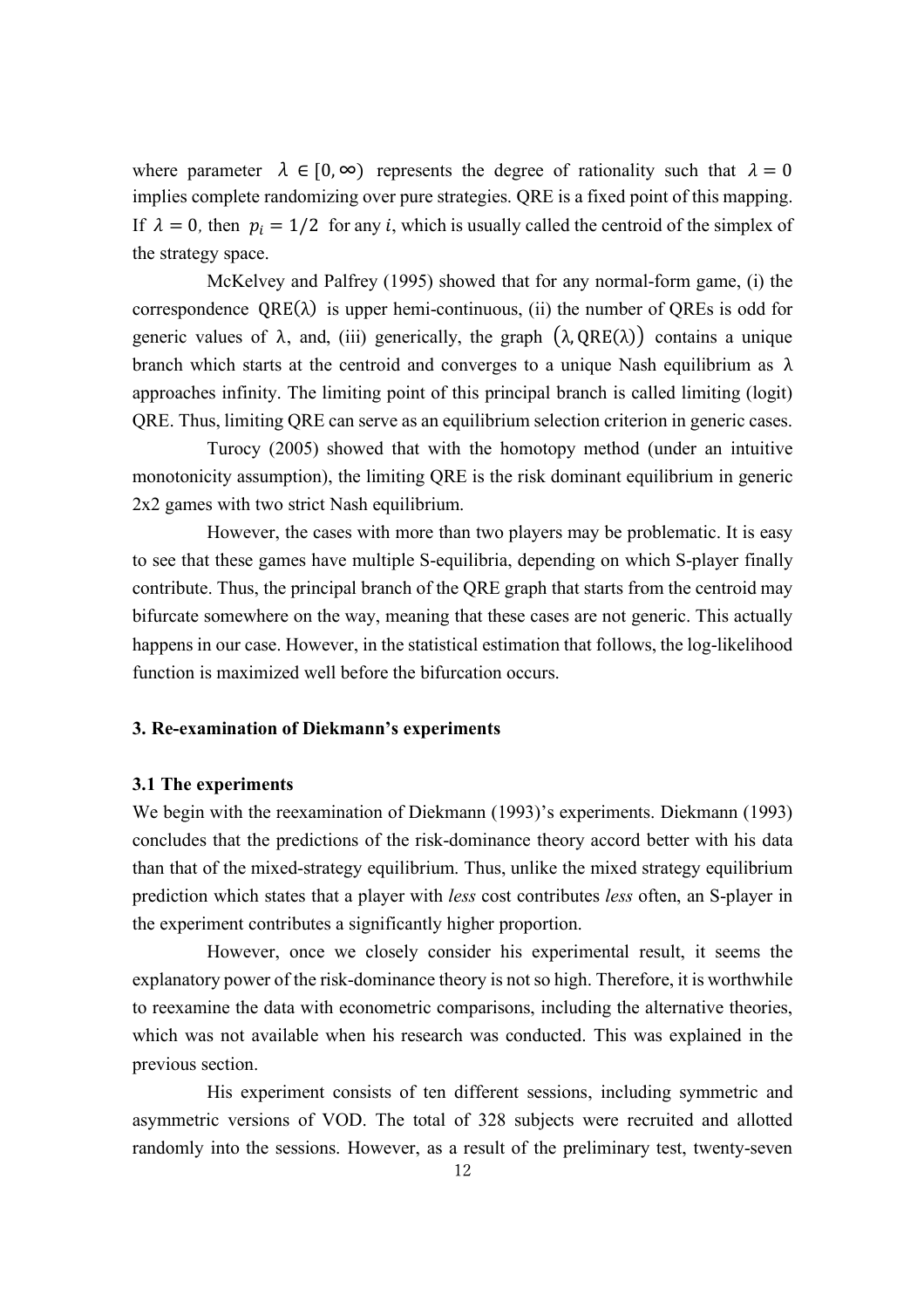subjects were excluded from the proper experiment. In what follows, we will only focus on the part of his experiment that concerns asymmetric VOD.

Table 3 shows the sessions in his experiment that corresponds to asymmetric versions of VOD. It is important to notice that the subjects really played the game; that is, they were not matched with one another to play the games. Instead, subjects were simply asked to make a decision as a W-player or an S-player before the experiment ended. Each subject could participate in only one session. How the game outcome was determined, and, thus, how the rewards were determined, is not reported in the study.

|                 |                |                         |                |                | Tuble & Dickmann 5 experimental gaines (Sessions) |     |     |     |
|-----------------|----------------|-------------------------|----------------|----------------|---------------------------------------------------|-----|-----|-----|
| <b>Games</b>    |                | $D-3$<br>$D-1$<br>$D-2$ |                |                | $D-4$                                             |     |     |     |
| <b>Sessions</b> | B              | D                       | $\mathcal{C}$  | E              | F                                                 | G   |     |     |
| # of players    | $\overline{2}$ | $\overline{2}$          | $\overline{2}$ | $\overline{2}$ | $\overline{2}$                                    | 2   | 5   | 5   |
| # of S-players  | 1              |                         | 1              | 1              |                                                   |     |     |     |
| V(common)       | 100            | 100                     | 100            | 100            | 100                                               | 100 | 100 | 100 |
| $K_{S}$         | 40             | 40                      | 10             | 10             | 20                                                | 20  | 40  | 40  |
| $K_W$           | 50             | 50                      | 50             | 50             | 80                                                | 80  | 50  | 50  |
| Subjects' role  | W              | S                       | W              | S              | W                                                 | S   | W   | S   |
| # of subjects   | 29             | 30                      | 32             | 39             | 27                                                | 32  | 27  | 27  |

**Table 3 Diekmann's experimental games (Sessions)**

We classify each session by games and give each game a name, from D-1 to D-4. Note that Sessions D-1 to D-3 are two-player games, and only Session D-4 is a fiveplayer game. In every session, the number of S-playersis one. Note also that for parameter values V,  $K_s$  and  $K_W$  ( $L_s = L_W = 0$ ), the condition in Proposition 5 and 5' is satisfied; that is, S-equilibrium is risk dominant.

#### **3.2 Hypotheses**

Testing Diekmann's conjecture is the primary purpose here. As S-equilibrium is risk dominant in all the session, it is expected that S-equilibrium should be observed most frequently. If it is not the case, our next task is to judge whether the mixed strategy equilibrium prediction is observed in his experiment.

As shown in Corollary 1, if players adopt completely mixed strategies, the probability that an S-player volunteers is less than that of a W-player. However, it is counterintuitive because the marginal per capita cost for volunteering,  $K_S/(V_S - L_S)$ , for an S-player is less than the one for a W-player,  $K_W/(V_W - L_W)$ .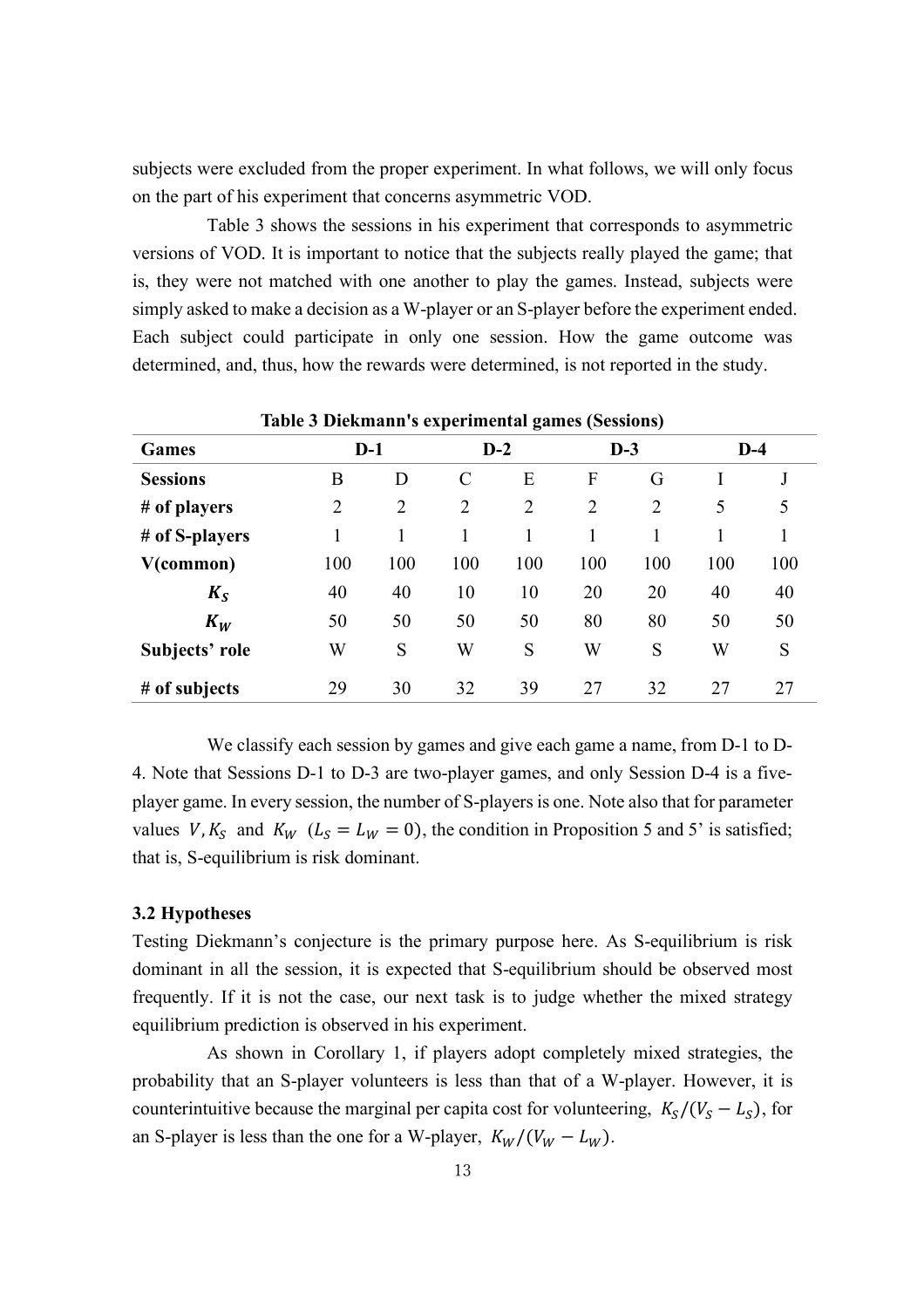Thus, our first hypothesis concerns whether S-equilibrium is attained in the laboratory.

**Hypothesis 1.** S-equilibrium is more frequently observed than W-equilibrium.

Of course, subjects in the experiment may not always play rationally. Sometimes they deviate from the equilibrium either consciously or unconsciously. The former results from different motivations subjects have; for example, other-regarding preferences. The latter is due to the subjects' misunderstanding or confusion, lack of concentration, among others. Thus, we cannot expect that a particular equilibrium is played with a probability of one. If it is the case, a mixed strategy might predict the subjects' behavior better than the ones predicted by risk dominance.

Therefore, is the subjects' choice frequency of volunteering close to the mixed strategy equilibrium prediction in Section 2? This is our second hypothesis to be tested.

**Hypothesis 2.** A subject's choice frequency of volunteering coincides with the mixed strategy equilibrium.

Table 4 summarizes completely mixed strategy equilibria in Diekmann (1993)'s experiment.<sup>5</sup>

|             | $D-1$ | $D-2$ | $D-3$ | $D-4$ |  |
|-------------|-------|-------|-------|-------|--|
| $P_{\rm c}$ | 0.500 | 0.500 | 0.200 | 0.006 |  |
| $P_W$       | 0.600 | 0.900 | 0.800 | 0.205 |  |

**Table 4 Symmetric mixed strategy equilibrium prediction for Diekmann's Games**

As both hypotheses are mutually inconsistent, it is an easy task to judge which theory, mixed strategy equilibrium and risk dominance, predicts better subject behavior in the experiment.

l

<sup>&</sup>lt;sup>5</sup> Strictly speaking, there are two types of mixed strategy equilibria other than pure strategy Nash equilibria. The first type is completely mixed strategy equilibria in which all players choose *C* and *N* with non-zero probabilities. The second type is mixed strategy equilibria where some players choose *N* with a probability of 1 and the other players choose the completely mixed strategies. As the latter exists only in D-4 (five-person game) and our objective is to differentiate counter intuitive completely mixed strategy prediction from that of risk dominance, we use the former in testing Hypothesis 2.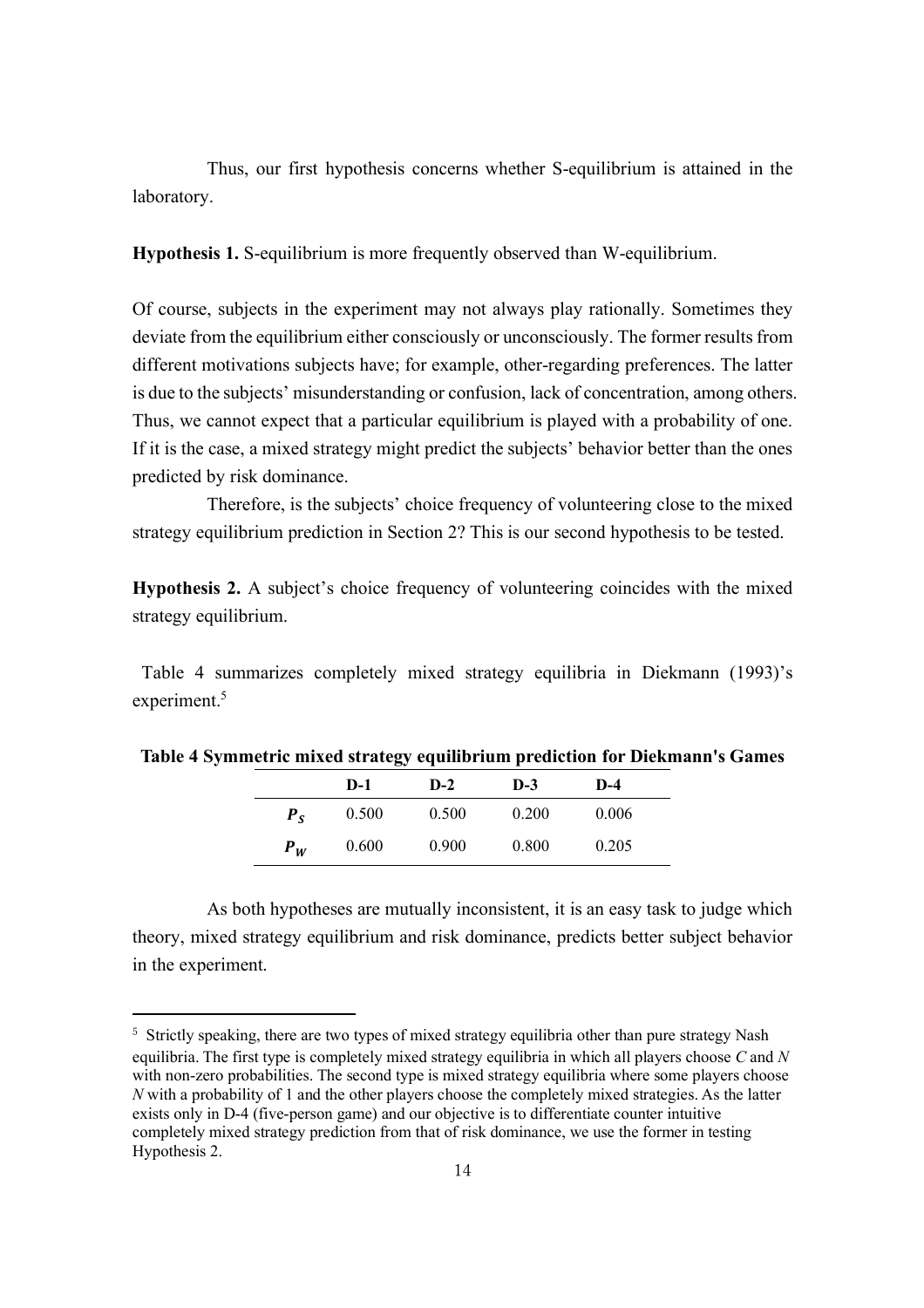If the date supports neither hypothesis, we have to resort to different theories other than rational ones such as mixed strategy equilibrium and risk dominance. Thus, to obtain theoretical predictions by inequity aversion for each experimental session, we assume that all players have the same utility function given by (4). Then, for each session, either S-equilibrium, W-equilibrium, or All-*N* can be a Nash equilibrium depending on the values of the parameters. The ranges of the values of  $\alpha$  and  $\beta$  that each outcome will be a Nash equilibrium for each session are summarized in Table 5.

| Table 5. The prediction of inequality aversion |                   |                                                    |                   |                   |  |  |  |  |  |
|------------------------------------------------|-------------------|----------------------------------------------------|-------------------|-------------------|--|--|--|--|--|
|                                                | $D-1$             | $D-2$                                              | $D-3$             | $D-4$             |  |  |  |  |  |
| S-eq.                                          | $\alpha \leq 3/2$ | $\alpha \leq 9$ ,                                  | $\alpha \leq 4$ , |                   |  |  |  |  |  |
|                                                |                   | $\beta \leq 5$                                     | $\beta \leq 4$    | $\alpha \leq 6$   |  |  |  |  |  |
| W-eq.                                          | $\alpha \leq 1$ , | $\alpha \leq 1$ .                                  | $\alpha \leq 1$ , | $\alpha \leq 8$ , |  |  |  |  |  |
|                                                |                   | $\beta \leq 4/5$ $\beta \leq 1/5$ $\beta \leq 1/4$ |                   | $\beta \leq 16/5$ |  |  |  |  |  |
| $All-N$                                        | $\alpha \geq 1$   | $\alpha > 9$                                       | $\alpha > 4$      | $\alpha \geq 6$   |  |  |  |  |  |

As for the level-k model, the best responses of *Lk* S-player and *Lk* W-player to the actions of  $L(k - 1)$  players up to  $k = 4$  are summarized in Table 6.

|                |   | $D-1$                   | $D-2$                       | $D-3$                       | $D-4$                 |
|----------------|---|-------------------------|-----------------------------|-----------------------------|-----------------------|
|                | S | $\mathcal C$            | $\mathcal C$                | $\mathcal C$                | N                     |
| L1             | W | C, N                    | C, N                        | N                           | N                     |
|                | S | C                       | $\mathcal{C}_{0}$           | $\mathcal{C}_{0}$           | $\overline{C}$        |
| L <sub>2</sub> | W | N                       | N                           | $\overline{N}$              | $\mathcal{C}_{0}^{0}$ |
|                | S | $\mathcal{C}_{0}^{(n)}$ | $\mathcal{C}_{\mathcal{C}}$ | $\mathcal{C}_{\mathcal{C}}$ | N                     |
| L <sub>3</sub> | W | $\overline{N}$          | $\overline{N}$              | $\overline{N}$              | $\boldsymbol{N}$      |
|                | S | $\mathcal{C}_{0}^{0}$   | $\mathcal C$                | $\mathcal{C}_{0}$           | $\overline{C}$        |
| L <sub>4</sub> | W | $\overline{N}$          | N                           | N                           | $\overline{C}$        |

**Table 6. Best response of Lk to L(k-1)6**

We, then, econometrically measure the goodness-of-fit of these alternative theories, including QRE.

 $\overline{a}$ 

 $6$  "C, N" means that both strategies are indifferent. The identification of a higher-level strategy assumed that both are played with equal probability.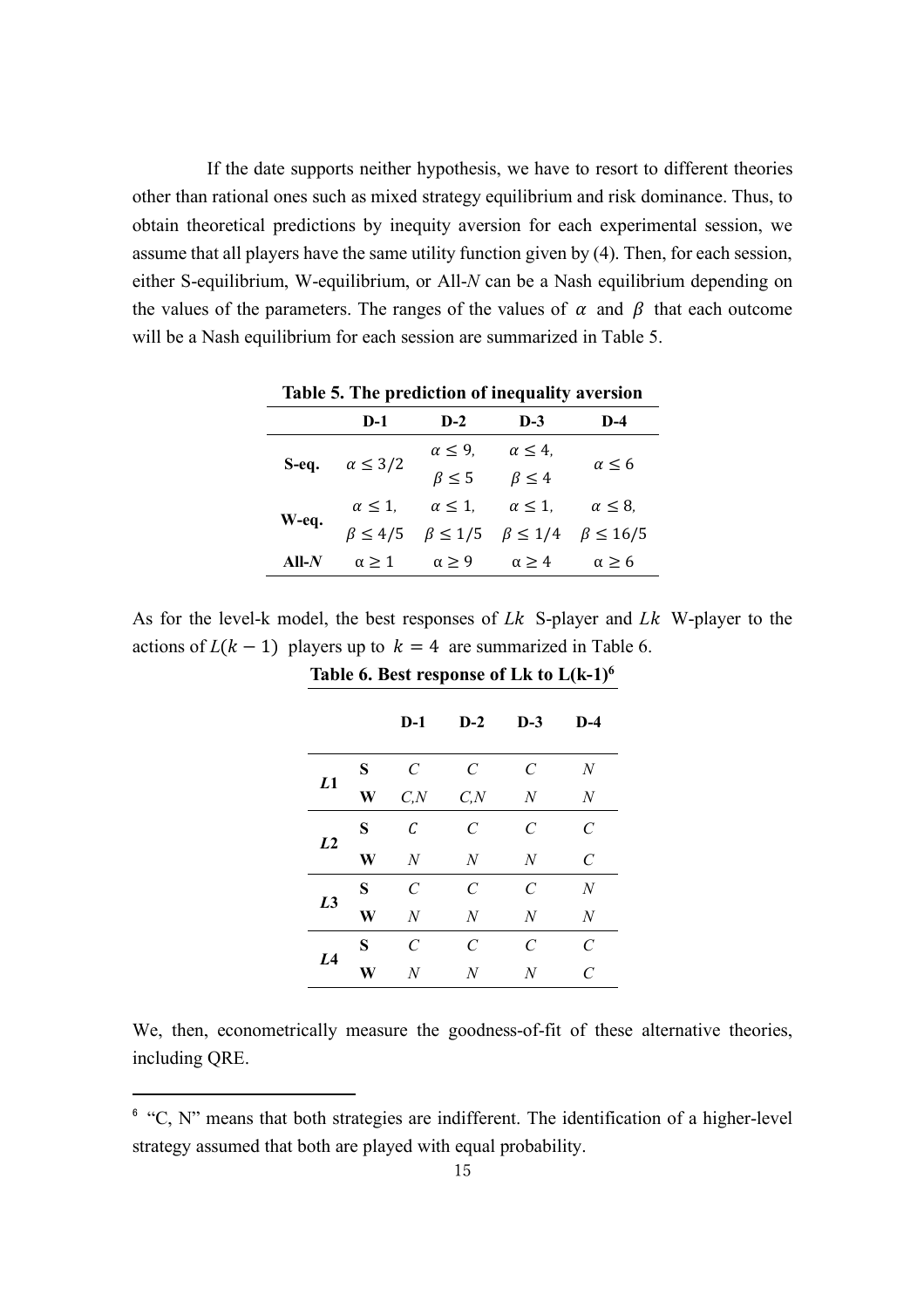#### **3.3 Results**

l

Table 7 shows Diekman's experimental data, where *n* is the number of groups,  $n_s$  and  $n_W$  are the number of *C* chosen by an S-player and a W-player, respectively, and  $f_s$  and  $f_W$  are the choice frequency of *C* by an S-player and a W-player respectively. If Diekmann's conjecture is right, as S-equilibrium is risk dominant in every session, we have to observe  $f_s > f_w$ . In two-person game sessions (D-1, D-2 and D-3)  $f_s > f_w$  is observed (chi squared test, p < 0.05 except Session D-3). However, in Session D-4, a five-player game, we have a counter fact:  $f_s = 0.30 < f_w = 0.56$  (chi squared test, p  $\leq$  0.05). Thus, we conclude that Diekmann's conjecture is only applicable to two-person games. Therefore, Hypothesis 1 is only partially confirmed.

| able 7. Choice Frequencies of Each Strateg |       |       |       |      |  |
|--------------------------------------------|-------|-------|-------|------|--|
|                                            | $D-1$ | $D-2$ | $D-3$ | D-4  |  |
| $n_{S}$                                    | 20    | 37    | 27    |      |  |
| $n_W$                                      | 13    | 6     | 2     | 15   |  |
| $f_{\rm g}$                                | 0.67  | 0.95  | 0.84  | 0.30 |  |
| $f_{w}$                                    | 0.45  | 0.19  | 0.07  | 0.56 |  |

**Table 7. Choice Frequencies of Each Strategy**

As for mixed strategy equilibrium, when we compare Tables 4 and 7, there are huge discrepancies between them. Significant differences are visible in D-2, D-3, and D-4 Sessions. The null hypothesis stating that the choice frequency of C and the probabilities obtained from the completely mixed strategy equilibrium are equal is rejected for Splayers in Sessions D-2, D-3, and D-4 (binomial test,  $p < 0.01$  for each). On the contrary, W-players chose *C* less frequently than the mixed strategy equilibrium. The null hypothesis stating that the choice frequency of C and the probabilities obtained from completely mixed strategy equilibrium are equal is rejected for W-players in Sessions D-2, D-3, and D-4 (binomial test, p < 0.01 for each). Thus, the mixed strategy equilibrium prediction also fails. <sup>7</sup>

 Furthermore, to find the model that best fits Diekmann (1993)'s data among alternative theories, we will resort to an econometric horse race; that is, conducting maximum likelihood estimation for obtaining the parameter values such as  $\alpha$ ,  $\beta$ , and  $\lambda$  in these models and comparing explanatory powers among them.

<sup>&</sup>lt;sup>7</sup> Note that in Session D-1, the null hypothesis is not rejected (binomial test,  $p < 0.05$  for S-players and W-players).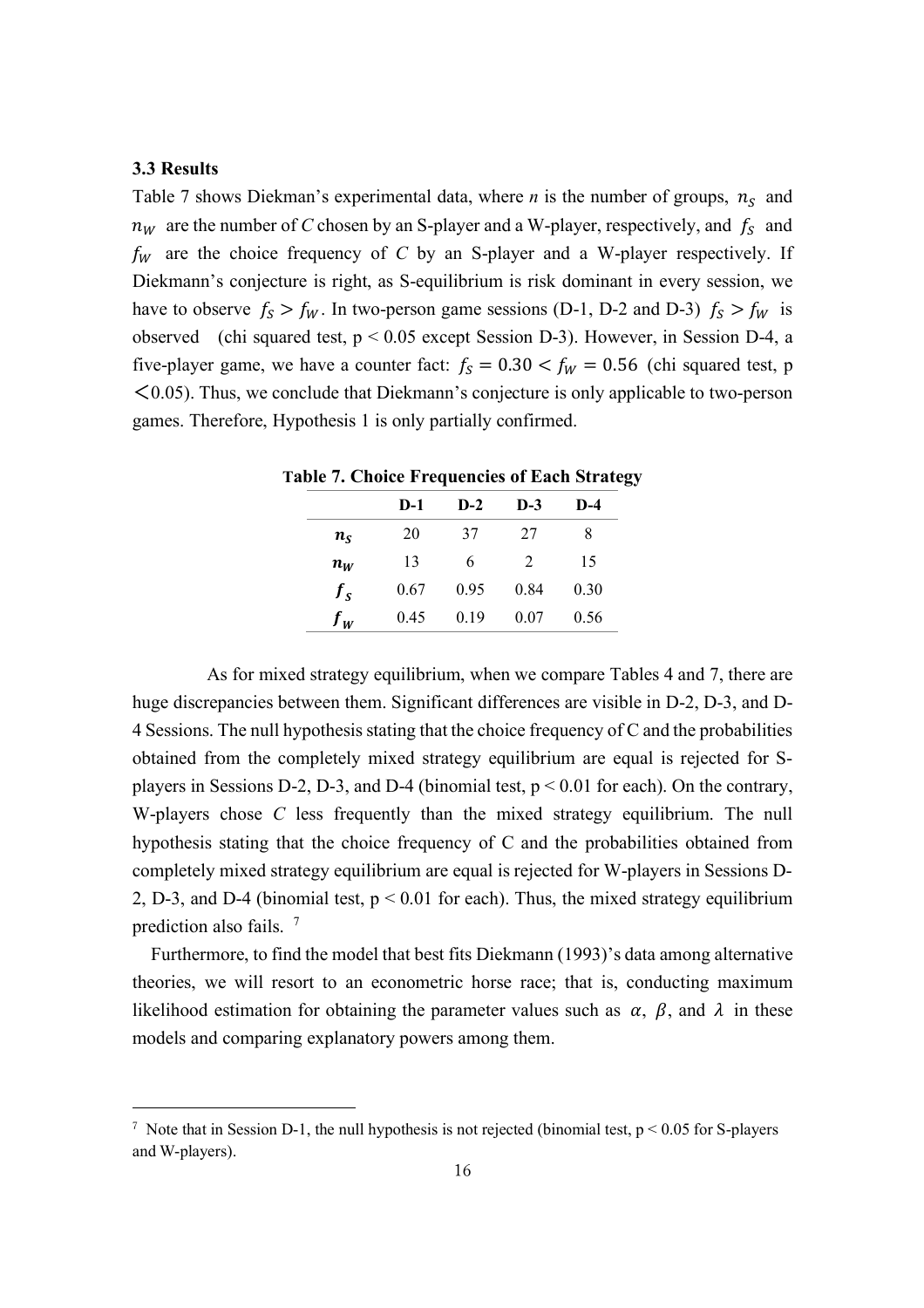Moreover, to make a comparison, we need to make the models "statistical" in the sense that they "contain adjustable parameters" (Sober 2008, p.79). Recall that the level-k analysis in Section 2.3B usually gives a "point prediction" with a probability of one assigned to a specific strategy. This can be problematic when we conduct an econometric comparison because the value of the log-likelihood of a probability of zero is minus infinity. Thus, we decided to introduce the same kind of noises across all the models, which may be simply interpreted as the errors in the implementation of the actions agents choose. Specifically, we assume that the choice probability of *C* for each player  $i$  is given by the following logit form,

$$
p_i = \frac{\exp\left(\frac{EU_i(C)}{\mu}\right)}{\exp\left(\frac{EU_i(C)}{\mu}\right) + \exp\left(\frac{EU_i(N)}{\mu}\right)}, \qquad i = 1, 2, ..., n,
$$
 (5)

where  $\mu$  is the noise parameter, and  $EU_i(C)$  ( $EU_i(N)$ ) is the expected utility of player i for choosing  $C(N)$ . In the model of inequality aversion, player i's expected utility is calculated by (4); that is, the utility of an inequality averse player. In the level-k model, if player  $i$  is *Lk* player, his expected utility is the expected payoff when all other players are  $L(k-1)$  players. In our estimation of QRE, we also use  $\mu = 1/\lambda$  for ease of comparison.

In each model, the probabilities of each player's choices are obtained in a fixed point of the above *n* equations for any given values of parameters. Let  $\omega$  be the vector of parameters for each model (for example,  $\omega = (\mu, \alpha, \beta)$  in inequality aversion),  $p_S^{D_j}(\omega)$  be the choice probability of the S-player, and  $n_S^{D_j}$  be the number of S-players who chose *C* in game D- *j*.  $p_W^{Dj}(\omega)$ ,  $n_W^{Dj}$ , and notations for the other sessions are defined similarly. Then, for each model, the maximum likelihood estimates are obtained by maximizing the following log likelihood function with respect to  $\omega$ .

$$
LogL^{D}(\omega) = \sum_{j=1}^{4} n_{S}^{Dj} \ln (p_{S}^{Dj}(\omega)) + \sum_{j=1}^{4} (g_{S}^{Dj} - n_{S}^{Dj}) \ln (1 - p_{S}^{Dj}(\omega)) + \sum_{j=1}^{4} n_{W}^{Dj} \ln (p_{W}^{Dj}(\omega)) + \sum_{j=1}^{4} (g_{W}^{Dj} - n_{W}^{Dj}) \ln (1 - p_{W}^{Dj}(\omega)),
$$

where  $g_S^{Dj}$   $(g_W^{Dj})$  is the number of the S-players (W-players) in D- j. Since the subjects in Diekmann (1993) were not matched with one another to play the games,  $g_S^{Dj}$  is not necessarily the same as  $g_W^{Dj}$ . For example,  $g_S^{D1} = 30$ , whereas  $g_W^{D1} = 29$ .

#### **Table 8. Estimated parameters based on Diekmann (1993)**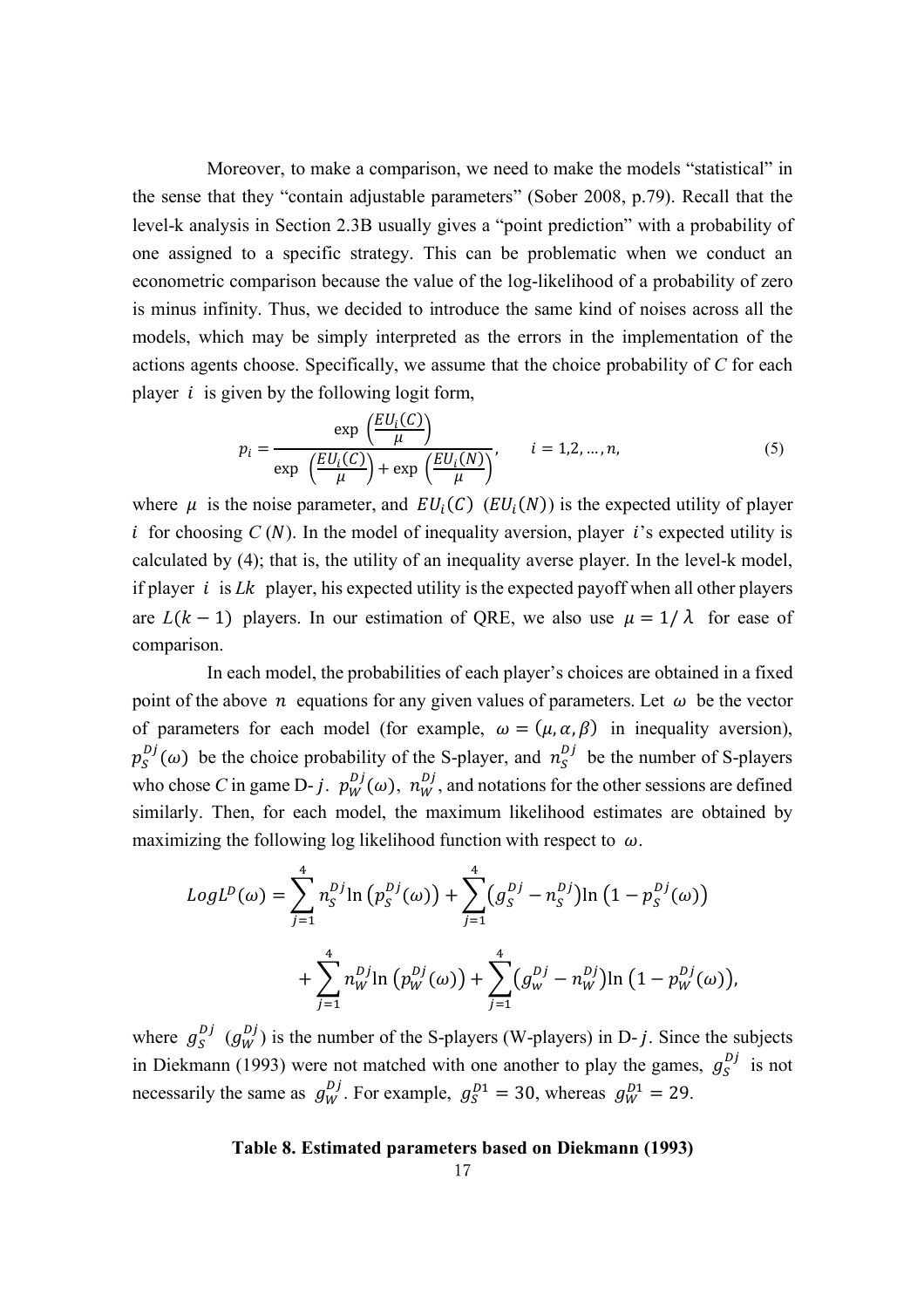|            | <b>Symmetric</b><br>mixed<br>strategy | <b>Inequality</b><br>aversion | Level-1    | Level-2    | QRE        |  |
|------------|---------------------------------------|-------------------------------|------------|------------|------------|--|
| $\alpha$   |                                       | 0.145                         |            |            |            |  |
| $\beta$    |                                       | 0.778                         |            |            |            |  |
| $\mu$      |                                       | $30.829**$                    | 28.590**   | 78.750**   | $32.755**$ |  |
| LogL       | $-280.382$                            | $-124.989$                    | $-143.165$ | $-157.774$ | $-125.957$ |  |
| <b>AIC</b> | 560.764                               | 255.978                       | 288.330    | 317.548    | 253.915    |  |

\*\*, \*, and + denote significance at the 1%, 5%, and 10% levels, respectively.

Table 8 shows the estimated parameters.<sup>8</sup> In Level-k, we estimate two types of models. In Level-1, it is assumed that all players are L1 players. Another model is Level-2 where all players are assumed to be L2-players. The log likelihood for symmetric mixed strategy equilibrium (in Table 4) is also shown in this table. For model comparisons, the following Akaike information criterion (AIC) is used,

$$
AIC = -2LogL + 2k,
$$

where  $k$  is the number of parameters in the model. The smaller the value of AIC, the better the model fit the data.

First, note that parameters  $\alpha$  and  $\beta$  in the inequality aversion model are not significant. Thus, altruistic motivation does not play a role in explaining the data. Then, among the rest of the models, the value of AIC for QRE is minimum. Thus, we conclude that QRE is the best fit model in the data reported in Diekmann (1993). This result and the fact that S-equilibrium is frequently observed for two-person games are mutually consistent because limiting QRE converges to risk dominant S-equilibrium in two-person games according to Turocy (2005).

#### **4. Our Experiment**

 $\overline{a}$ 

In the previous section, we showed that Diekmann's conjecture (which states that when S-equilibrium is risk dominant, it is frequently observed) is only confirmed in twoperson games. However, our theoretical analysis in Section 2 proved that S-equilibrium was risk dominant in the five-person game in his experiment. Thus, the explanatory power of the risk dominance theory is not universal. Rather, QRE is the best fit model in his data. Interestingly, inequality aversion also fails. As Diekmann's experiment is not an experiment in the exact sense, and for generalizing our findings, we need to run a

<sup>8</sup> Our estimation procedures follow the method described in Chapter 16 in Moffatt (2016).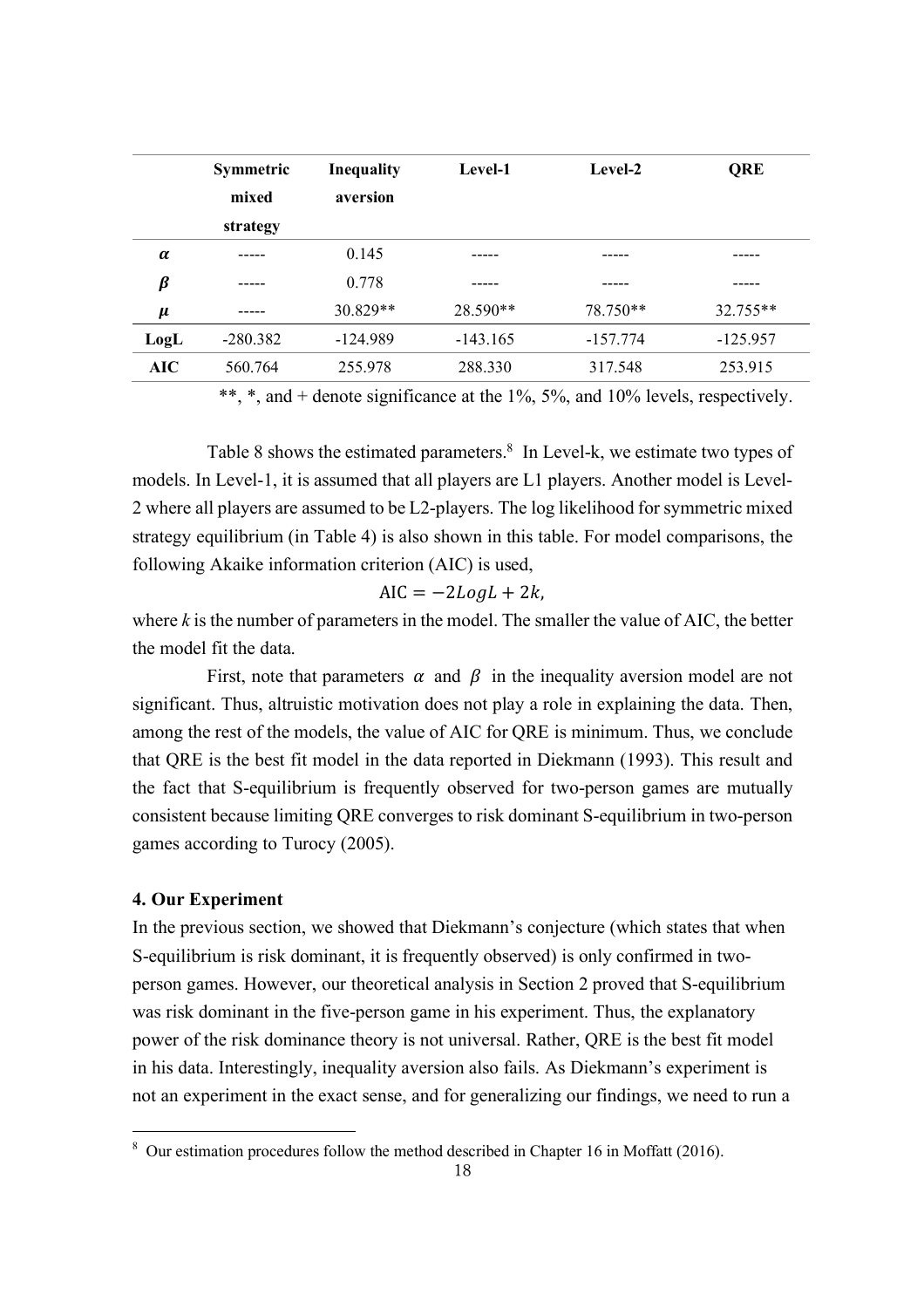proper experiment with more variations. Thus, we decided to conduct our own experiment.

#### **4.1 Design and procedures**

The experiments were conducted in November 2016 at Chuo University in Japan. The subjects were undergraduates of the university and were recruited via a university e-mail list. Most of them were not from the Economics Department; only a few knew of game theory, and none had previously participated in any experiment.

The games we used in the experiment were two-person and three-person Volunteer's dilemma games. In the two-person game, one player was an S-player, and the other was a W-player. In the three-person game, we had two variations: In one, there were one S-player and two W-players; In the other, there were two S-players and one Wplayer. We call the two-person game session as Session A, the first variation of the threeperson game session as Session B, and the second variation of the three-person game session as Session C.

In every session,  $L_s = L_W = 0$ , and the cost for volunteering is common for players of the same type; that is,  $K_s = 200$  and  $K_W = 400$ . There were three sessions for each of two-person and three-person games, which have different pair of benefits (for S- and W-players) from the public goods. Note that the condition (2) assumed in the model in Section 2 is always satisfied with these parameter values. Thus, S-equilibrium is always risk dominant. Table 9 summarizes the details of each Session.

The experiments were conducted manually. Each subject was randomly assigned to a seat in the room. There was sufficient physical distance between seats to prevent eye contact, and no oral communication was allowed among the subjects. The experimental instructions were distributed, and the experimenter read them aloud in front of the subjects.

| <b>Session</b> | A-1  | $A-2$        | $A-3$  | $B-1$        | $B-2$  | $B-3$ | $C-1$ | $C-2$ | $C-3$ |
|----------------|------|--------------|--------|--------------|--------|-------|-------|-------|-------|
| # of players   |      | 2            | 2      | 3            | 3      | 3     | 3     |       |       |
| # of S-player  |      | $\mathbf{1}$ | $\Box$ | $\mathbf{1}$ | $\Box$ | 1     | 2     |       |       |
| $V_{S}$        | 600  | 600          | 350    | 1000         | 1000   | 600   | 1000  | 1000  | 600   |
| $V_W$          | 1000 | 600          | 600    | 1800         | 1000   | 1000  | 1800  | 1000  | 1000  |

**Table 9. Summary of experimental sessions**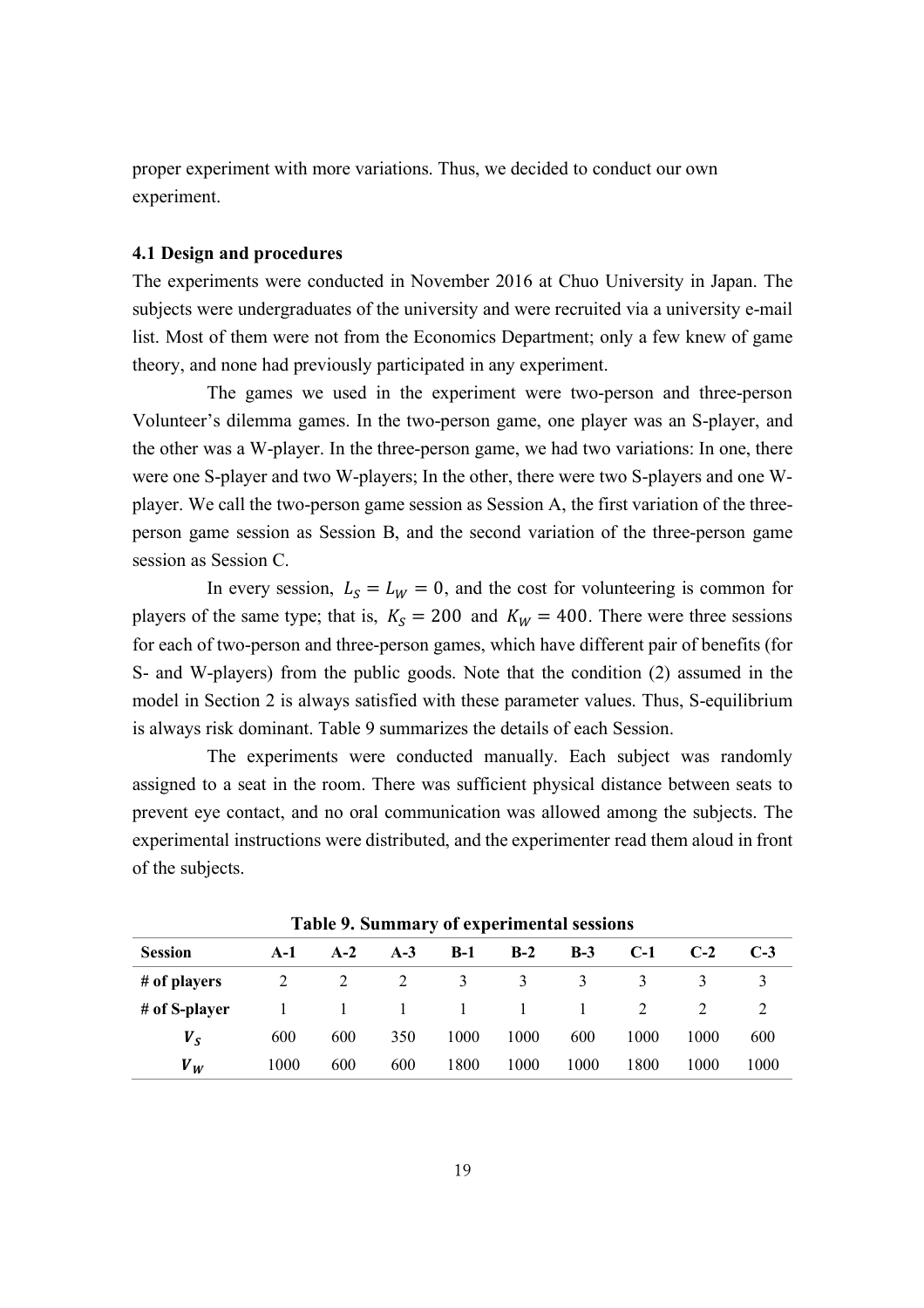Some subjects played the two-person game first and, then, without knowing the results, played three-person game. The others played the three-person game first and, then, the two-person game. Each game was played only once in each session.

A total of 30 subjects participated in each two-person game session, forming 15 groups. A total of 36 subjects participated in each three-person game with one S-player session, and 12 groups were created. For the three-person game with two S-players session, the number of participants differs in each session due to no-show subjects: 13 groups in two sessions and 10 groups in one session.

At the end of the experiment, the total payoffs each participant earned in both games was paid in cash. The conversion rate was one-to-one: each point earned was exchanged for JPY 1 at the end of the experiments. No participation fee was paid to each subject. For the one-hour experiment, the average reward was around JPY1,276 (approximately 10 US dollars at the time). Details of the experimental procedure and instructions are given in Appendix B.

Table 10 summarizes the type-1 symmetric mixed strategy equilibrium predictions in our experiment, where the same type of players choose *C* with the same probability.

| Eq. Session A-1 A-2 A-3 B-1 B-2 B-3 C-1 C-2 C-3               |                                                       |                                                       |  |  |                                           |  |
|---------------------------------------------------------------|-------------------------------------------------------|-------------------------------------------------------|--|--|-------------------------------------------|--|
| 1 $p_s$ 0.600 0.333 0.333 0.503 0.106 0.307 0.529 0.368 0.368 |                                                       |                                                       |  |  |                                           |  |
| $p_W$                                                         |                                                       | 0.667 0.667 0.429 0.553 0.553 0.423 0.576 0.684 0.473 |  |  |                                           |  |
|                                                               | $p_s$ --- --- --- 0.000 0.000 0.000 0.800 0.800 0.667 |                                                       |  |  |                                           |  |
| $p_W$                                                         | ---                                                   |                                                       |  |  | $--- 0.778 0.600 0.600 0.000 0.000 0.000$ |  |

**Table 10. Symmetric mixed strategy equilibrium prediction in the experiment.**

#### **4.2 Results**

 $\overline{a}$ 

Table 11 summarizes our experimental data, where *n* is the number of groups,  $n_s$  and  $n_W$  are the number of *C* chosen by an S-player and a W-player, respectively, and  $f_s$  and  $f_W$  are the choice frequency of *C* by an S-player and a W-player, respectively.<sup>9</sup> Note that in Sessions B-1, B-2, and B-3, there are one S-player and two W-players in a group, and that in Sessions C-1, C-2, and C-3, there are two S-players and one W-player in a group.

<sup>&</sup>lt;sup>9</sup> Raw data is given in Appendix B.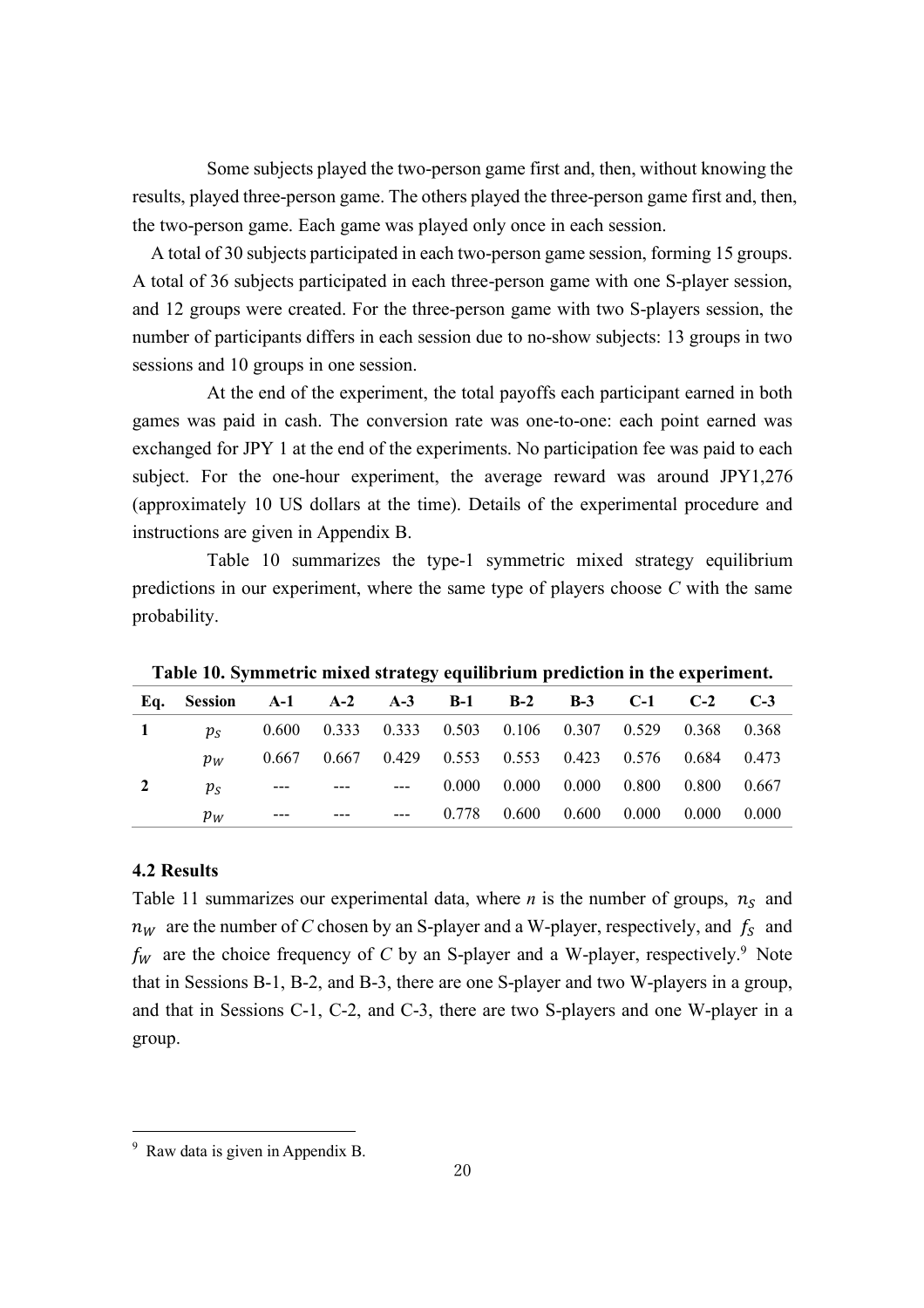| Session A-1 A-2 A-3 B-1 B-2 B-3 C-1 C-2 C-3 |                                                       |                   |  |  |  |  |
|---------------------------------------------|-------------------------------------------------------|-------------------|--|--|--|--|
|                                             | <b>n</b> 15 15 15 12 12 12 13 13 10                   |                   |  |  |  |  |
|                                             | $n_S$ 12 13 5 4 9 4 13 14 9                           |                   |  |  |  |  |
| $n_{W}$                                     |                                                       | 6 2 7 13 9 11 8 3 |  |  |  |  |
|                                             | 0.800 0.867 0.333 0.333 0.750 0.333 0.500 0.538 0.450 |                   |  |  |  |  |
| $f_W$                                       | 0.400 0.133 0.467 0.542 0.375 0.458 0.615 0.231 0.500 |                   |  |  |  |  |

**Table 11. Choice frequencies of each strategy.**

Figure 1 shows the difference between the probabilities obtained from the completely mixed strategy equilibrium and the choice frequencies. In most Sessions, S-players chose *C* more frequently than the mixed strategy equilibrium. Significant differences are visible in Sessions A-2 and B-2, and, in fact, the null hypothesis which states that the choice frequency of C and the probabilities obtained from the completely mixed strategy equilibrium are equal is rejected for S-players in Sessions A-2 and B-2 (binomial test, p  $< 0.01$  for each).

Moreover, S-players chose C most often in the second treatment in every Session (86.7%, 75.0%, and 53.8% in Session A-2, B-2, and C-2 respectively). This fact contradicts the mixed strategy equilibrium prediction since the lowest probabilities (33.3%, 10.6%, and 36.8% in Session A-2, B-2, and C-2 respectively) should be assigned in the equilibrium to the second treatment among the three treatments.



(a) S-player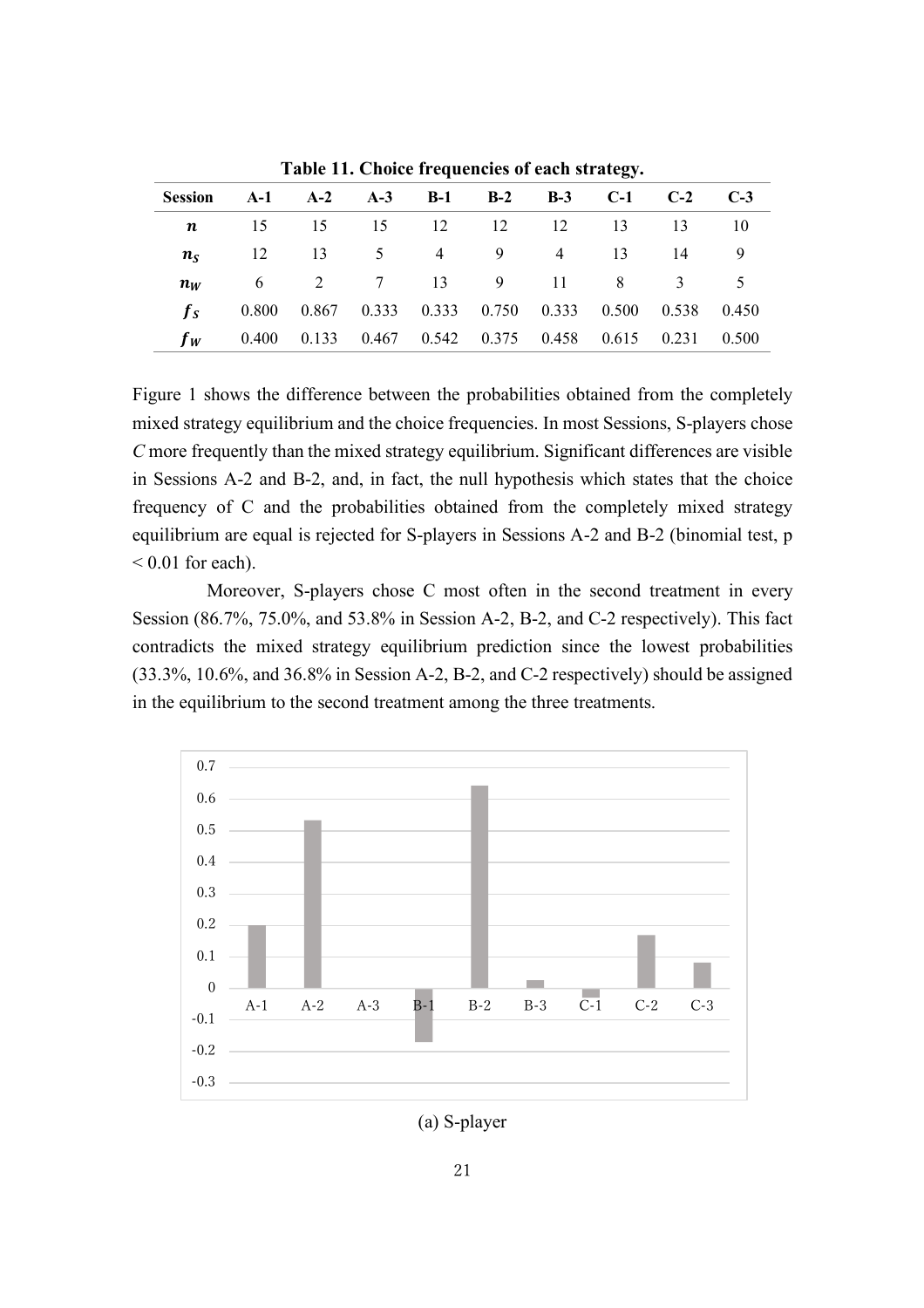

(b) W-player

**Figure 1. Difference between mixed strategy and the choice frequencies.**

On the contrary, W-players chose *C* less frequently than the mixed strategy equilibrium. The null hypothesis stating that the choice frequency of C and the probabilities obtained from completely mixed strategy equilibrium are equal is rejected for W-players in Sessions A-1, A-2, and C-2 (binomial test,  $p < 0.01$  for each). Especially, W-players chose C least often in the second treatment in every Session (13.3%, 37.5%, and 23.1% in Session A-2, B-2, and C-2 respectively). However, in the mixed strategy equilibrium prediction, the highest probabilities (66.7%, 55.3%, and 68.4% in Session A-2, B-2, and C-2 respectively) should be assigned to the second treatment among the three treatments.

From these, we conclude that the mixed strategy equilibrium prediction fails in our data. Thus, we reject Hypothesis 2.

Then, how about equilibrium selection from risk dominance? We count the number of occurrences for each equilibrium and summarize them in Table 12. Here we count it as an S-equilibrium (W-equilibrium) when exactly one S-player (W-player) choose *C* and the other players choose *N*. Otherwise, the subjects made coordination failures, which are either over-cooperation where more than one player chooses *C* including every player choosing *C* ("All-*C*") or played mutually non-cooperatively by choosing *N* ("All-N"). This is never an equilibrium in our setting.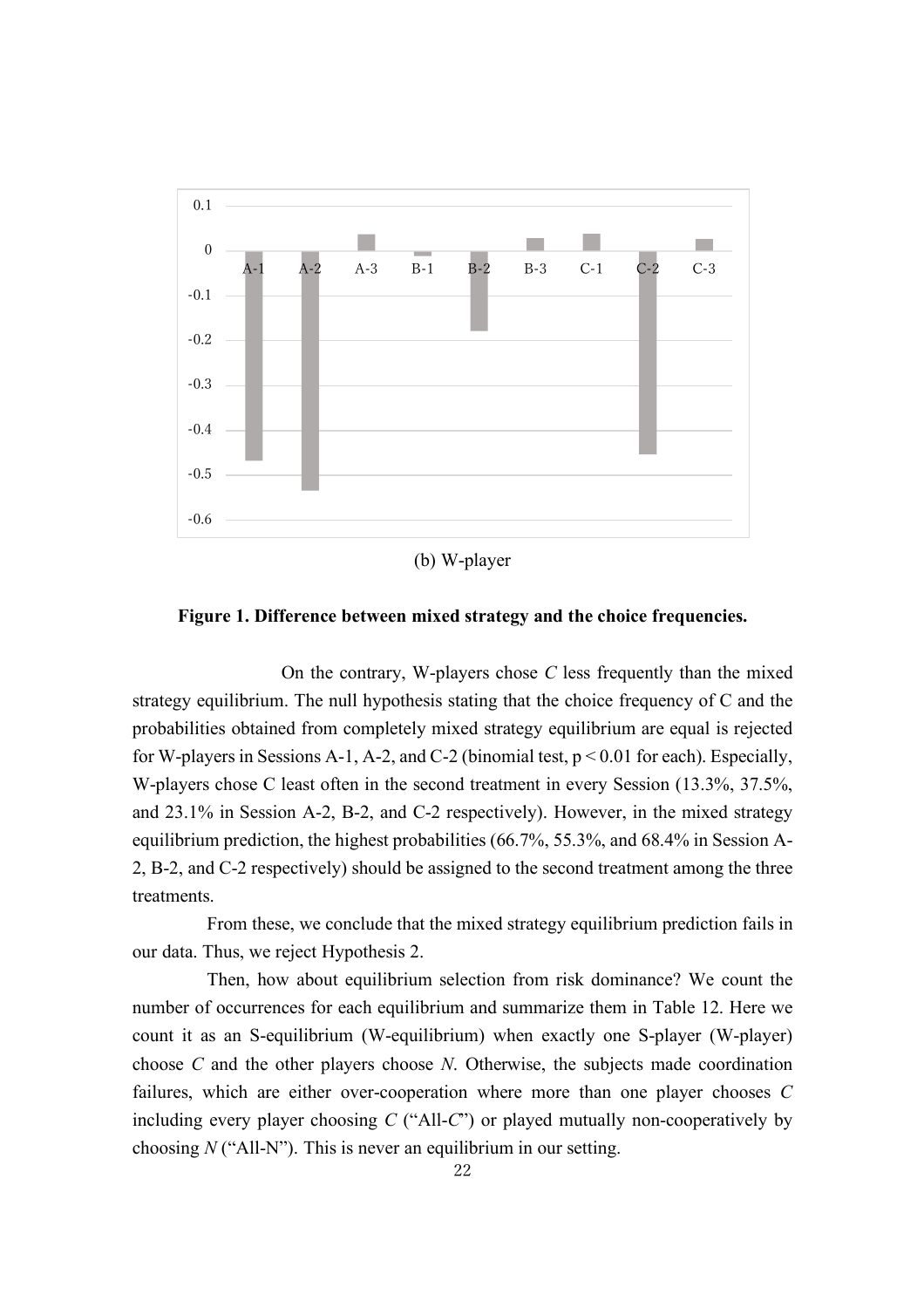| <b>Session</b>                                     | A-1 A-2 A-3 B-1 B-2 B-3 C-1 C-2     |                                          |  |                          |  | $C-3$ |
|----------------------------------------------------|-------------------------------------|------------------------------------------|--|--------------------------|--|-------|
| <b>S-eq.</b> 60.0 73.3 13.3 8.3 41.7 8.3 15.4 30.8 |                                     |                                          |  |                          |  | 30.0  |
| W-eq. 13.3 0.0 26.7 41.7 0.0 25.0 15.4 15.4        |                                     |                                          |  |                          |  | 20.0  |
| All- $C$                                           |                                     | 26.7 13.3 20.0 0.0 16.7 8.3 7.7 0.0 10.0 |  |                          |  |       |
| All- $N$                                           |                                     | 0.0 13.3 40.0 0.0 8.3 25.0 7.7 15.4      |  |                          |  | 10.0  |
| <b>Others</b>                                      | المتفارق المتفارق المتفارق والمنادر |                                          |  | 50.0 33.3 20.0 53.8 38.4 |  | 30.0  |

**Table 12. The percentage of each outcome in the experiment.**

While S-equilibrium always risk dominates W-equilibrium, theoretically, in every Session, sometimes the percentages of W-equilibrium are higher than that of Sequilibrium in our data (Sessions A-3, B-1, and B-3). More so, the percentages of noncooperative outcomes ("All-*N*") are higher than that of S-equilibrium in some Sessions (Sessions A-3 and B-3). In fact, the null hypothesis stating that the frequency of Sequilibrium is equal among three treatments (such as among A-1, A-2, and A-3) is rejected in both Sessions A and B (Chi-squared test,  $p < 0.01$  for Session A and  $p < 0.05$ ) for Session B).

If the sum of the percentages of W-equilibrium and the non-cooperative outcome is seen as counter-evidence against S-equilibrium prediction, risk dominance prediction fails in more than a half of Sessions (except for Sessions A-1, A-2, B-2 and C-3). Thus, we have to conclude from these data that the explanatory power of the risk dominance concept is very limited. Therefore, we reject Hypothesis 1.

Finally, as both Hypotheses 1 and 2 are rejected, we will examine whether asymmetric mixed strategy equilibrium can explain our data. In Sessions B-1, B-2, and B-3, there are asymmetric mixed strategy equilibria in which two W-players choose *C* with different probabilities. In these cases, one of the W-players chooses *N* with a probability of 1 and the other W-players and S-players choose *C* with a probability of less than 1. Likewise, in Sessions C-1, C-2, and C-3, there are asymmetric mixed strategy equilibria in which two S-players choose *C* with different probabilities. In these cases, one of the S-players chooses *N* with a probability of 1 and the other S-players and Wplayers choose *C* with a probability of less than 1.

Asymmetric mixed strategy equilibrium predictions in the experiment are summarized in Table 13. The percentages of every possible outcome implied by the asymmetric mixed strategy equilibrium are shown in Table 14. Differences of outcome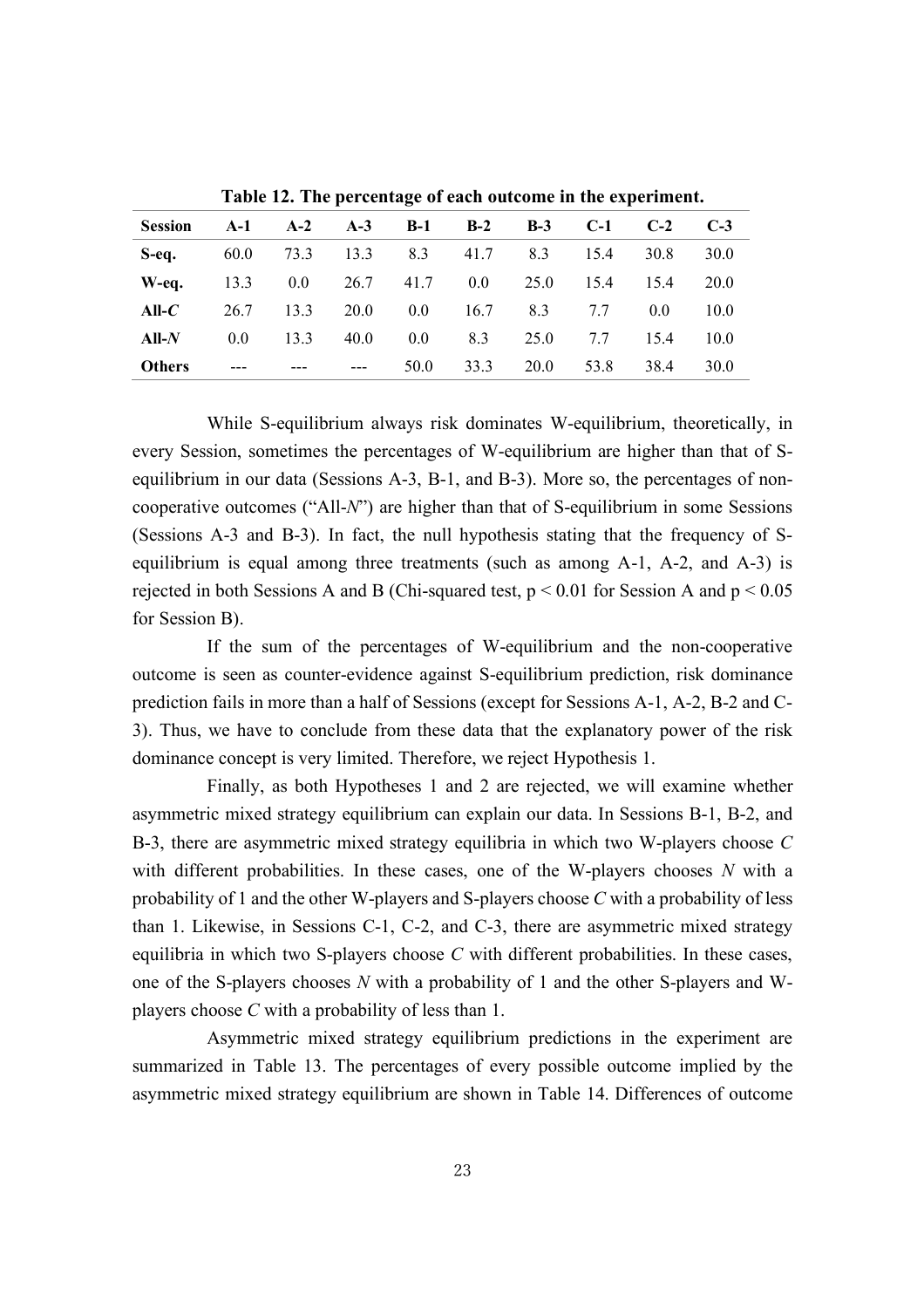frequencies between predictions of asymmetric mixed strategy equilibrium in the experiment are also presented in Figure 2.

|                                   | Table 19. Asymmetric mixed su alegy equilibria. |       |       |                             |       |       |       |
|-----------------------------------|-------------------------------------------------|-------|-------|-----------------------------|-------|-------|-------|
|                                   | $B-1$                                           | $B-2$ | $B-3$ |                             | $C-1$ | $C-2$ | $C-3$ |
| $\boldsymbol{p}_{\boldsymbol{S}}$ | 0.778                                           | 0.600 | 0.600 | $p_{\rm c}$                 | 0.000 | 0.000 | 0.000 |
| $\boldsymbol{p}_{\boldsymbol{W}}$ | 0.000                                           | 0.000 | 0.000 | $\boldsymbol{p}_{\text{c}}$ | 0.778 | 0.600 | 0.600 |
| $\boldsymbol{p}_{\boldsymbol{W}}$ | 0.800                                           | 0.800 | 0.667 | $p_{W}$                     | 0.800 | 0.800 | 0.667 |

**Table 13. Asymmetric mixed strategy equilibria.**

**Table 14. The percentages of each outcome implied by asymmetric mixed strategy equilibria.**

|                   |       |       | equilibria. |       |       |       |
|-------------------|-------|-------|-------------|-------|-------|-------|
|                   | $B-1$ | $B-2$ | $B-3$       | $C-1$ | $C-2$ | $C-3$ |
| S-eq.             | 15.6  | 12.0  | 20.0        | 0.0   | 0.0   | 0.0   |
| W-eq.             | 17.8  | 32.0  | 26.7        | 33.4  | 44.0  | 46.7  |
| All- $\mathcal C$ | 0.0   | 0.0   | 0.0         | 0.0   | 0.0   | 0.0   |
| $All-N$           | 4.4   | 8.0   | 13.3        | 4.4   | 8.0   | 13.3  |
| <b>Others</b>     | 62.2  | 48.0  | 40.0        | 62.2  | 48.0  | 40.0  |



(a) Session B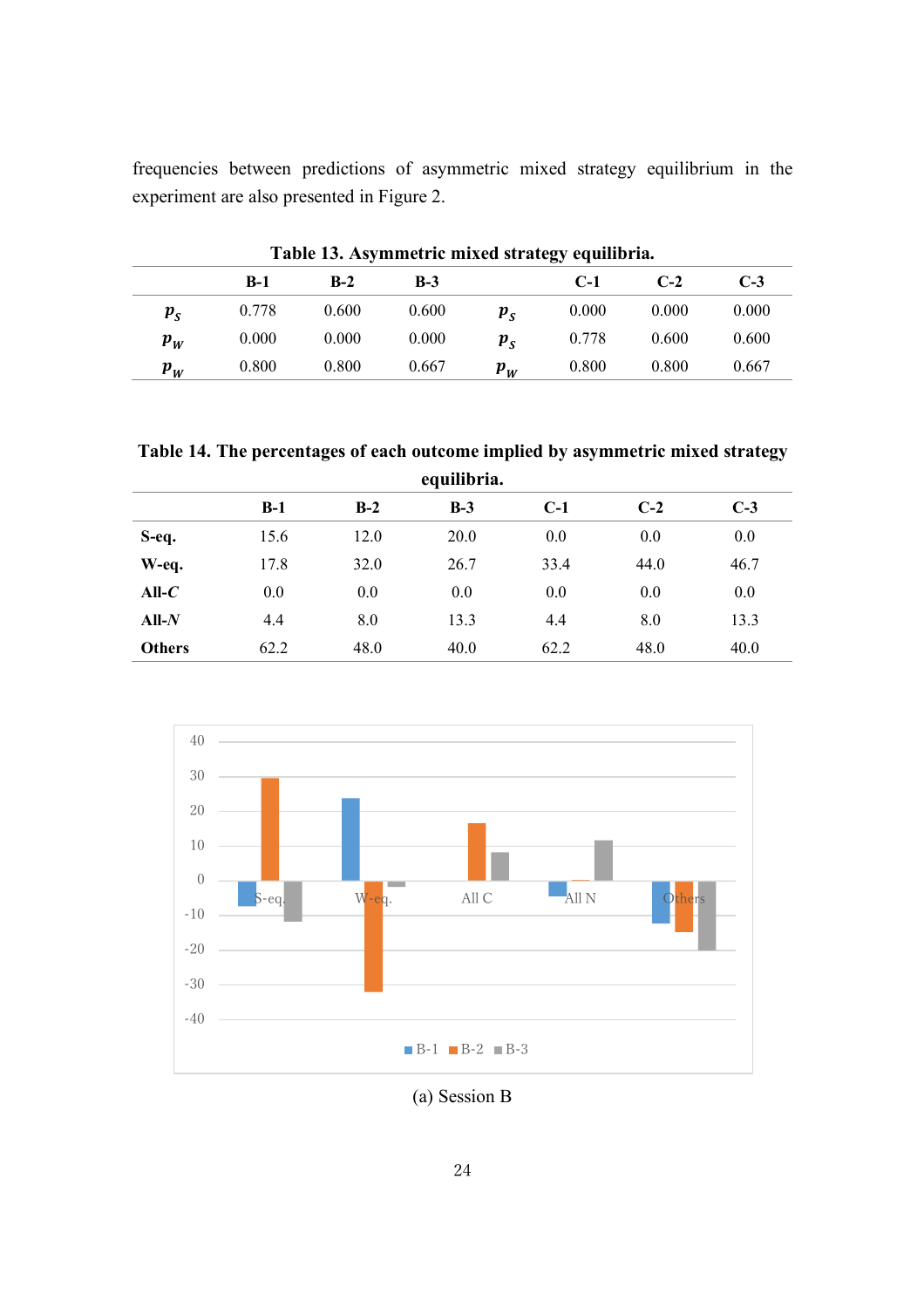

(b) Session C

# **Figure 2. Differences of outcome frequencies between predictions of asymmetric mixed strategy equilibria in the experiment.**

In Session B-1, the frequency of S-equilibrium in the experiment is slightly lower than theoretical predictions, while the frequency of W-equilibrium is significantly higher. The null hypothesis stating that the frequency of W-equilibrium is equal to the probability implied by asymmetric mixed strategy equilibrium is rejected for Session B-1 (binomial test,  $p < 0.01$ ), but the null hypothesis that the frequency of S-equilibrium is equal to the probability implied by the asymmetric mixed strategy equilibrium is not rejected. The opposite is the case in Session B-2 where the frequency of S-equilibrium in the experiment is significantly higher than the theoretical predictions (binomial test,  $p <$ 0.01), while the frequency of W-equilibrium is significantly lower (binomial test,  $p <$ 0.01). In Session B-3, non-equilibrium outcomes, All-*C*, All-*N*, and others, due to coordination failures, are prominent.

In Session C-1, C-2, and C-3, frequencies of S-equilibrium in the experiment are significantly higher than the theoretical predictions ( $p < 0.01$  for each), while the frequencies of W-equilibrium are significantly lower. The null hypothesis stating that the frequency of W-equilibrium is equal to the probability implied by asymmetric mixed strategy equilibrium is not rejected for every session. In summary, we must conclude that the asymmetric mixed strategy equilibrium prediction also fails in our experimental data.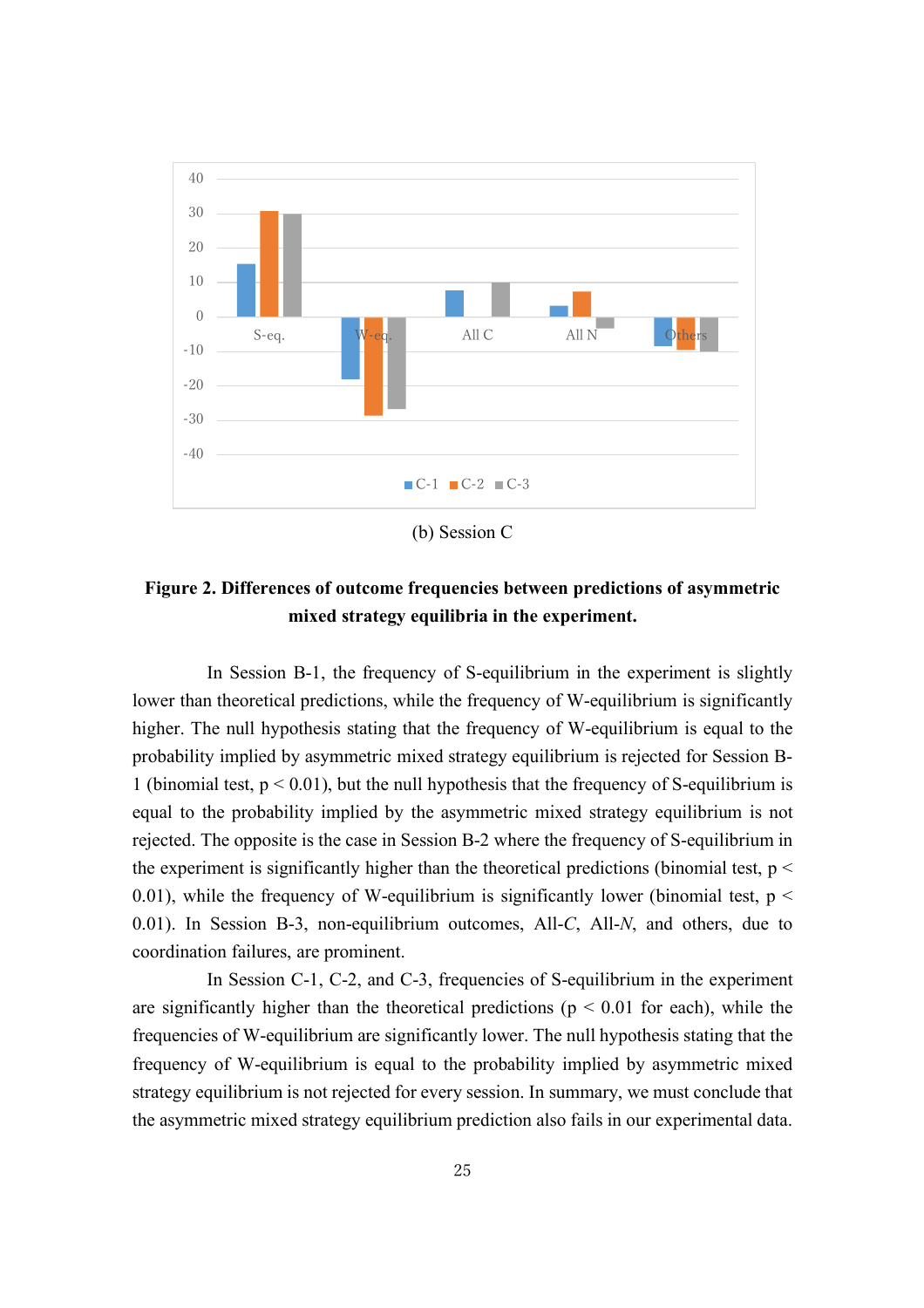Thus, Diekmann's conjecture that S-equilibrium is played more frequently when it is risk dominant also fails in our experiment. The mixed strategy equilibrium prediction fails as well. Therefore, we have to examine alternative theories with altruistic motivation or bounded rationality.

#### **4.3 Econometric estimation**

As in Section 3, we examine three alternative theories, inequality aversion, level-k mode, and QRE as representative models in behavioral game theory. Model structures and estimation strategy are identical in Section 3.

#### **A. Inequity aversion**

l

Ranges of parameter values consistent with each equilibrium are shown in Table 15. Moreover, remember that the most prominent regularity in our data is that the frequencies of S-equilibrium vary among sessions, unlike the prediction of risk dominance.

In fact, from Table 14, S-equilibrium was observed most frequently in the second treatment in every Session (73.3%, 41.7% and 30.8% in Session A-2, B-2 and C-2 respectively), while W-equilibrium was observed most frequently in the third treatment in Sessions A and C (26.7% and 20.0% in Session A-3 and C-3 respectively) and the first treatment in Session B (41.7%).

| Table 15. The prediction of inequity aversion. |  |  |                                                                                                                                                                                                       |  |  |  |  |  |
|------------------------------------------------|--|--|-------------------------------------------------------------------------------------------------------------------------------------------------------------------------------------------------------|--|--|--|--|--|
|                                                |  |  | A-1 A-2 A-3 B-1 B-2 B-3 C-1 C-2 C-3                                                                                                                                                                   |  |  |  |  |  |
|                                                |  |  | S-eq. $\alpha \le \frac{2}{3}$ $\alpha \le 2$ $\alpha \le \frac{1}{3}$ $\alpha \le \frac{4}{5}$ $\alpha \le 4$ $\alpha \le \frac{2}{3}$ $\alpha \le \frac{4}{3}$ $\alpha \le 4$ $\alpha \le 1$        |  |  |  |  |  |
|                                                |  |  | <b>W-eq.</b> any $\alpha$ $\alpha \le \frac{1}{2}$ $\alpha \le \frac{4}{3}$ $\frac{\alpha + \beta}{\le 7}$ $\alpha \le \frac{3}{2}$ $\alpha \le 3$ any $\alpha$ $\alpha \le \frac{3}{2}$ any $\alpha$ |  |  |  |  |  |
|                                                |  |  | All-N -- $2 \le \alpha$ $\frac{4}{3} \le \alpha$ $\frac{7}{3} \le \alpha + \beta$ $4 \le \alpha$ $3 \le \alpha$ -- $4 \le \alpha$ --                                                                  |  |  |  |  |  |

**Table 15. The prediction of inequity aversion.10**

In fact, the most frequent outcome was an S-equilibrium in sessions A-1, A-2, B-2, C-1, C-2, and C-3. However, All-N was the most frequent in sessions A-3 and B-3, and W-equilibrium was the most frequent in session B-3.

<sup>&</sup>lt;sup>10</sup> The symbol "—" implies that the outcome cannot be a Nash equilibrium irrespective of the values of  $\alpha$  and  $\beta$ .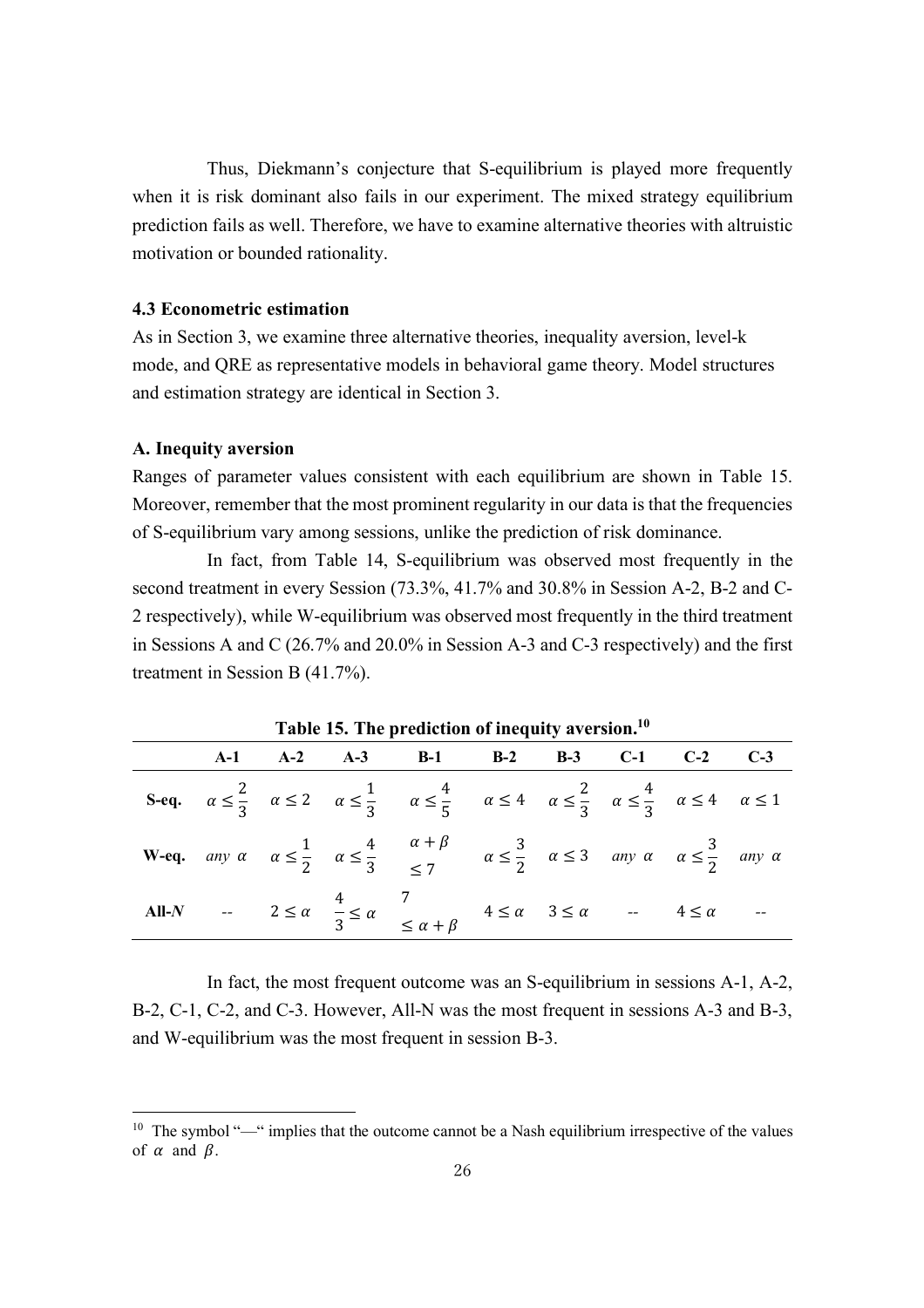But these regularities are not consistent with inequality aversion for any parameter values shown in Table 15.

#### **B. Level-k model**

Assume that *L*0 player, who is the least rational player, chooses *C* and *N* with a probability of 1/2 respectively. In the level-k model, *Lk* player chooses the best response to the actions taken by  $L(k - 1)$  players. If we assume  $L<sub>S</sub> = L<sub>W</sub> = 0$  as in the experimental sessions, the best responses of *Lk* S-player and *Lk* W-player to the actions of  $L(k - 1)$ players up to  $k = 4$  are summarized in Table 16.

|                | Table 16. Best response of Lk to $L(k-1)$ |                  |                       |                         |                       |                  |                  |                  |                         |                       |
|----------------|-------------------------------------------|------------------|-----------------------|-------------------------|-----------------------|------------------|------------------|------------------|-------------------------|-----------------------|
|                |                                           | $A-1$            | $A-2$                 | $A-3$                   | $B-1$                 | $B-2$            | $B-3$            | $C-1$            | $C-2$                   | $C-3$                 |
|                | S-player                                  | C                | $\mathcal C$          | $\boldsymbol{N}$        | $\mathcal{C}$         | $\mathcal C$     | $\boldsymbol{N}$ | $\mathcal{C}$    |                         | $\boldsymbol{N}$      |
| L1             | W-player                                  | $\mathcal{C}$    | $\boldsymbol{N}$      | $\boldsymbol{N}$        | $\mathcal{C}$         | $\overline{N}$   | $\overline{N}$   | $\mathcal{C}$    | $\boldsymbol{N}$        | $\boldsymbol{N}$      |
| L <sub>2</sub> | S-player                                  | $\boldsymbol{N}$ | C                     | $\mathcal{C}_{0}^{(n)}$ | $\boldsymbol{N}$      | $\mathcal{C}$    | $\mathcal{C}$    | $\boldsymbol{N}$ | $\mathcal N$            | $\mathcal{C}_{0}^{0}$ |
|                | W-player                                  | N                | $\boldsymbol{N}$      | $\mathcal{C}_{0}^{0}$   | $\boldsymbol{N}$      | $\boldsymbol{N}$ | $\mathcal{C}$    | N                | N                       | $\mathcal{C}$         |
|                | S-player                                  | $\mathcal{C}$    | $\mathcal{C}_{0}^{0}$ | $\overline{N}$          | $\mathcal{C}_{0}^{0}$ | $\mathcal{C}$    | $\overline{N}$   | $\mathcal{C}$    | $\mathcal{C}$           | $\boldsymbol{N}$      |
| L <sub>3</sub> | W-player                                  | C                | $\boldsymbol{N}$      | $\boldsymbol{N}$        | $\mathcal{C}$         | $\boldsymbol{N}$ | $\boldsymbol{N}$ | $\mathcal{C}$    | $\mathcal{C}_{0}^{(n)}$ | $\boldsymbol{N}$      |
|                | S-player                                  | $\boldsymbol{N}$ | $\mathcal{C}$         | $\mathcal{C}_{0}^{0}$   | $\boldsymbol{N}$      | $\mathcal{C}$    | $\mathcal{C}$    | $\overline{N}$   | $\mathcal N$            | $\mathcal{C}$         |
| L <sub>4</sub> | W-player                                  | $\boldsymbol{N}$ | N                     | C                       | $\boldsymbol{N}$      | $\boldsymbol{N}$ | C                | N                | $\boldsymbol{N}$        |                       |

As *L*1 and *L*3, as well as L2 and L4, choose exactly the same responses in every Session, it is enough to consider up to *L*2 in the analysis. Then, suppose that both an Splayer and a W-player have the same level of strategic thinking. This assumption is natural and justifiable, as the subjects were in the same population, and each player's role was randomly determined in the experiment.

Remember that S-equilibrium was observed most frequently in the second treatment in every session in our experiment. The fact can be obtained if all the players are *L*1 (In this case, an S-player chooses *C* and a W-player chooses *N*.). Thus, the level-k model can explain a part of the regularities found in our experiment.

Note, however, that whatever level the players find themselves in, the level-k model predicts that a W-equilibrium where an S-player chooses *N* and a W-player chooses *C* never occur in every session. This contradicts the fact that the percentages of Wequilibrium are higher than that of S-equilibrium in some sessions in our experimental data.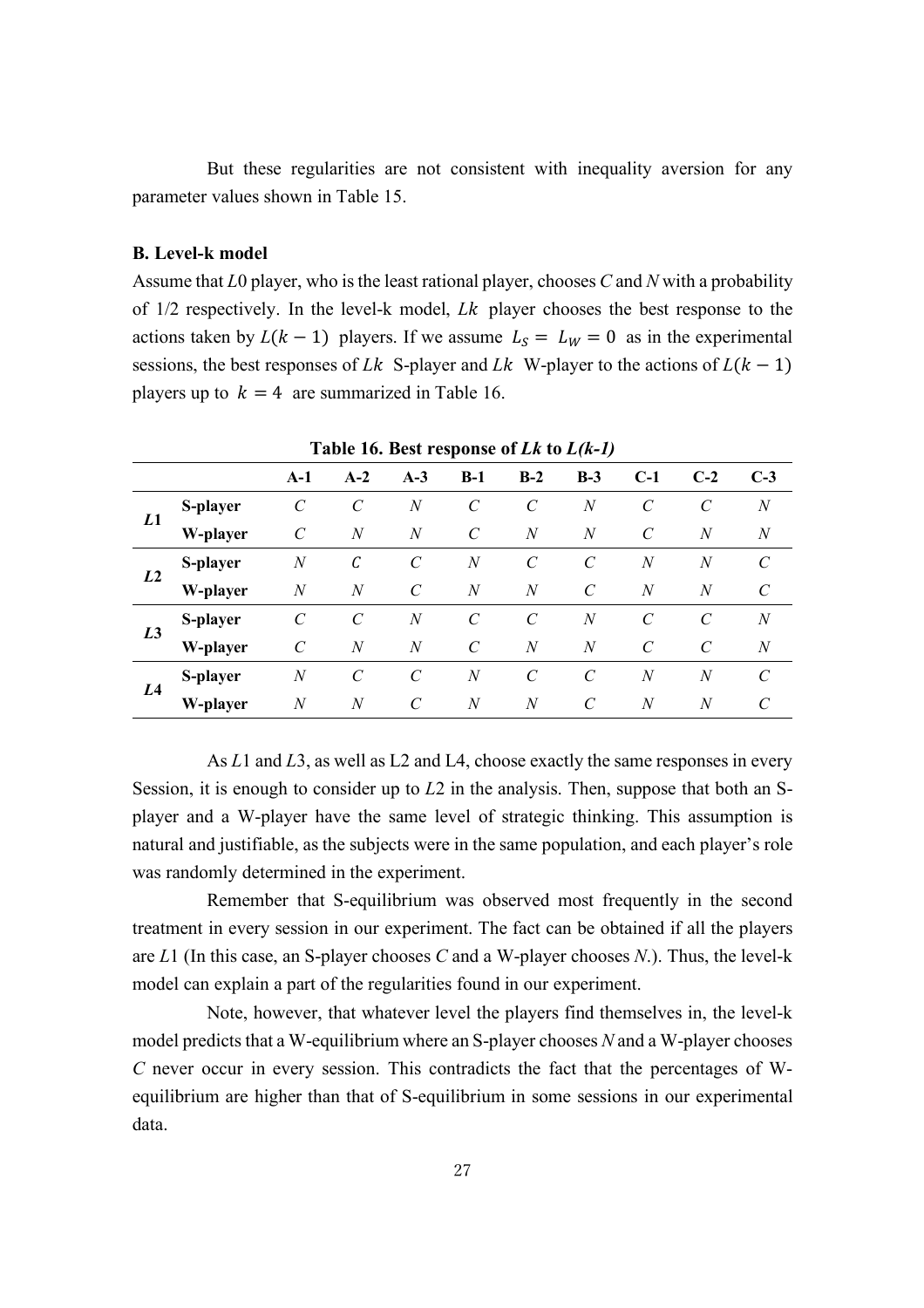#### **C. Estimation results**

l

Similar to the previous section, we conduct a maximum likelihood estimation for obtaining the parameter values for inequality aversion, the level-k model, and QRE. For each model, the maximum likelihood estimates are obtained by maximizing the following log-likelihood function with respect to  $\omega$ .

## $LogL(\omega) = LogL^{A}(\omega) + LogL^{B}(\omega) + LogL^{C}(\omega),$

where each term is defined similarly to  $LogL^{D}(\omega)$  in Section 3.<sup>11</sup> Table 17 shows the estimated parameters. The log likelihood for symmetric mixed strategy equilibrium (especially, Equation  $(1)$  in Table 10) is also shown in this table.<sup>12</sup>

From Table 17, one can see that the value of AIC for QRE is minimum among them. Thus, we conclude that QRE is the best fit model in our experimental data. However, since  $\lambda = 1/\mu$ , a relatively higher value of  $\hat{\mu} = 25.781$  means that players' choices are close to the ones made via a low level of rationality, as  $\lambda = 0.039$ . Next, the value of AIC for inequality aversion is lowest, but none of the parameters concerning inequality aversion,  $\alpha$  and  $\beta$ , is significant, and only  $\mu$  is significant. Finally, Level-1's performance is better than Level-2. All these facts indicate that our data is generated by players with a relatively low level of rationality.

| rabic 17. Estimated parameters |                  |                   |            |               |            |  |  |
|--------------------------------|------------------|-------------------|------------|---------------|------------|--|--|
|                                | <b>Symmetric</b> | <b>Inequality</b> | Level-1    | Level-2       | QRE        |  |  |
|                                | mixed strategy   | aversion          |            |               |            |  |  |
| $\alpha$                       | -----            | 0.0241            |            |               |            |  |  |
| β                              | .                | 0.0547            |            |               |            |  |  |
| $\mu$                          |                  | 25.738**          | $22.752**$ | $186.228^{+}$ | 25.781**   |  |  |
| LogL                           | $-237.324$       | $-202.188$        | $-205.784$ | $-210.384$    | $-202.351$ |  |  |
| AIC                            | 474.648          | 410.377           | 413.569    | 422.767       | 406.702    |  |  |
|                                |                  |                   |            |               |            |  |  |

**Table 17. Estimated parameters**

\*\*, \*, and + denote significance at the 1%, 5%, and 10% levels, respectively.

 $11$  In this definition, it is implicitly assumed that players of the same type have the same choice probabilities in a fixed point. Even if we redefine the log likelihood function to consider the possibility in which players of the same type have different choice probabilities, no result of the estimation changes.

<sup>&</sup>lt;sup>12</sup> As shown in Tables 10 and 13, there are the other mixed strategy equilibria in Session B and C. However, the AIC when assuming Equation (1) in all sessions is smaller than those for other combinations of equilibria.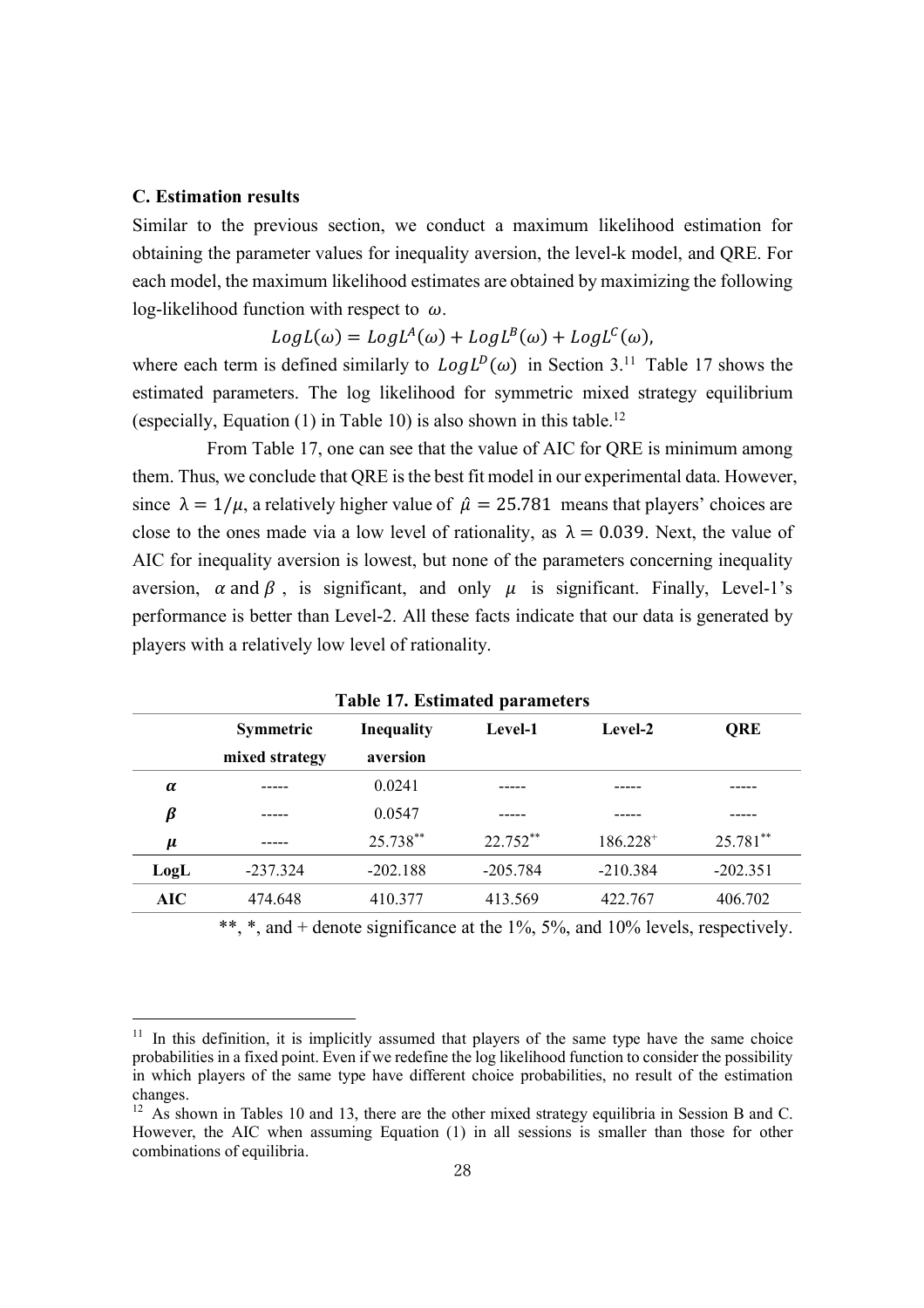But this does not necessarily imply that subject choice were random. QRE captures some of the regularities in our experimental data. In fact, Table 18 shows choice probabilities implied by the estimated parameter values, which are closer to the data than the symmetric mixed strategy equilibrium prediction.

| <b>Session</b> |         | <b>Actual Choice</b> | Symmetric      | <b>QRE</b> |
|----------------|---------|----------------------|----------------|------------|
|                |         | frequencies          | mixed strategy |            |
|                |         |                      |                |            |
| $A-1$          | $p_{S}$ | 0.800                | 0.600          | 0.591      |
| $A-1$          | $p_{w}$ | 0.400                | 0.667          | 0.509      |
| $A-2$          | $p_{S}$ | 0.867                | 0.333          | 0.703      |
| $A-2$          | $p_{w}$ | 0.133                | 0.667          | 0.298      |
| $A-3$          | $p_{S}$ | 0.333                | 0.333          | 0.510      |
| $A-3$          | $p_{w}$ | 0.467                | 0.429          | 0.399      |
| $B-1$          | $p_{S}$ | 0.333                | 0.503          | 0.542      |
| $B-1$          | $p_{w}$ | 0.542                | 0.553          | 0.507      |
| $B-1$          | $p_{w}$ | 0.542                | 0.553          | 0.507      |
| $B-2$          | $p_{S}$ | 0.750                | 0.106          | 0.768      |
| $B-2$          | $p_{w}$ | 0.375                | 0.553          | 0.287      |
| $B-2$          | $p_{w}$ | 0.375                | 0.553          | 0.287      |
| $B-3$          | $p_{S}$ | 0.333                | 0.307          | 0.518      |
| $B-3$          | $p_{w}$ | 0.458                | 0.423          | 0.396      |
| $B-3$          | $p_{w}$ | 0.458                | 0.423          | 0.396      |
| $C-1$          | $p_{S}$ | 0.500                | 0.529          | 0.537      |
| $C-1$          | $p_{S}$ | 0.500                | 0.529          | 0.537      |
| $C-1$          | $p_{w}$ | 0.615                | 0.576          | 0.487      |
| $C-2$          | $p_{S}$ | 0.538                | 0.368          | 0.588      |
| $C-2$          | $p_{S}$ | 0.538                | 0.368          | 0.588      |
| $C-2$          | $p_{w}$ | 0.231                | 0.684          | 0.290      |
| $C-3$          | $p_{S}$ | 0.450                | 0.368          | 0.493      |
| $C-3$          | $p_{S}$ | 0.450                | 0.368          | 0.493      |
| $C-3$          | $p_{w}$ | 0.500                | 0.473          | 0.365      |

**Table 18. Choice probabilities implied by the estimated parameters**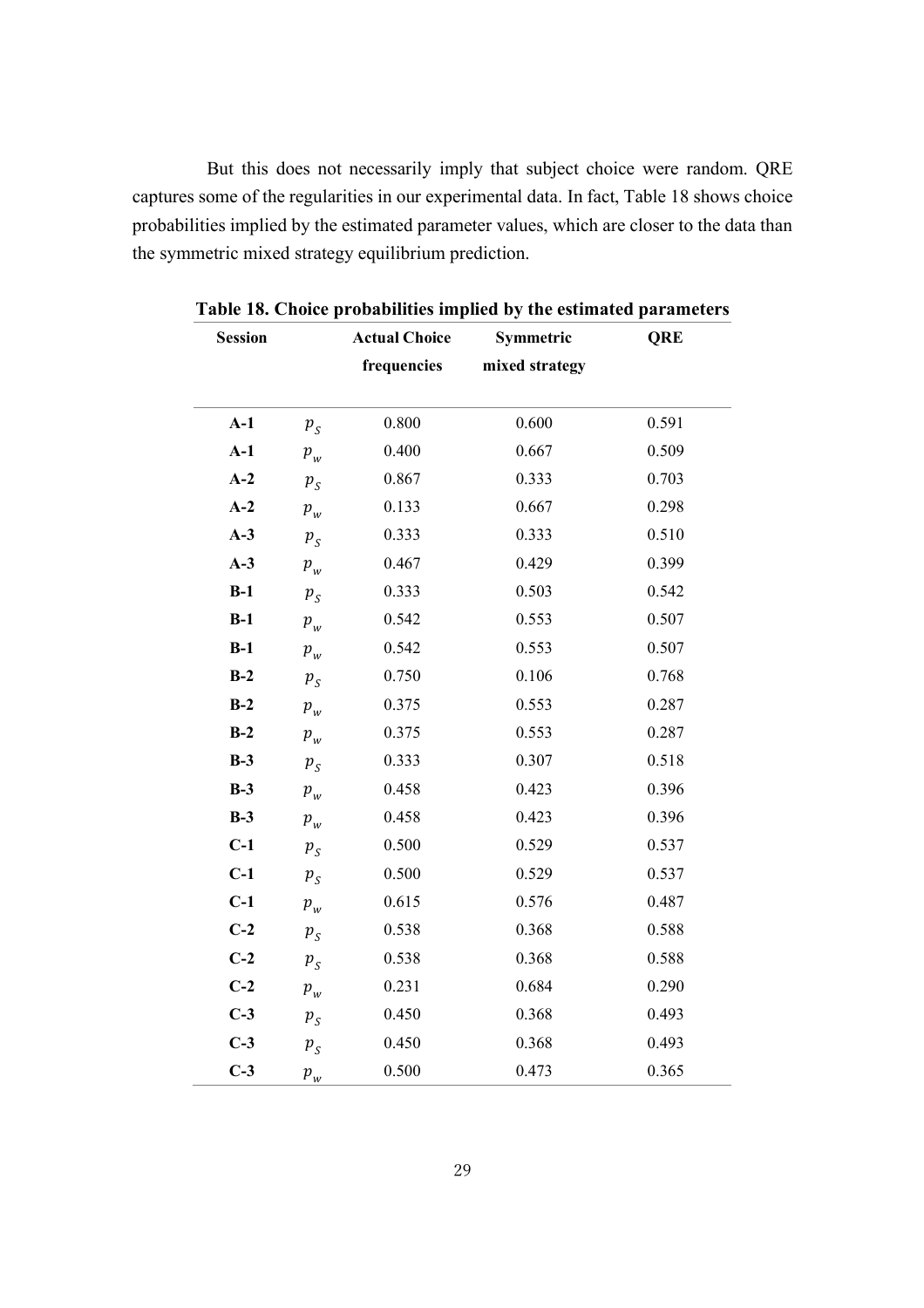#### **6. Conclusion**

We have analyzed a generalized version of an asymmetric Volunteers' Dilemma (VOD) game where the cost for volunteering is different among players. In this game, there is Sequilibrium where a player with *less* cost contributes *more* often. S-equilibrium is intuitively appealing, and, in fact, it is an efficient outcome. Under certain plausible conditions, S-equilibrium is risk dominant for a general n-person game, which was, firstly, proved in this study. As many researchers accept the risk dominance concept as an equilibrium selection criterion, the plausibility of S-equilibrium is reinforced by that fact. Thus, our first task was to closely examine Diekmann's conjecture which states that when S-equilibrium is risk dominant, it is observed more frequently. However, this conjecture was not fully confirmed in both Diekmann's and our experiments, even though Sequilibrium was risk dominant in every session.

As for the prediction by the mixed strategy equilibrium, which sometimes contradicts with our intuition, if we consider people's volunteering decision in the time of a natural disaster, we can say that it is not an unacceptable prediction. Sometimes a player with *more* cost contributes *more* often, as the Parable of the Good Samaritan illustrates. However, again, it failed in explaining Diekmann's and our data.

Thus, we further analyzed the game with alternative theories including inequality aversion, level-k model, and quantal response equilibrium (QRE) as representative models in behavioral game theory. Interestingly, our econometric comparison results show that altruistic motivation reflected by the inequality aversion model play no role in explaining the data. Instead, QRE best fits the data. In fact, choice probabilities implied by QRE is closer than the mixed strategy equilibrium prediction.

For two-person games, it is shown that limiting QRE converges to risk dominant equilibrium. Thus, for two-person games, the frequency of S-equilibrium is relatively higher when S-equilibrium is risk dominant. However, for a general n-person game, whether limiting QRE converges to risk dominant equilibrium is unknown. Especially, if there are more than two S-players in the game, as in our experiment, the principal branch of QRE correspondence bifurcates because there exits at least two symmetric S-equilibria. Analyzing, theoretically, such complicated nonlinear dynamics is quite difficult at this moment. The numerical simulation also shows quite exotic behaviors and no convergence. Fortunately, as the best fit parameter of QRE was found before the principal branch of QRE correspondence bifurcates, our conclusion is intact, a close examination of limiting QRE in this game requires more elaboration in the future research.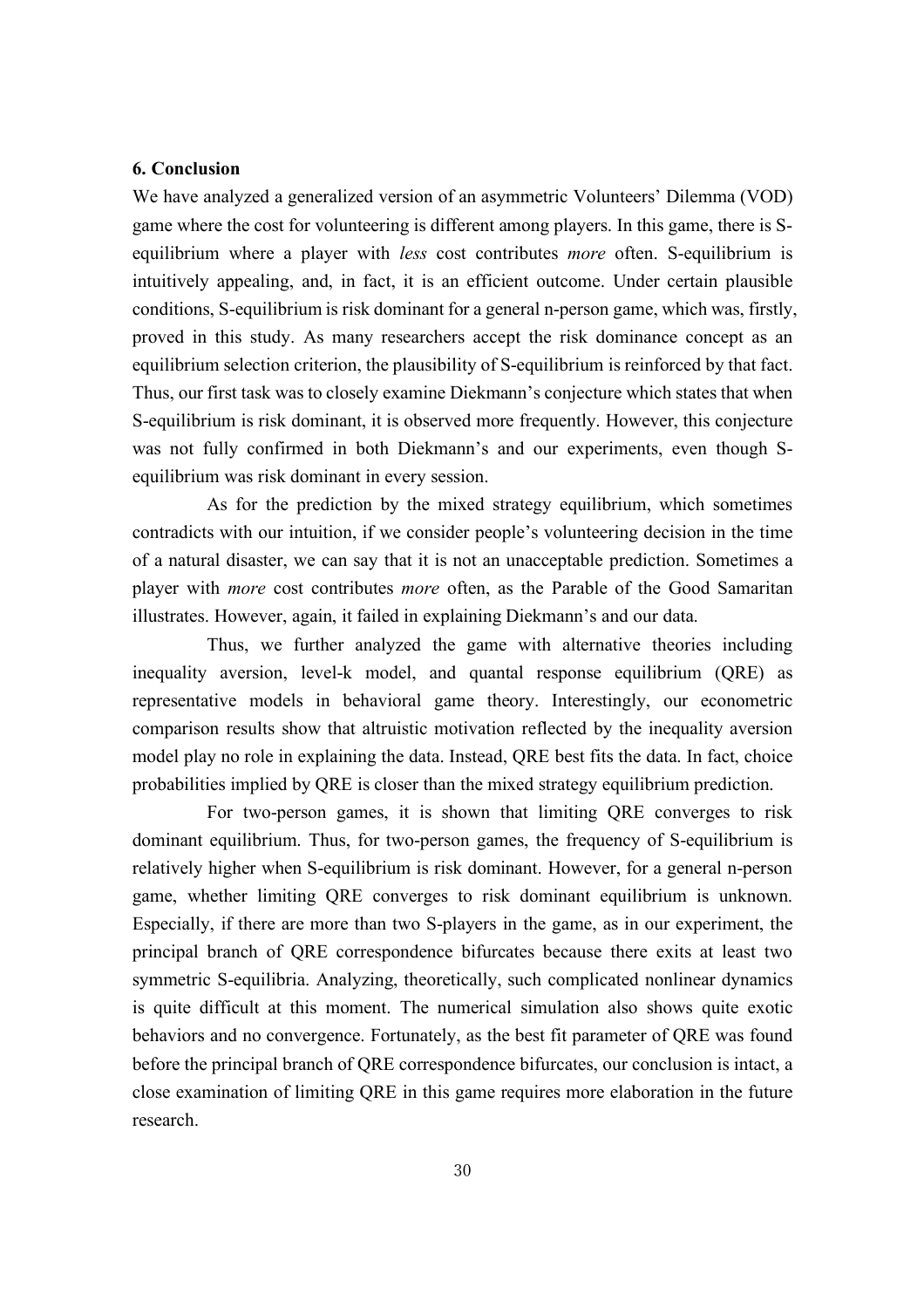#### **References**

Bolton, G. and A. Ockenfels (2000) "A theory of equity, reciprocity and competition." *American Economic Review*, 90, 166-193.

Crawford, V. P., M. A. Costa-Gomes, and N. Iriberri (2013) "Structural models of nonequilibrium strategic thinking: Theory, evidence, and applications." *Journal of Economic Literature*, 51, 5-62.

Darley, J. M. and B. Latané (1968) "Bystander intervention in emergencies. Diffusion of responsibility." *Journal of Personality and Social Psychology*, 8, 377-383.

Diekmann, A. (1985) "Volunteer's Dilemma" *Journal of Conflict Resolution*, 29, 605- 610.

Diekmann, A. (1993) "Cooperation in an asymmetric volunteer's dilemma game: theory and experimental evidence." *International Journal of Game Theory*, 22, 75-85.

Fehr, E. and K. M. Schmidt (1999) "A theory of fairness, competition and cooperation." *Quarterly Journal of Economics*, 114, 817-868.

Güth, W. (1992) "Equilibrium selection by unilateral deviation stability." in R. Selten ed. (1992) *Rational Interaction Essays in Honor of John C. Harsanyi*, Springer Verlag, pp. 161-189.

Goeree, J. K., C. Holt, and A. Moore, (2017), An Experimental Examination of the Volunteer's Dilemma. Games and Economic Behavior,102, 303-315.

Harsanyi, J. C. and R. Selten (1988) *A General Theory of Equilibrium Selection in Games*. The MIT Press: Cambridge.

Healy, A. and J. Pate (2009) "Asymmetry and incomplete information in an experimental volunteer's dilemma." mimeo.

Kajii, A. and S. Morris (1997) "The robustness of equilibria to incomplete information." Econometrics, 65, 1283-1309.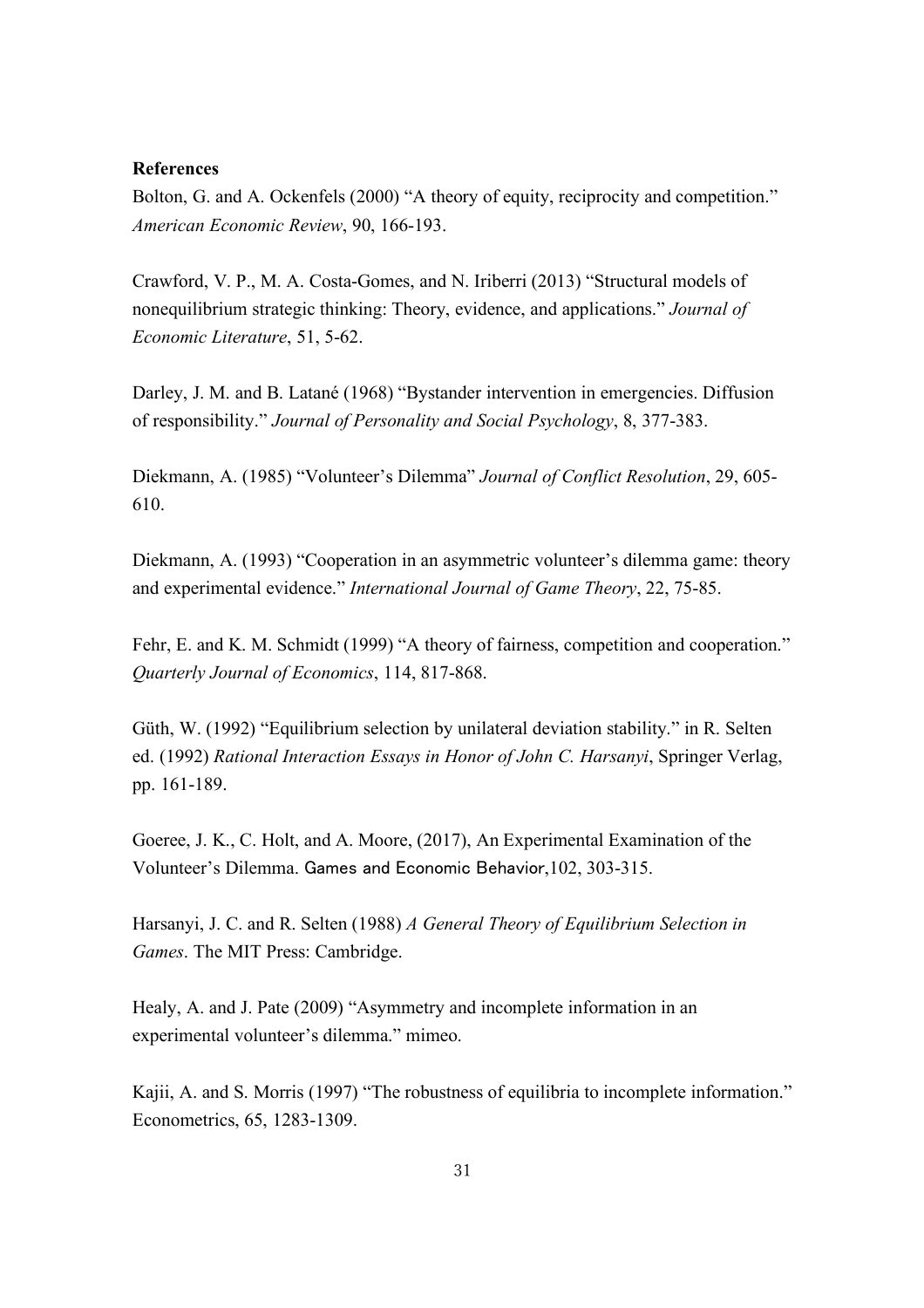Kawagoe, T., T. Matsubae and H. Takizawa (2018) "Quantal Response Equilibria in a Generalized Volunteer's Dilemma and Step-level Public Goods Games with Binary Decision." Evolutionary and Institutional Economics Review, 15(1), 11-23.

McKelvey, R. D. and T. R. Palfrey (1995) "Quantal response equilibrium for normalform games." *Games and Economic Behavior*, 10, 6-38.

Peski, M. (2010) "generalized risk-dominance and asymmetric dynamics." *Journal of Economic Theory*, 145, 216-248.

Sober, E. (2008), *Evidence and Evolution: The Logic behind the Science*, Cambridge University Press, Cambridge: UK.

Turocy, T. L. (2005) "A dynamic homotopy interpretation of the logistic quantal reponse equilibrium correspondence." *Games and Economic Behavior,* 51, 243-263.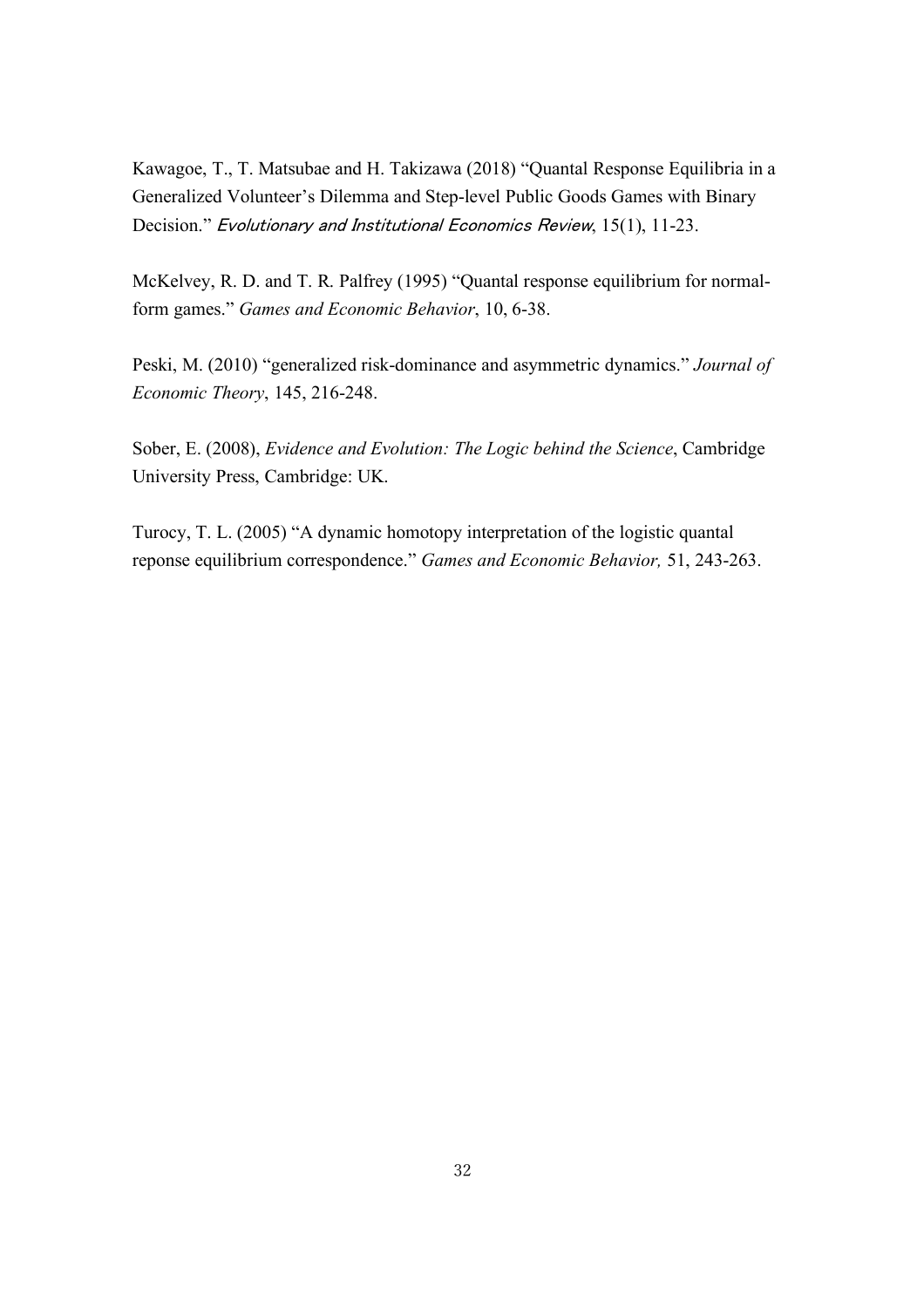#### **Appendix A. Proofs**

**Proposition 1.** *Suppose that player takes a completely mixed strategy in a mixed strategy equilibrium*  $\theta$  (*i*  $\in$   $C(\theta)$ *), then* 

$$
q_i = \left(\frac{V_i - L_i}{K_i}\right) \left[ \prod_{j \in C(\theta)} \left(\frac{K_j}{V_j - L_j}\right) \right]^{\frac{1}{\#C(\theta) - 1}}.
$$
 (1)

*where*  $\#C(\theta)$  *is the number of*  $C(\theta)$ *.* 

*Proof.* If some players take completely mixed strategies, then the rest of players choose *N* with probability one in an equilibrium  $\theta$ . Thus  $0 < q_i < 1$  for any  $i \in C(\theta)$ . Therefore,  $E_i(C) = E_i(N)$  must hold, and we have

$$
\prod_{j \neq i} q_j = \frac{K_i}{V_i - L_i'}
$$

for any  $i \in C(\theta)$ . Therefore, we have

$$
\prod_{i \in C(\theta)} \left( \prod_{j \neq i} q_j \right) = \prod_{i \in C(\theta)} \left( \frac{K_i}{V_i - L_i} \right).
$$

Note that for any player  $h \in C(\theta)$ ,  $C(\theta) \setminus \{h\} \neq \emptyset$  since at least two players belong to  $C(\theta)$ . Solving the left-hand side of the above equation for  $q_h$ , we have

$$
\prod_{i \in C(\theta)} \left( \prod_{j \neq i} q_j \right) = \left( \prod_{j \neq h} q_j \right) \prod_{i \in C(\theta) \setminus \{h\}} \left( q_h \prod_{j \neq i, h} q_j \right)
$$
\n
$$
= q_h^{\#C(\theta)-1} \left( \prod_{j \neq h} q_j \right) \prod_{i \in C(\theta) \setminus \{h\}} \left( \prod_{j \neq i, h} q_j \right)
$$
\n
$$
= q_h^{\#C(\theta)-1} \left( \prod_{j \neq h} q_j \right) \left( \prod_{j \neq h} q_j \right)^{\#C(\theta)-2} = q_h^{\#C(\theta)-1} \left( \frac{K_h}{V_h - L_h} \right)^{\#C(\theta)-1}.
$$

The third equality follows from the fact that  $q_k = 1$  for any  $k \notin C(\theta)$ . Thus, we have equation (1) for any player  $h \in C(\theta)$ .

*Q.E.D.*

**Proposition 2.** For any  $n \geq 2$  and  $1 \leq m \leq n$ , the volunteer's dilemma game has the *completely mixed strategy equilibrium if and only if*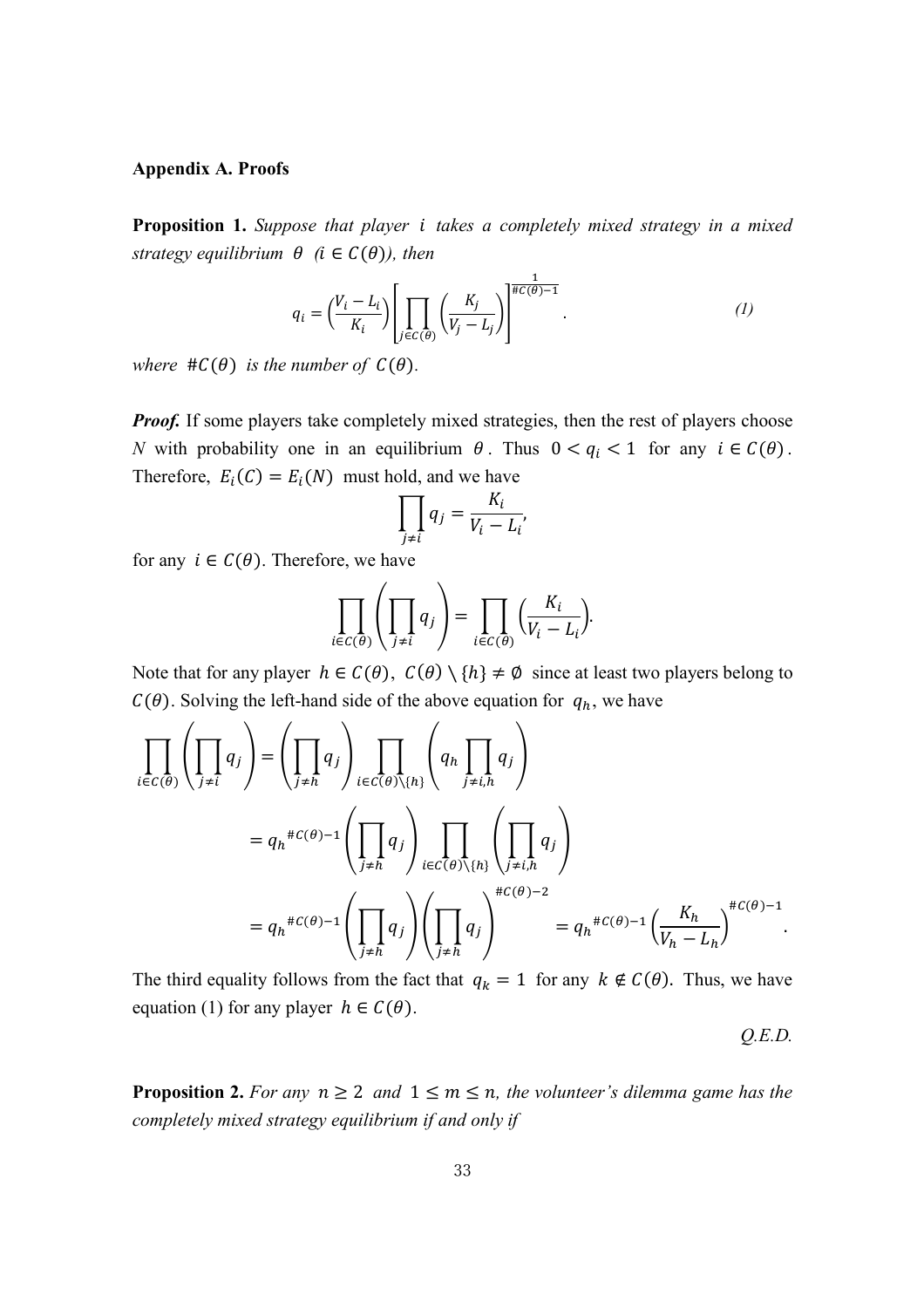$$
\left(\frac{V_W - L_W}{K_W}\right)^{n-m} > \left(\frac{V_S - L_S}{K_S}\right)^{n-m-1}.\tag{3}
$$

*Proof.* By Proposition1, the probability of choosing *N* of a W-player,  $q_W$ , in the completely mixed strategy equilibrium is given by

$$
q_{W} = \left[ \left( \frac{K_{s}}{V_{s} - L_{s}} \right)^{m} \left( \frac{V_{w} - L_{w}}{K_{w}} \right)^{m-1} \right]^{\frac{1}{n-1}}
$$

This is always a positive number. Moreover,  $1 > q_W$  holds by (2) since

$$
1 > q_W \Longleftrightarrow \left(\frac{V_S - L_S}{K_S}\right)^m > \left(\frac{V_W - L_W}{K_W}\right)^{m-1}.
$$

The probability of choosing *N* of a S-player,  $q_S$ , in the completely mixed strategy equilibrium is given by

$$
q_S = \left[ \left( \frac{V_S - L_S}{K_S} \right)^{n-m-1} \left( \frac{K_W}{V_W - L_W} \right)^{n-m} \right]^{\frac{1}{n-1}}.
$$

This is always a positive number. Moreover,

$$
1 > q_S \Leftrightarrow \left(\frac{V_W - L_W}{K_W}\right)^{n-m} > \left(\frac{V_S - L_S}{K_S}\right)^{n-m-1}.
$$

Thus,  $q_W$  always satisfy  $1 > q_W > 0$  and (3) gives the necessary and sufficient condition for  $1 > q_s > 0$ .

$$
Q.E.D.
$$

.

**Proposition 3.** Suppose that  $\theta \in \Theta(n, m)$  is the completely mixed strategy equilibrium, and  $q_s(n,m)$  and  $q_w(n,m)$  are the probabilities of choosing N of S-player and W*player in θ, respectively. For any two non-negative integers l and h, consider the volunteer's dilemma game that the number of players is*  $n + l + h$  *and the number of Splayers is*  $m + l$ . In this game, a mixed strategy profile  $\theta'$  such that l S-players and h *W*-players are choosing N with probability one,  $m$  S-players take  $q_S(n, m)$ , and  $n - m$  *W*-players take  $q_w(n, m)$  is a mixed strategy equilibrium, i.e.,  $\theta' \in \Theta(n + l + 1)$  $h, m + l$ ).

*Proof.* For any S-player *i* with  $q_i = q_s(n, m)$  in  $\theta'$ ,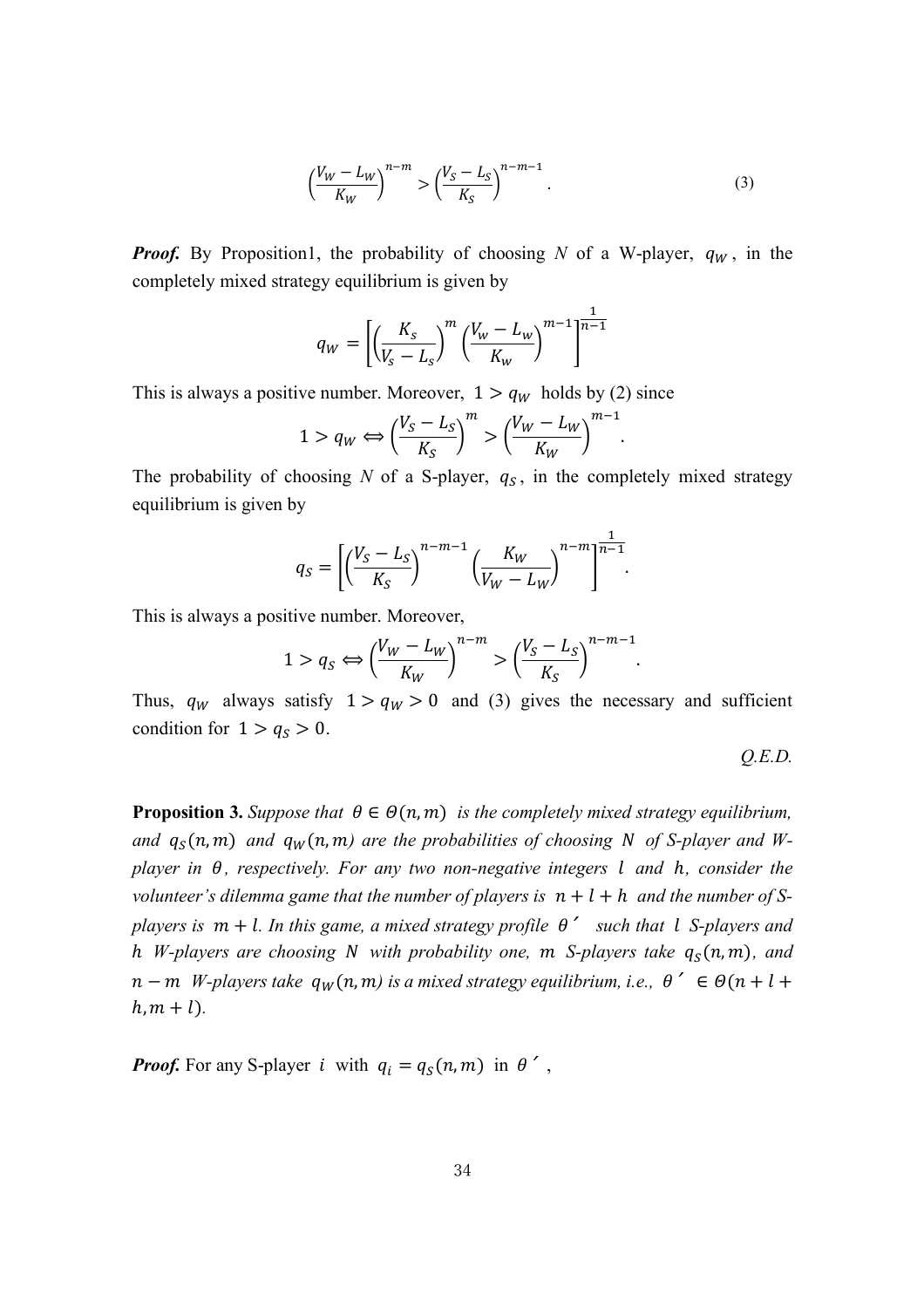$$
\prod_{j \neq i} q_j = \left[ \left( \frac{V_S - L_S}{K_S} \right)^{n-m-1} \left( \frac{K_W}{V_W - L_W} \right)^{n-m} \right]^{\frac{m-1}{n-1}} \left[ \left( \frac{K_S}{V_S - L_S} \right)^m \left( \frac{V_W - L_W}{K_W} \right)^{m-1} \right]^{\frac{n-m}{n-1}}
$$

$$
= \left( \frac{K_S}{V_S - L_S} \right).
$$

Therefore,  $E_i(C) = E_i(N)$ . Similarly, for any W-player *i* with  $q_i = q_w(n, m)$  in  $\theta'$ ,  $E_i(C) = E_i(N)$ . For any player *i* with  $q_i = 1$  in  $\theta'$ ,

$$
\prod_{j \neq i} q_j = \left[ \left( \frac{K_S}{V_S - L_S} \right)^m \left( \frac{K_W}{V_W - L_W} \right)^{n-m} \right]^{\frac{1}{n-1}}.
$$

Therefore, for any S-player *i* with  $q_i = 1$  in  $\theta'$ ,

$$
E_i(N) > E_i(C) \Leftrightarrow \prod_{j \neq i} q_j < \left(\frac{K_S}{V_S - L_S}\right)
$$
\n
$$
\Leftrightarrow \left[ \left(\frac{K_S}{V_S - L_S}\right)^m \left(\frac{K_W}{V_W - L_W}\right)^{n-m} \right]^{n-1} < \left(\frac{K_S}{V_S - L_S}\right)
$$
\n
$$
\Leftrightarrow \left(\frac{V_W - L_W}{K_W}\right)^{n-m} > \left(\frac{V_S - L_S}{K_S}\right)^{n-m-1}.
$$

The last inequality is always true by (3) since  $\Theta(n, m)$  has the completely mixed strategy equilibrium. For any W-player *i* with  $q_i = 1$  in  $\theta'$ ,

$$
E_i(N) > E_i(C) \Leftrightarrow \prod_{j \neq i} q_j < \left(\frac{K_W}{V_W - L_W}\right)
$$
\n
$$
\Leftrightarrow \left[ \left(\frac{K_S}{V_S - L_S}\right)^m \left(\frac{K_W}{V_W - L_W}\right)^{n-m} \right]^{\frac{1}{n-1}} < \left(\frac{K_W}{V_W - L_W}\right)
$$
\n
$$
\Leftrightarrow \left(\frac{V_S - L_S}{K_S}\right)^m > \left(\frac{V_W - L_W}{K_W}\right)^{m-1}.
$$

The last inequality is always true by (2).

*Q.E.D.*

**Proposition 4.** Suppose that  $\Theta(n, m)$ ,  $\Theta(n + 1, m)$ , and  $\Theta(n + 1, m + 1)$  have the *completely mixed strategy equilibria, then* 

*(i)*  $q_S(n + 1, m) > q_S(n, m)$ , *(ii)*  $q_W(n + 1, m) > q_W(n, m),$ *(iii)*  $q_S(n + 1, m) > q_S(n + 1, m + 1)$ *, and (iv)*  $q_W(n + 1, m) > q_W(n + 1, m + 1)$ .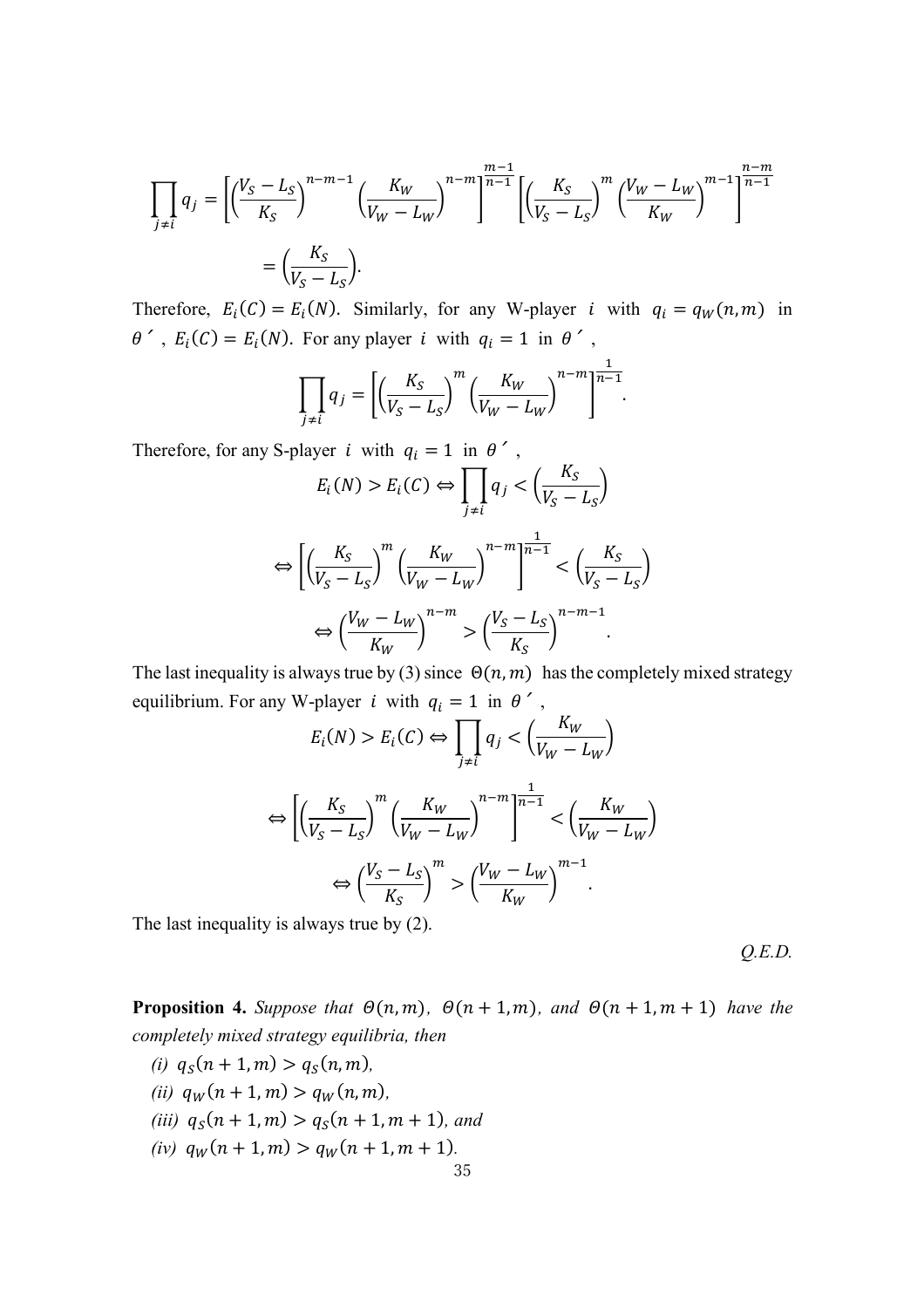*Proof.* Suppose that  $\theta \in \Theta(n, m)$  is the completely mixed strategy equilibrium. Then, we have

$$
\ln q_S = \frac{n - m - 1}{n - 1} \ln \left( \frac{V_S - L_S}{K_S} \right) - \frac{n - m}{n - 1} \ln \left( \frac{V_W - L_W}{K_W} \right)
$$

Differentiate both sides by  $n$ , we have

$$
\frac{dq_S}{dn} = \frac{q_S}{(n-1)^2} \left[ m \ln \left( \frac{V_S - L_S}{K_S} \right) - (m-1) \ln \left( \frac{V_W - L_W}{K_W} \right) \right] > 0.
$$

The last inequality follows from the fact that

$$
\frac{V_S - L_S}{K_S} > \frac{V_W - L_W}{K_W} > 1.
$$

On the other hand, differentiate both sides by  $m$ , we have

$$
\frac{\mathrm{d}q_S}{\mathrm{d}m} = -\frac{q_S}{(n-1)} \left[ \ln \left( \frac{V_S - L_S}{K_S} \right) - \ln \left( \frac{V_W - L_W}{K_W} \right) \right] < 0
$$

For W-player, we have

$$
\ln q_W = -\frac{m}{n-1} \ln \left( \frac{V_S - L_S}{K_S} \right) + \frac{m-1}{n-1} \ln \left( \frac{V_W - L_W}{K_W} \right).
$$

Differentiate both sides by  $n$ , we have

$$
\frac{\mathrm{d}q_W}{\mathrm{d}n} = \frac{q_W}{(n-1)^2} \Big[ m \ln \Big( \frac{V_S - L_S}{K_S} \Big) - (m-1) \ln \Big( \frac{V_W - L_W}{K_W} \Big) \Big] > 0
$$

On the other hand, differentiate both sides by  $m$ , we have

$$
\frac{dq_W}{dm} = -\frac{q_W}{(n-1)} \left[ \ln \left( \frac{V_S - L_S}{K_S} \right) - \ln \left( \frac{V_W - L_W}{K_W} \right) \right] < 0. \tag{Q.E.D.}
$$

**Proposition 5'.** In the case of  $n \geq 2$  and  $1 \leq m < n$ , S-equilibrium risk dominants W*equilibrium in the sense of unilateral deviation stability.*

*Proof.* Note that there are  $m$  S-equilibrium and  $n - m$  W-equilibrium. For any pair  $(s,t)$  where s is a S-equilibrium and t is a W-equilibrium,  $M(s,t) = \{i,j\}$  where i is a S-player and  $j$  is a W-player, respectively, and players other than  $i$  and  $j$  choose *N* in both *s* and *t*. Therefore,  $G_{ij}(s,t)$  is similar to Table 1, and we have

$$
R_*(s,t) = R_{ij}(s,t) = \frac{K_W(V_S - L_S - K_S)}{K_S(V_W - L_W - K_W)}.
$$

Thus,  $R_*(s,t) > 1$  if and only if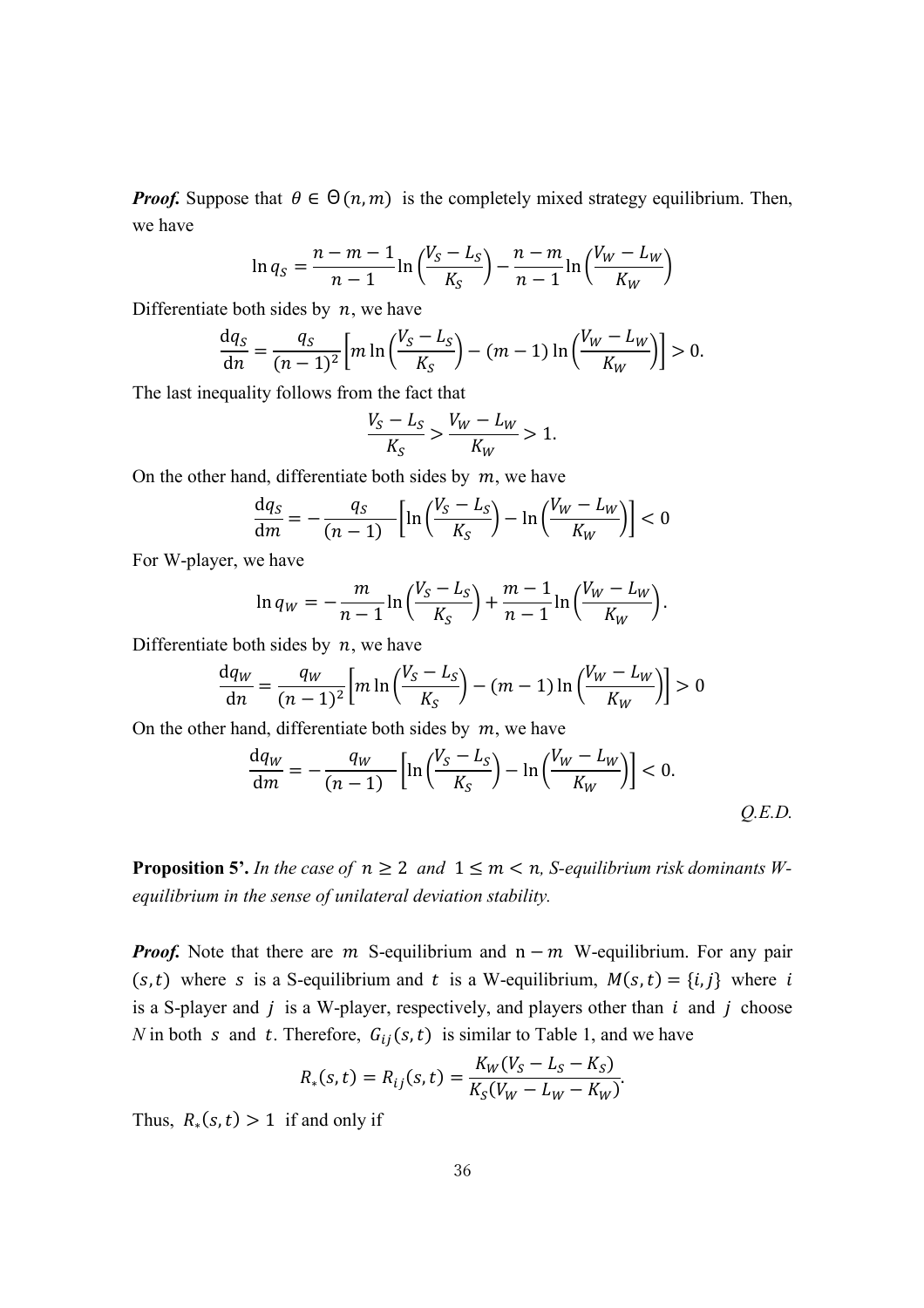$$
\left(\frac{V_S - L_S}{K_S}\right) > \left(\frac{V_W - L_W}{K_W}\right). \tag{Q.E.D.}
$$

**Proposition 6.** *Suppose that player is an inequity averse player. Then player never choose C when all other players choose C.*

*Proof.* For player *i*, let  $H(i)$  be the set of players such that  $V_i - K_i \ge V_i$ ,  $L(i)$  be the set of players such that  $V_i - K_i > V_j - K_j$ , and  $M(i)$  be the set of players other than i such that  $V_i > V_j - K_j \ge V_i - K_i$  (the players of same type as *i* belong to  $M(i)$ ). Note that  $H(i) \cap L(i) = \emptyset$  and  $H(i) \cap M(i) = \emptyset$  by their definition. Then, if all players choose  $C$ , the utility of player  $i$  is given by

$$
(V_i - K_i) - \frac{\alpha}{n-1} \sum_{j \in H(i) \cup M(i)} (V_j - K_j - V_i + K_i) - \frac{\beta}{n-1} \sum_{j \in L(i)} (V_i - K_i - V_j + K_j).
$$

On the other hand, if player  $i$  chooses  $N$  and the other players choose  $C$ , then player  $i$ 's utility is

$$
V_i - \frac{\alpha}{n-1} \sum_{j \in H(i)} (V_j - K_j - V_i) - \frac{\beta}{n-1} \sum_{j \in M(i) \cup L(i)} (V_i - V_j + K_j).
$$

Therefore, if player  $i$  deviates from All-*C*, player  $i$ 's utility will increase by

$$
K_{i} + \frac{\alpha}{n-1} \sum_{j \in H(i)} \{ (V_{j} - K_{j} - V_{i} + K_{i}) - (V_{j} - K_{j} - V_{i}) \}
$$
  
+ 
$$
\frac{\beta}{n-1} \sum_{j \in L(i)} \{ (V_{i} - K_{i} - V_{j} + K_{j}) - (V_{i} - V_{j} + K_{j}) \}
$$
  
+ 
$$
\frac{\alpha}{n-1} \sum_{j \in M(i)} (V_{j} - K_{j} - V_{i} + K_{i}) - \frac{\beta}{n-1} \sum_{j \in M(i)} (V_{i} - V_{j} + K_{j}).
$$

If  $\beta = 0$ , then the above equation is positive since  $K_i > 0$  and the other terms are nonnegative. Suppose that  $\beta > 0$  and rearrange this equation, we have,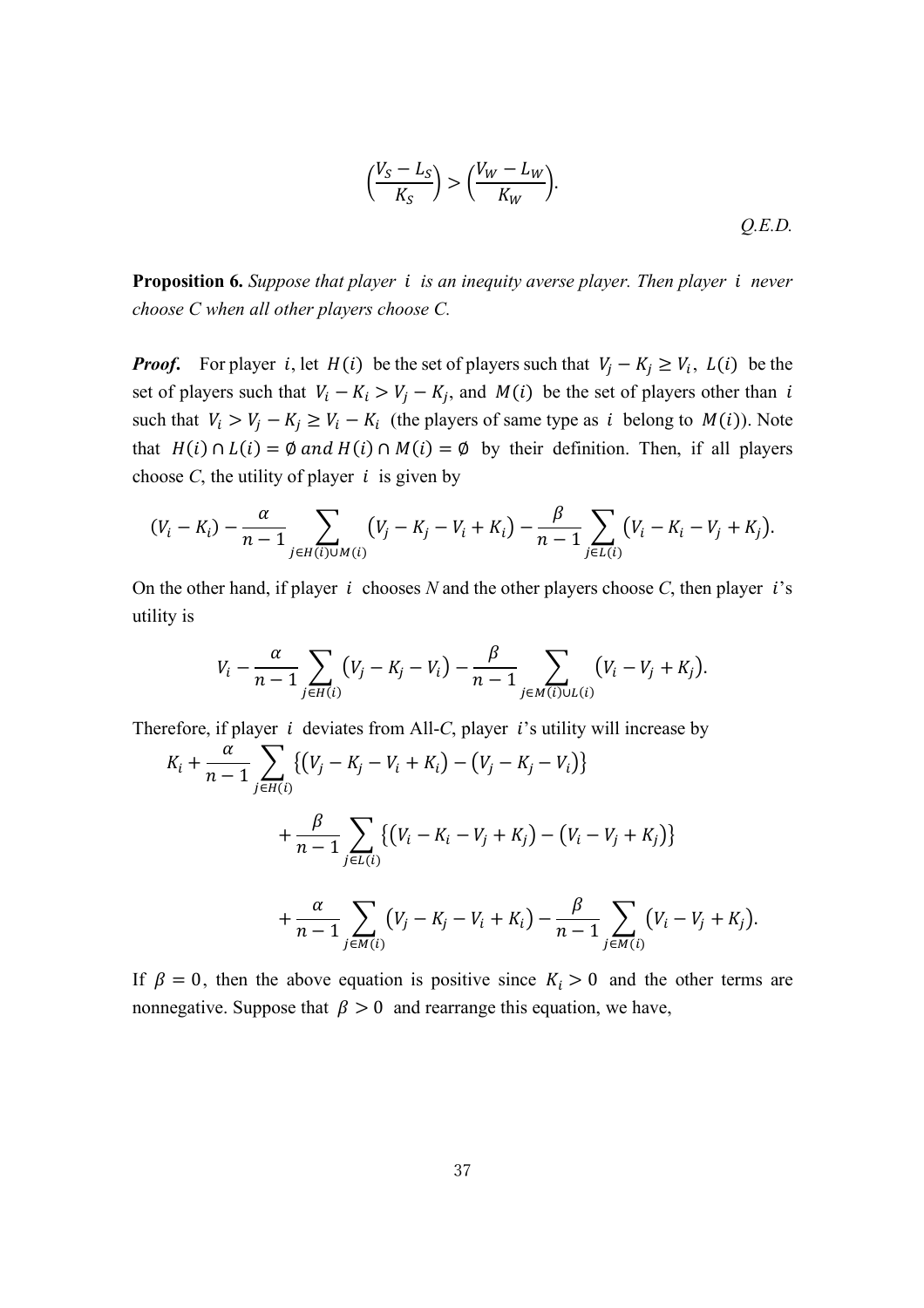$$
K_{i}\left(1-\frac{\#M(i)}{n-1}+\frac{\alpha\#H(i)}{n-1}-\frac{\beta\#L(i)}{n-1}\right)+\frac{(1+\alpha)\#M(i)}{n-1}K_{i}-\frac{\alpha+\beta}{n-1}\sum_{j\in M(i)}\left(V_{i}-V_{j}+K_{j}\right)
$$
  
\n
$$
\geq K_{i}\left(1-\frac{\#M(i)}{n-1}+\frac{\beta}{n-1}\left(\#H(i)-\#L(i)\right)\right)+\frac{(1+\alpha)\#M(i)}{n-1}K_{i}
$$
  
\n
$$
-\frac{\alpha+1}{n-1}\sum_{j\in M(i)}\left(V_{i}-V_{j}+K_{j}\right)
$$
  
\n
$$
=K_{i}\left(1-\frac{\#M(i)}{n-1}+\frac{\beta}{n-1}\left(\#H(i)-\#L(i)\right)\right)
$$
  
\n
$$
+\frac{1+\alpha}{n-1}\sum_{j\in M(i)}\left(K_{i}-V_{i}+V_{j}-K_{j}\right)
$$
  
\n
$$
\geq K_{i}\left(1-\frac{\#M(i)}{n-1}+\frac{\beta}{n-1}\left(\#H(i)-\#L(i)\right)\right),
$$

where  $#H(i), #L(i), and #M(i)$  be the number of their set, respectively. The first inequality follows from  $\beta$  < 1 and  $\beta \leq \alpha$ . The last inequality follows from  $K_i - V_i$  +  $V_j - K_j \ge 0$  for any  $j \in M(i)$ . Since there are only two types of players, S and W, if  $#H(i) > 0$  then  $#L(i) = 0$ , and vice versa. Suppose that  $#H(i) > 0$ , then the last equation is positive since  $n - 1 \geq #M(i)$  and  $\beta > 0$ . Suppose that  $#L(i) > 0$ , then we have

$$
K_i\left(1 - \frac{\#M(i)}{n-1} + \frac{\beta}{n-1}\left(\#H(i) - \#L(i)\right)\right) = K_i\left(1 - \frac{\#M(i)}{n-1} - \frac{\beta\#L(i)}{n-1}\right)
$$
  
> 
$$
K_i\left(1 - \frac{\#M(i)}{n-1} - \frac{\#L(i)}{n-1}\right) = K_i\left(1 - \frac{\#M(i) + \#L(i)}{n-1}\right) \ge 0,
$$

since  $\beta < 1$  and  $n - 1 \geq \text{#M}(i) + \text{#L}(i)$ .

*Q.E.D*.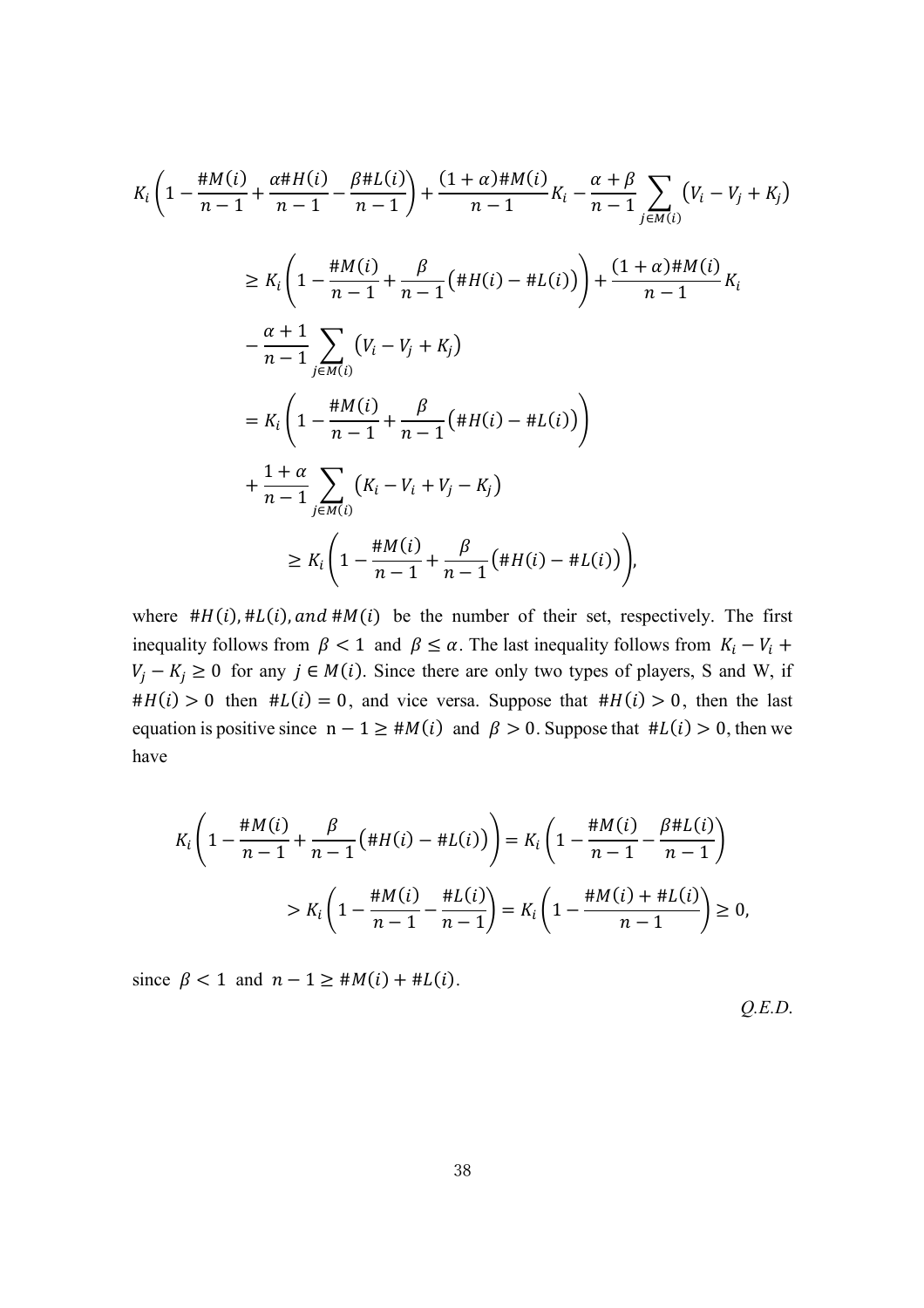#### **Appendix B. Instructions (originally in Japanese)**

## **Session A-1: Instructions**

In this experiment, you are paired with another player and make a decision. Pairing is randomly determined and you are not informed of whom you are paired with during and after the experiment.

Your role in the experiment is either X or Y, which is randomly determined. As a result, there are a player whose role is X and a player whose role is Y in each pair. Please check in the recording sheet about which role do you play in the experiment.

In the experiment, each player in a pair chooses option A or B simultaneously and independently. If a player X chooses A, he/she has to pay 200 JPY. If a player Y chooses A, he/she has to pay 400 JPY. If each player chooses B, no one needs to pay anything.

Depending on the number of players who chose A, each player's payoff is determined by the following table.

|                 | # of player who chose<br>A other than you | O        |      |
|-----------------|-------------------------------------------|----------|------|
| <b>Player X</b> | <b>Option A</b>                           | 400      | 400  |
|                 | <b>Option B</b>                           | $^{(1)}$ | 600  |
| <b>Player Y</b> | <b>Option A</b>                           | 600      | 600  |
|                 | <b>Option B</b>                           |          | 1000 |

#### **Payoff table**

Thus, if one member in your pair chooses A, a player X gains 600 JPY and a player Y 1000 JPY. Please note that if your role is X and choose A, as you have to pay 200 JPY, your payoff becomes 400 JPY and that if your role is Y and choose A, as you have to pay 400 JPY, your payoff becomes 600 JPY.

If no one chooses A including yourself, each player gains nothing.

Then, once you decide your choice, draw a circle on A or B in the recording sheet. After everyone's choice is made, experimenters collect your recording sheet.

If this is your first experiment today, please wait for a while for next experiment. Your outcome in the experiment is not informed before all the experiments ends. If this is your second experiment today, we sum up your outcomes in both experiments and pay the total to you in cash.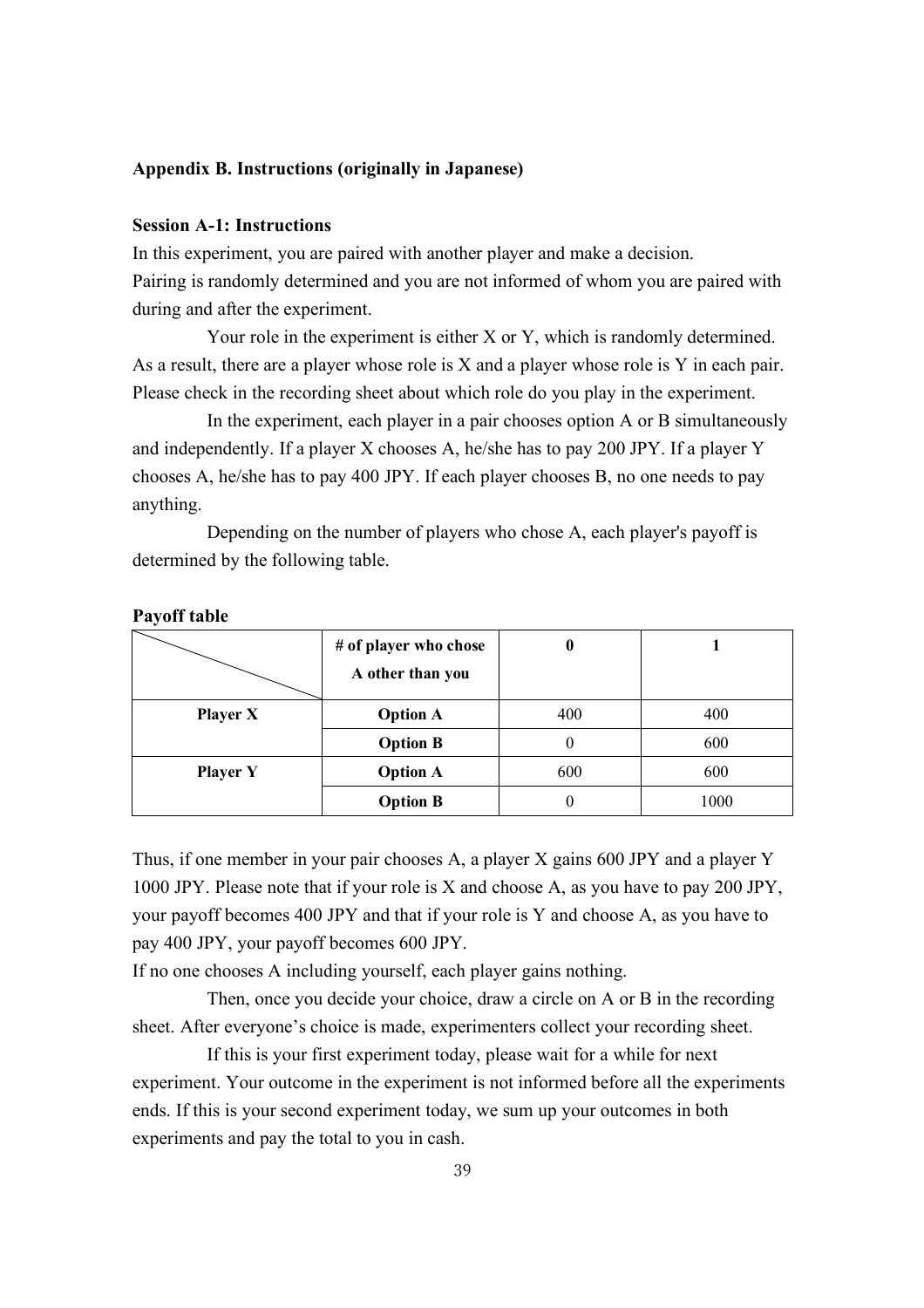# **Session A-1: Recording sheet**

| Your identity: $Pair($ | Role ( | <b>Player</b> |  |
|------------------------|--------|---------------|--|
|------------------------|--------|---------------|--|

**Payoff table**

|                 | # of player who chose |     |      |
|-----------------|-----------------------|-----|------|
|                 | A other than you      |     |      |
| <b>Player X</b> | <b>Option A</b>       | 400 | 400  |
|                 | <b>Option B</b>       | 0   | 600  |
| <b>Player Y</b> | <b>Option A</b>       | 600 | 600  |
|                 | <b>Option B</b>       | 0   | 1000 |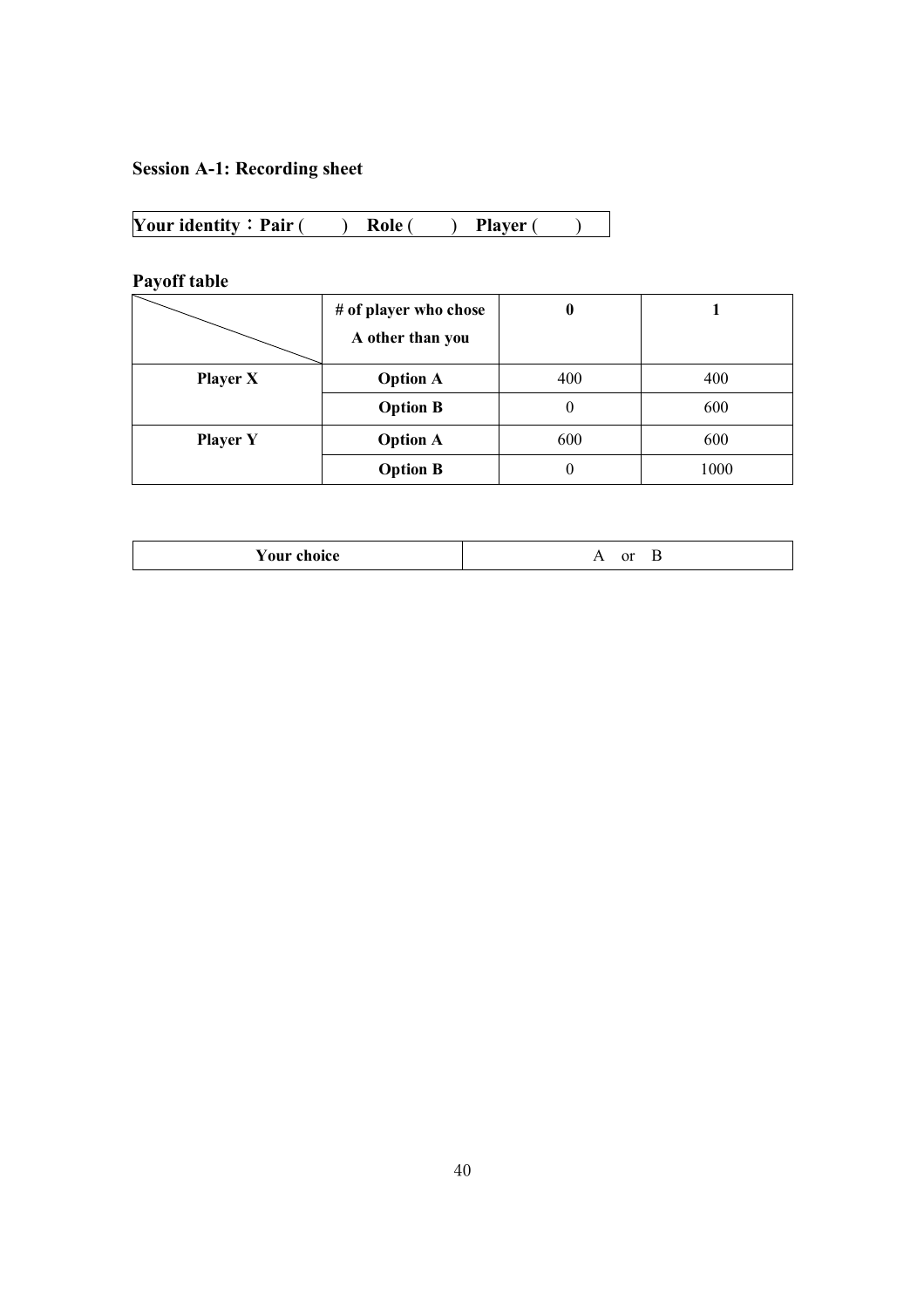#### **Session B-1: Instructions**

In this experiment, you are paired with other two players and make a decision. Pairing is randomly determined and you are not informed of whom you are paired with during and after the experiment.

Your role in the experiment is either X or Y, which is randomly determined. As a result, there are a player whose role is X and two players whose role are Y in each group. Please check in the recording sheet about which role do you play in the experiment.

In the experiment, each player in a group chooses option A or B simultaneously and independently. If a player X chooses A, he/she has to pay 200 JPY. If a player Y chooses A, he/she has to pay 400 JPY. If each player chooses B, no one needs to pay anything.

Depending on the number of players who chose A, each player's payoff is determined by the following table.

|                 | # of player who | 0    |      |      |
|-----------------|-----------------|------|------|------|
|                 | chose A other   |      |      |      |
|                 | than you        |      |      |      |
| <b>Player X</b> | <b>Option A</b> | 800  | 800  | 800  |
|                 | <b>Option B</b> | 0    | 1000 | 1000 |
| <b>Player Y</b> | <b>Option A</b> | 1400 | 1400 | 1400 |
|                 | <b>Option B</b> | 0    | 1800 | 1800 |

#### **Payoff table**

Thus, if one member in your group chooses A, a player X gains 1000 JPY and a player Y 1800 JPY. Please note that if your role is X and choose A, as you have to pay 200 JPY, your payoff becomes 800 JPY and that if your role is Y and choose A, as you have to pay 400 JPY, your payoff becomes 1400 JPY.

If no one chooses A including yourself, each player gains nothing.

Then, once you decide your choice, draw a circle on A or B in the recording sheet. After everyone's choice is made, experimenters collect your recording sheet.

If this is your first experiment today, please wait for a while for next experiment. Your outcome in the experiment is not informed before all the experiments ends. If this is your second experiment today, we sum up your outcomes in both experiments and pay the total to you in cash.